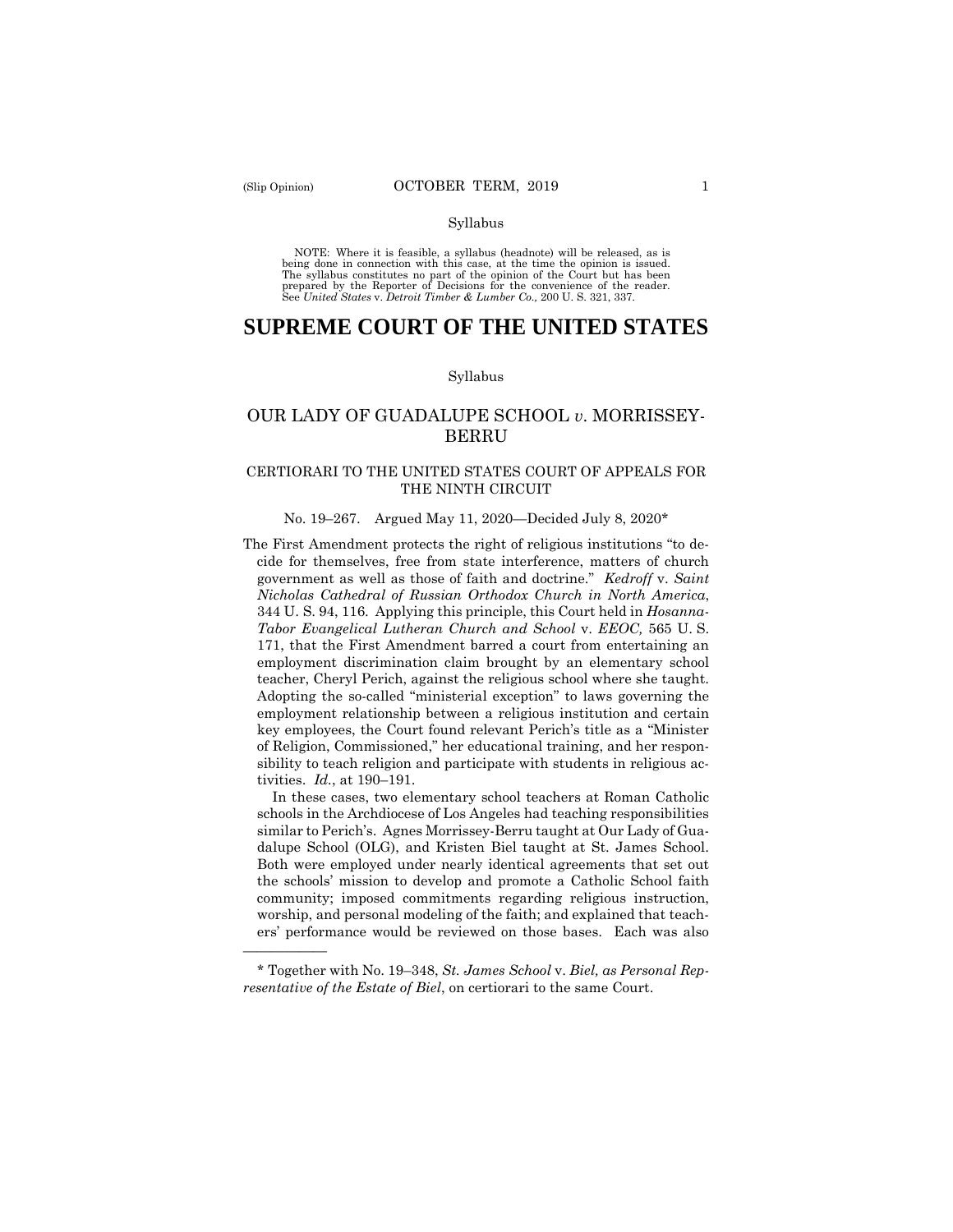# 2 OUR LADY OF GUADALUPE SCHOOL *v.*  MORRISSEY-BERRU Syllabus

required to comply with her school's faculty handbook, which set out similar expectations. Each taught religion in the classroom, worshipped with her students, prayed with her students, and had her performance measured on religious bases.

Both teachers sued their schools after their employment was terminated. Morrissey-Berru claimed that OLG had demoted her and had failed to renew her contract in order to replace her with a younger teacher in violation of the Age Discrimination in Employment Act of 1967. OLG invoked *Hosanna-Tabor*'s "ministerial exception" and successfully moved for summary judgment, but the Ninth Circuit reversed, holding that Morrissey-Berru did not fall within the exception because she did not have the formal title of "minister," had limited formal religious training, and did not hold herself out publicly as a religious leader. Biel alleged that St. James discharged her because she had requested a leave of absence to obtain breast cancer treatment. Like OLG, St. James obtained summary judgment under the "ministerial exception." But the Ninth Circuit reversed, reasoning that Biel lacked Perich's credentials, religious training, and ministerial background.

*Held*: The First Amendment's Religion Clauses foreclose the adjudication of Morrissey-Berru's and Biel's employment-discrimination claims. Pp. 10–27.

 termed " 'matters of church government.' " *Hosanna-Tabor*, 565 U. S., (a) The independence of religious institutions in matters of "faith and doctrine" is closely linked to independence in what the Court has at 186. For this reason, courts are bound to stay out of employment disputes involving those holding certain important positions with churches and other religious institutions. Pp. 10–11.

(b) When the "ministerial exception" reached this Court in *Hosanna-Tabor*, the Court looked to precedent and the "background" against which "the First Amendment was adopted," 565 U. S., at 183, and unanimously recognized that the Religion Clauses foreclose certain employment-discrimination claims brought against religious organizations, *id.*, at 188. Pp. 11–14.

 training followed by a formal process of commissioning." *Ibid.* Third, (c) In *Hosanna-Tabor*, the Court applied the "ministerial exception" but declined "to adopt a rigid formula for deciding when an employee qualifies as a minister." 565 U. S., at 190. Instead, the Court identified four relevant circumstances of Perich's employment at an Evangelical Lutheran school. First, Perich's church had given her the title of "minister, with a role distinct from that of most of its members." *Id.*, at 191. Second, her position "reflected a significant degree of religious she "held herself out as a minister of the Church" and claimed certain tax benefits. *Id.*, at 191–192. Fourth, her "job duties reflected a role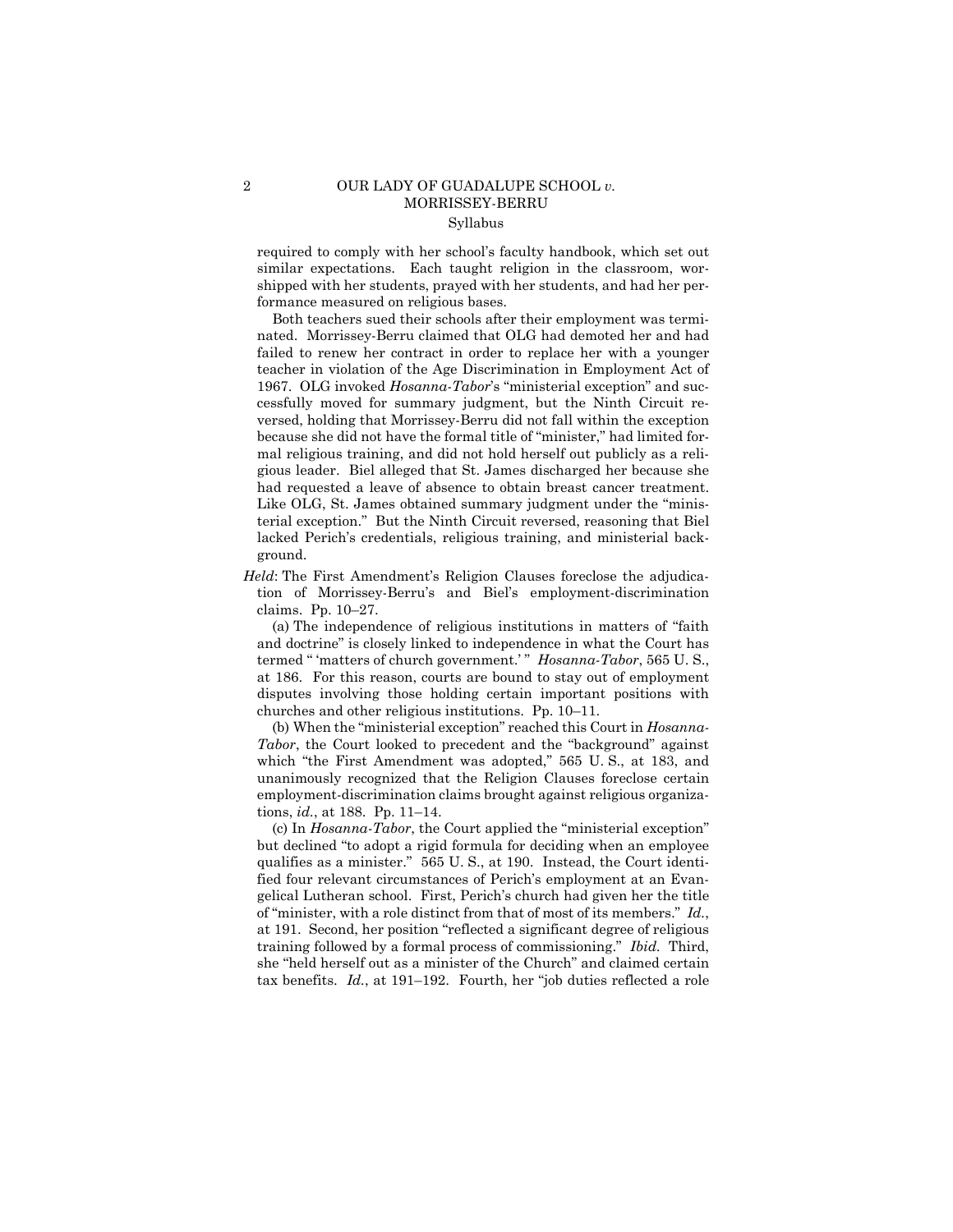### Syllabus

in conveying the Church's message and carrying out its mission." *Id.*, at 192. Pp. 14–16.

(d) A variety of factors may be important in determining whether a particular position falls within the ministerial exception. The circumstances that informed the Court's decision in *Hosanna-Tabor* were relevant because of their relationship to Perich's "role in conveying the Church's message and carrying out its mission." 565 U. S., at 192. But the recognition of the significance of those factors in Perich's case did not mean that they must be met in all other cases. What matters is what an employee does. Implicit in the *Hosanna-Tabor* decision was a recognition that educating young people in their faith, inculcating its teachings, and training them to live their faith are responsibilities that lie at the very core of a private religious school's mission. Pp. 16–21.

(e) Applying this understanding of the Religion Clauses here, it is apparent that Morrissey-Berru and Biel qualify for the exception recognized in *Hosanna-Tabor*. There is abundant record evidence that they both performed vital religious duties, such as educating their students in the Catholic faith and guiding their students to live their lives in accordance with that faith. Their titles did not include the term "minister" and they had less formal religious training than Perich, but their core responsibilities were essentially the same. And their schools expressly saw them as playing a vital role in carrying out the church's mission. A religious institution's explanation of the role of its employees in the life of the religion in question is important. Pp. 21–22.

(f) The Ninth Circuit mistakenly treated the circumstances the Court found relevant in *Hosanna-Tabor* as a checklist of items to be assessed and weighed against each other. That rigid test produced a distorted analysis. First, it invested undue significance in the fact that Morrissey-Berru and Biel did not have clerical titles. Second, it assigned too much weight to the fact that Morrissey-Berru and Biel had less formal religious schooling that Perich. Third, the *St. James* panel inappropriately diminished the significance of Biel's duties. Respondents would make *Hosanna-Tabor*'s governing test even more rigid. And they go further astray in suggesting that an employee can never come within the *Hosanna-Tabor* exception unless the employee is a "practicing" member of the religion with which the employer is associated. Deciding such questions risks judicial entanglement in religious issues. Pp. 22–27.

No. 19–267, 769 Fed. Appx. 460; No. 19–348, 911 F. 3d 603, reversed and remanded.

 ALITO, J., delivered the opinion of the Court, in which ROBERTS, C. J., and THOMAS, BREYER, KAGAN, GORSUCH, and KAVANAUGH, JJ., joined.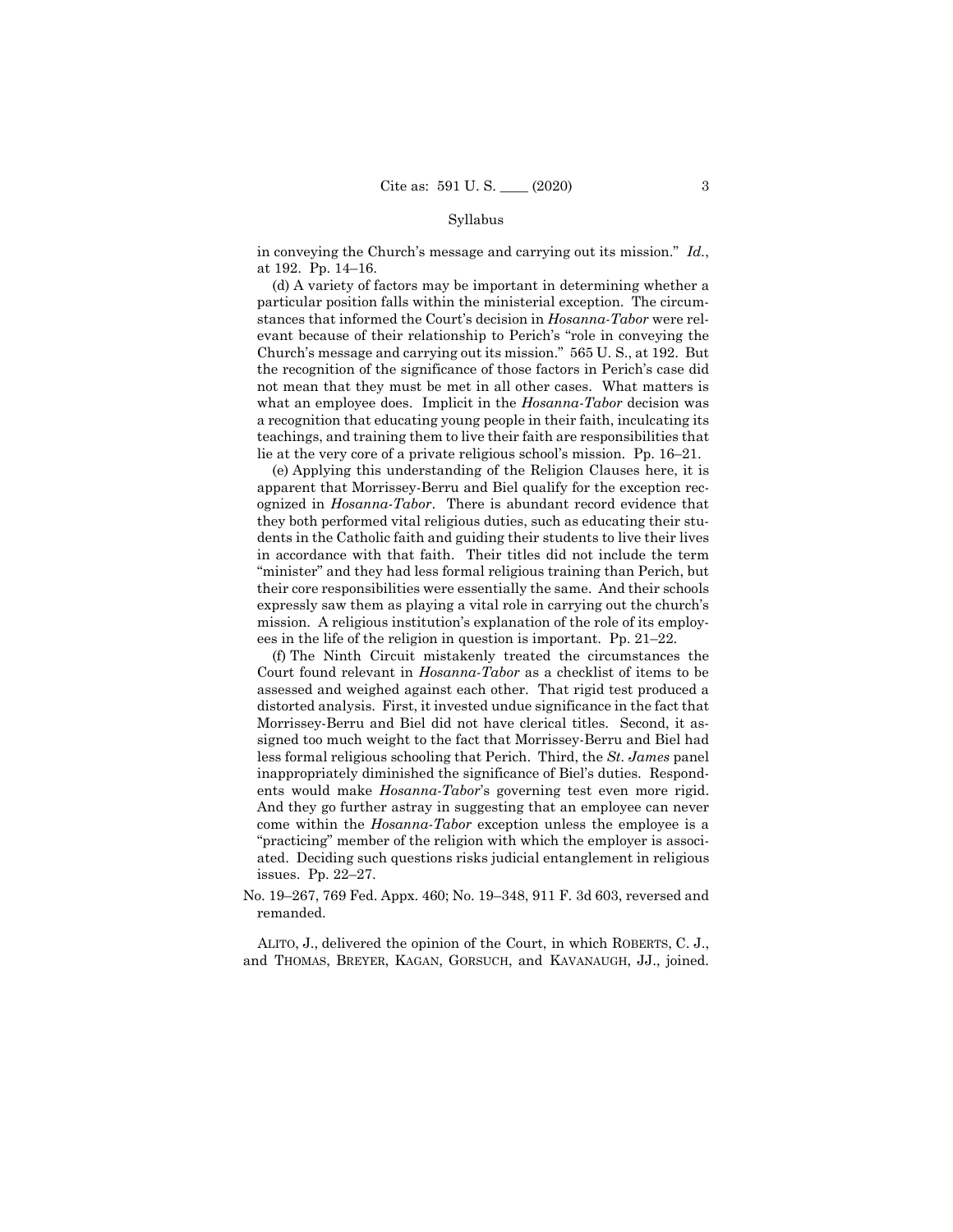# 4 OUR LADY OF GUADALUPE SCHOOL *v.* MORRISSEY-BERRU Syllabus

 THOMAS, J., filed a concurring opinion, in which GORSUCH, J., joined. SO-TOMAYOR, J., filed a dissenting opinion, in which GINSBURG, J., joined.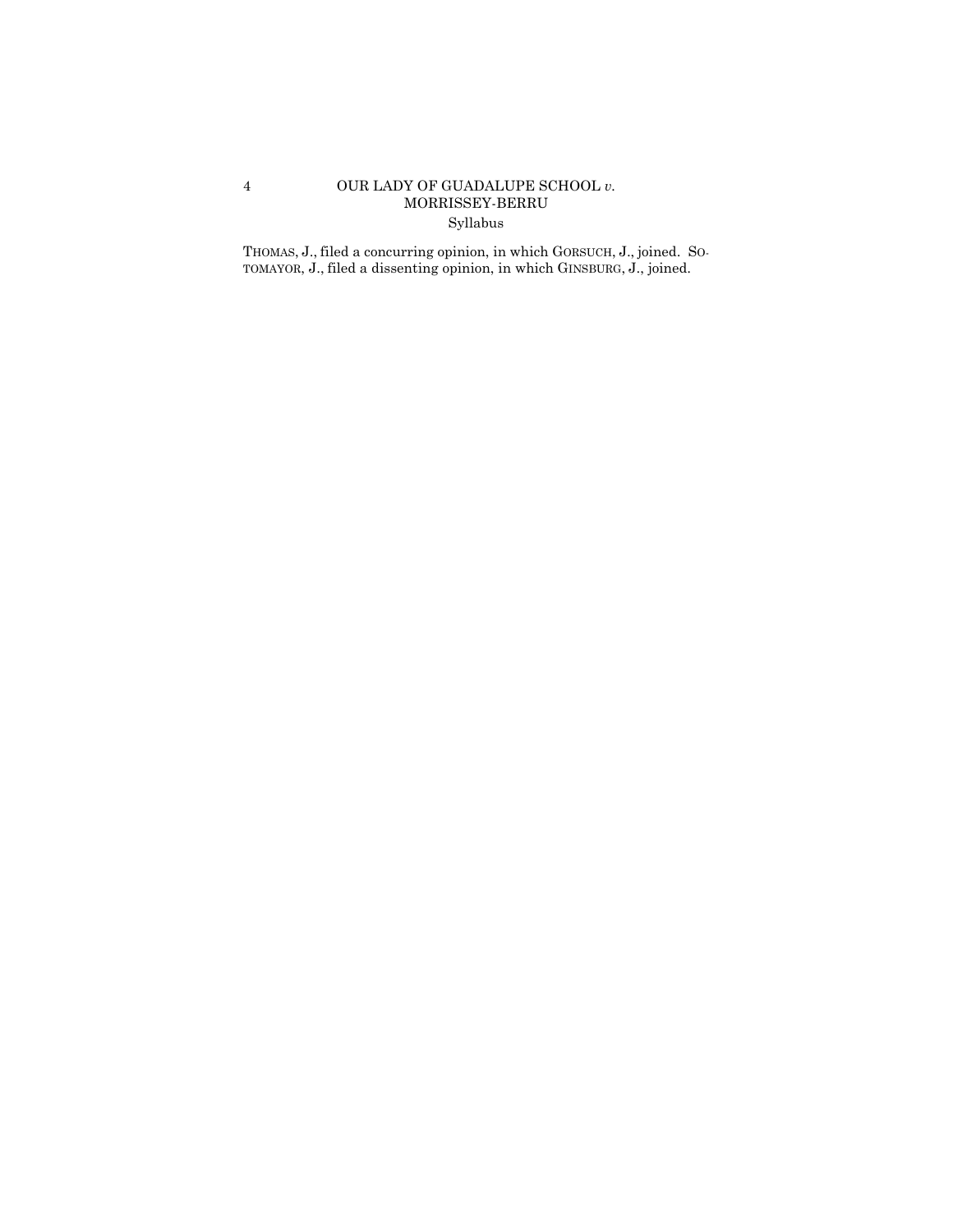NOTICE: This opinion is subject to formal revision before publication in the preliminary print of the United States Reports. Readers are requested to notify the Reporter of Decisions, Supreme Court of the United States, Wash-ington, D. C. 20543, of any typographical or other formal errors, in order that corrections may be made before the preliminary print goes to press.

# $\frac{1}{2}$  ,  $\frac{1}{2}$  ,  $\frac{1}{2}$  ,  $\frac{1}{2}$  ,  $\frac{1}{2}$  ,  $\frac{1}{2}$  ,  $\frac{1}{2}$ **SUPREME COURT OF THE UNITED STATES**

### $\frac{1}{2}$  ,  $\frac{1}{2}$  ,  $\frac{1}{2}$  ,  $\frac{1}{2}$  ,  $\frac{1}{2}$  ,  $\frac{1}{2}$ Nos. 19–267 and 19–348

# OUR LADY OF GUADALUPE SCHOOL, PETITIONER 19–267 *v.*  AGNES MORRISSEY-BERRU

### ST. JAMES SCHOOL, PETITIONER

19–348 *v.* 

# DARRYL BIEL, AS PERSONAL REPRESENTATIVE OF THE ESTATE OF KRISTEN BIEL

# ON WRITS OF CERTIORARI TO THE UNITED STATES COURT OF APPEALS FOR THE NINTH CIRCUIT

[July 8, 2020]

# JUSTICE ALITO delivered the opinion of the Court.

These cases require us to decide whether the First Amendment permits courts to intervene in employment disputes involving teachers at religious schools who are entrusted with the responsibility of instructing their students in the faith. The First Amendment protects the right of religious institutions "to decide for themselves, free from state interference, matters of church government as well as those of faith and doctrine." *Kedroff* v. *Saint Nicholas Cathedral of Russian Orthodox Church in North America*, 344 U. S. 94, 116 (1952). Applying this principle, we held in *Hosanna-Tabor Evangelical Lutheran Church and School* v. *EEOC*, 565 U. S. 171 (2012), that the First Amendment barred a court from entertaining an employment discrimination claim brought by an elementary school teacher,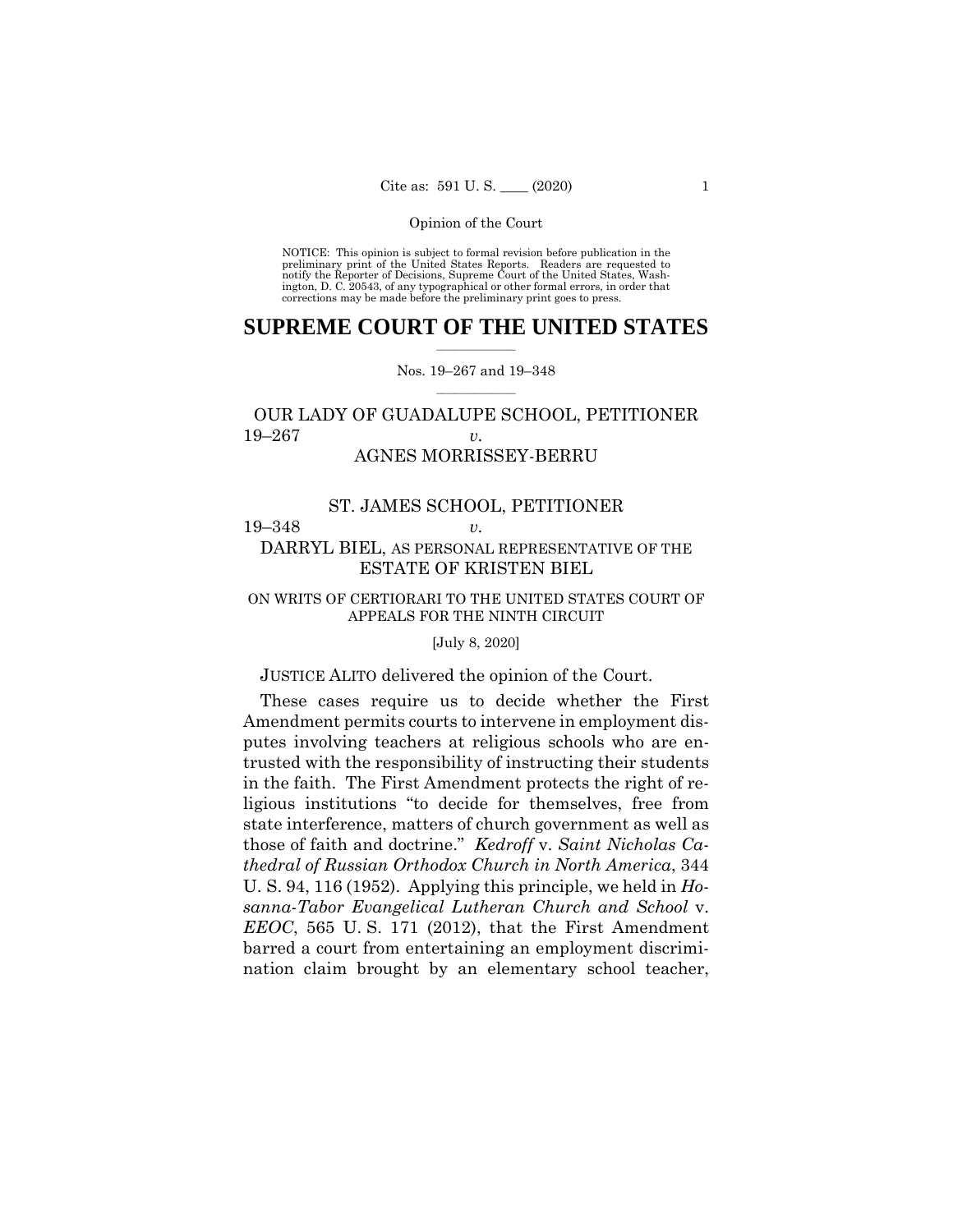# 2 OUR LADY OF GUADALUPE SCHOOL *v.*  MORRISSEY-BERRU Opinion of the Court

Cheryl Perich, against the religious school where she taught. Our decision built on a line of lower court cases adopting what was dubbed the "ministerial exception" to laws governing the employment relationship between a religious institution and certain key employees. We did not announce "a rigid formula" for determining whether an employee falls within this exception, but we identified circumstances that we found relevant in that case, including Perich's title as a "Minister of Religion, Commissioned," her educational training, and her responsibility to teach religion and participate with students in religious activities. *Id.*, at 190–191.

In the cases now before us, we consider employment discrimination claims brought by two elementary school teachers at Catholic schools whose teaching responsibilities are similar to Perich's. Although these teachers were not given the title of "minister" and have less religious training than Perich, we hold that their cases fall within the same rule that dictated our decision in *Hosanna-Tabor*. The religious education and formation of students is the very reason for the existence of most private religious schools, and therefore the selection and supervision of the teachers upon whom the schools rely to do this work lie at the core of their mission. Judicial review of the way in which religious schools discharge those responsibilities would undermine the independence of religious institutions in a way that the First Amendment does not tolerate.

> I A 1

The first of the two cases we now decide involves Agnes Morrissey-Berru, who was employed at Our Lady of Guadalupe School (OLG), a Roman Catholic primary school in the Archdiocese of Los Angeles. Excerpts of Record (ER) 58 in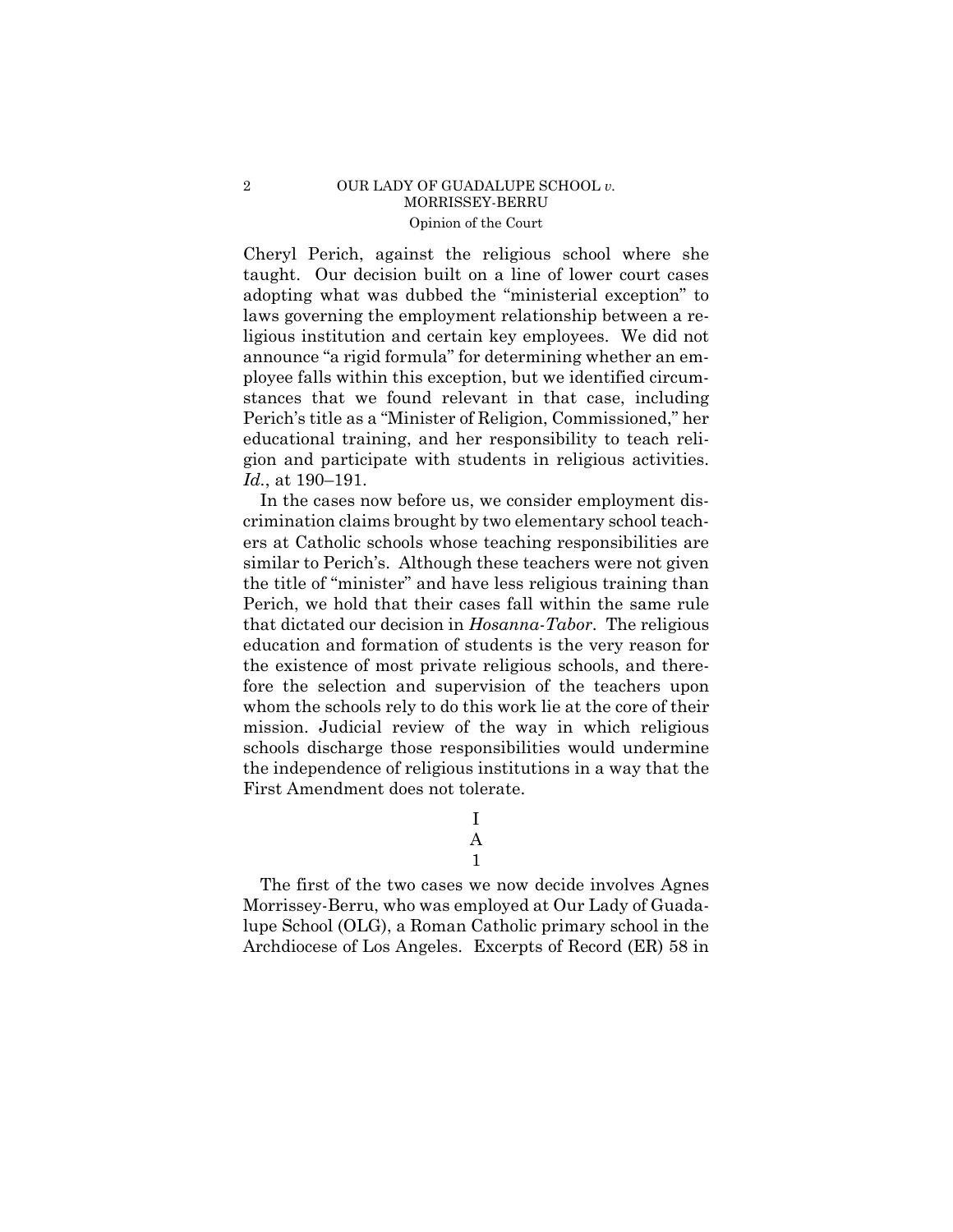No. 17–56624 (CA9) (OLG).<sup>1</sup> For many years, Morrissey-Berru was employed at OLG as a lay fifth or sixth grade teacher. Like most elementary school teachers, she taught all subjects, and since OLG is a Catholic school, the curriculum included religion. App. 23, 75. As a result, she was her students' religion teacher.

Morrissey-Berru earned a B. A. in English Language Arts, with a minor in secondary education, and she holds a California teaching credential. *Id*., at 21–22. While on the faculty at OLG, she took religious education courses at the school's request, ER 41–ER 42, ER 44–ER 45, ER 276, and was expected to attend faculty prayer services, App. to Pet. for Cert. in No. 19–267, p. 87a.2

 deciding whether summary judgment is proper, a court must view the  ${}^{1}$ A major theme of the dissent is that we do not heed the rule that, in facts in the light most favorable to the party against whom summary judgment is sought. See *post*, at 1–2, 8, 10–11, 14 (opinion of SOTOMAYOR, J.). But the dissent, which approves of the Ninth Circuit's reasoning, seems to forget that the Ninth Circuit in effect granted summary judgment *in favor of the teachers* on the issue of the applicability of the socalled ministerial exception. It did not remand for a trial on that issue but instead held that the exception did not apply. 769 Fed. Appx. 460, 460–461 (2019); 911 F. 3d 603, 605, 611, n. 6 (2018). Therefore, if any material facts were genuinely in dispute, the relevant parts of the record would have to be viewed in the light most favorable to the schools. The dissent, however, does exactly the opposite.

In any event, the dissent's comments about summary judgment are so much smoke. It does not identify any disputed fact that is essential to our holding, and, although there are differences of opinion on certain facts, neither party takes the position that any *material* fact is genuinely

in dispute. 2After bringing suit, Morrissey-Berru filed a declaration stating that she is "not currently a practicing Catholic." ER 248. It is unclear what Morrissey-Berru means by "practicing." There is, however, no hint in the record that Morrissey-Berru considered herself a non-practicing Catholic during her employment at OLG. See *infra*, at 5 (describing religious observation).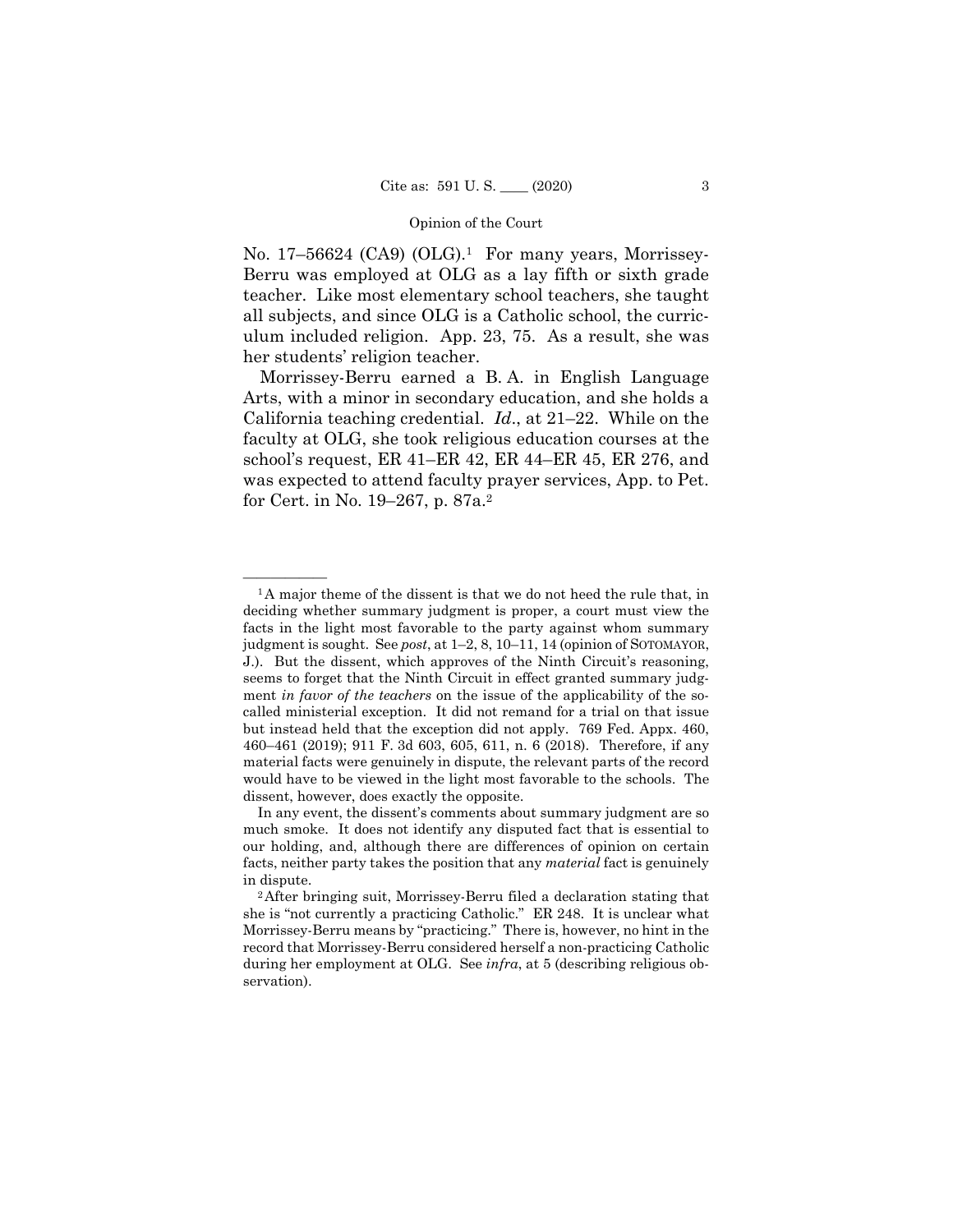# 4 OUR LADY OF GUADALUPE SCHOOL *v.*  MORRISSEY-BERRU Opinion of the Court

Each year, Morrissey-Berru and OLG entered into an employment agreement, App. 21,3 that set out the school's "mission" and Morrissey-Berru's duties. See, *e.g*., *id.*, at 154–164.4 The agreement stated that the school's mission was "to develop and promote a Catholic School Faith Community," *id.*, at 154, and it informed Morrissey-Berru that "[a]ll [her] duties and responsibilities as a Teache[r were to] be performed within this overriding commitment." *Ibid.* 

The agreement explained that the school's hiring and retention decisions would be guided by its Catholic mission, and the agreement made clear that teachers were expected to "model and promote" Catholic "faith and morals." *Id.*, at 155. Under the agreement, Morrissey-Berru was required to participate in "[s]chool liturgical activities, as requested," *ibid.*, and the agreement specified that she could be terminated "for 'cause'" for failing to carry out these duties or for "conduct that brings discredit upon the School or the Roman Catholic Church." *Id.*, at 155–157. The agreement required compliance with the faculty handbook, which sets out similar expectations. *Id*., at 156; App. to Pet. for Cert. in No. 19–267, at 52a–55a. The pastor of the parish, a Catholic priest, had to approve Morrissey-Berru's hiring each year. *Id.*, at 14a; see also App. 164.

Like all teachers in the Archdiocese of Los Angeles, Morrissey-Berru was "considered a catechist," *i.e.*, "a teacher of religio[n]." App. to Pet. for Cert. in No. 19–267, at 56a, 60a. Catechists are "responsible for the faith formation of the students in their charge each day." *Id*., at

<sup>&</sup>lt;sup>3</sup>This appears to have been a standard contract used within the Archdiocese of Los Angeles. See App. 154; cf. *id.*, at 230.<br><sup>4</sup> It is not entirely clear from the record whether teachers at OLG must

be Catholic. *Id*., at 113 (" [Q.] 'Is it a requirement that a teacher be Catholic in order to teach at OLG School? Yes or no?' [A.] Yes"); but see *ibid.*  ("Exceptions can be made"); *id*., at 154 ("*If* you are Roman Catholic[,] you must be in good standing with the Church" (emphasis added)). But it is clearly preferred. *Id.*, at 110.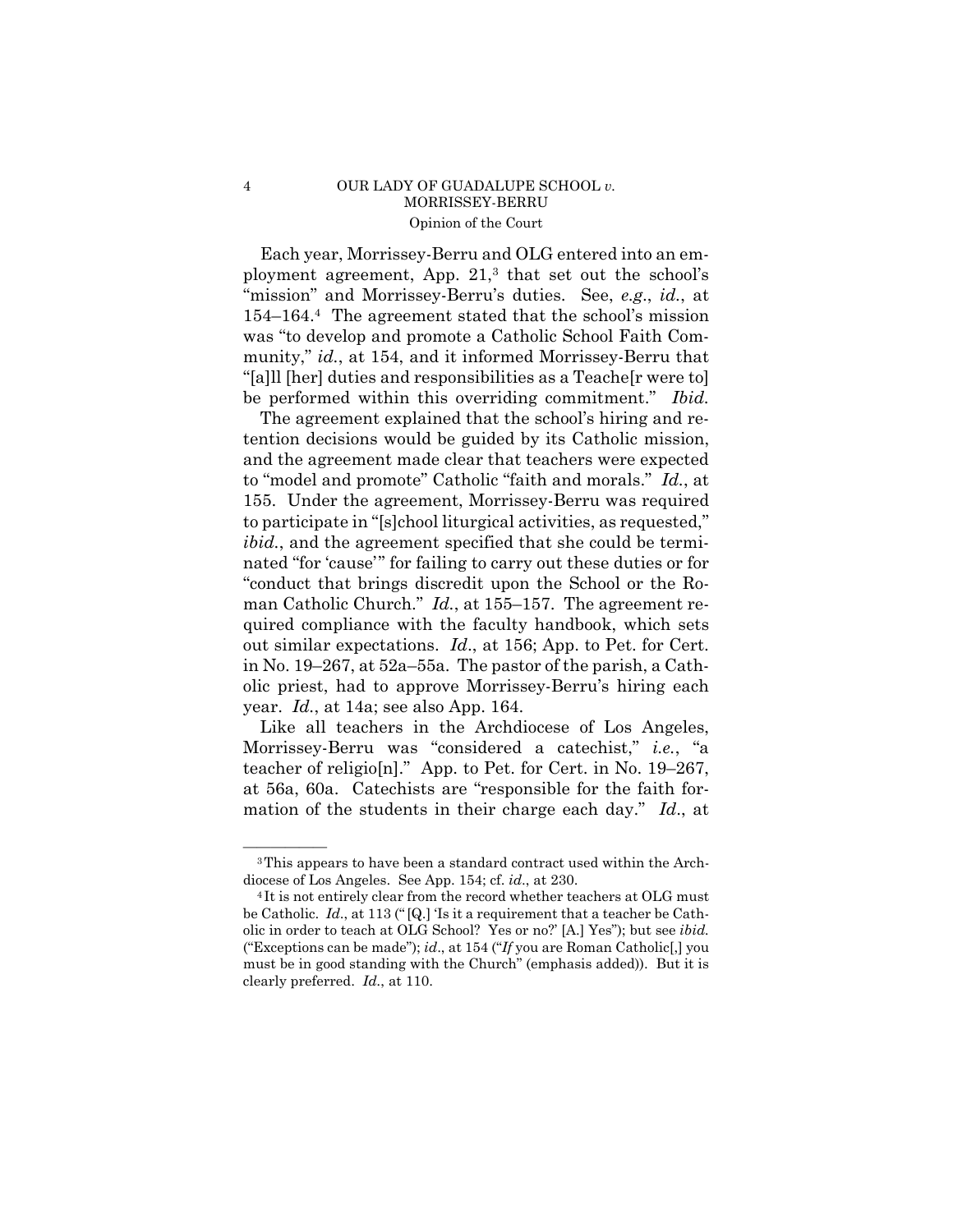directed and produced an annual passion play. *Id.*, at 26a. 56a. Morrissey-Berru provided religious instruction every day using a textbook designed for use in teaching religion to young Catholic students. *Id*., at 45a–51a, 90a–92a; see App. 79–80. Under the prescribed curriculum, she was expected to teach students, among other things, "to learn and express belief that Jesus is the son of God and the Word made flesh"; to "identify the ways" the church "carries on the mission of Jesus"; to "locate, read and understand stories from the Bible"; to "know the names, meanings, signs and symbols of each of the seven sacraments"; and to be able to "explain the communion of saints." App. to Pet. for Cert. in No. 19–267, at 91a–92a. She tested her students on that curriculum in a yearly exam. *Id*., at 87a. She also

 students to read at Mass. *Id*., at 83a, 89a. And she was Morrissey-Berru prepared her students for participation in the Mass and for communion and confession. *Id*., at 68a, 81a, 88a–89a. She also occasionally selected and prepared expected to take her students to Mass once a week and on certain feast days (such as the Feast Day of St. Juan Diego, All Saints Day, and the Feast of Our Lady), and to take them to confession and to pray the Stations of the Cross. *Id*., at 68a–69a, 83a, 88a. Each year, she brought them to the Catholic Cathedral in Los Angeles, where they participated as altar servers. *Id*., at 95a–96a. This visit, she explained, was "an important experience" because "[i]t is a big honor" for children to "serve the altar" at the cathedral. *Id*., at 96a.

Morrissey-Berru also prayed with her students. Her class began or ended every day with a Hail Mary. *Id*., at 87a. She led the students in prayer at other times, such as when a family member was ill. *Id*., at 21a, 81a, 86a–87a. And she taught them to recite the Apostle's Creed and the Nicene Creed, as well as prayers for specific purposes, such as in connection with the sacrament of confession. *Id*., at 20a–21a, 92a.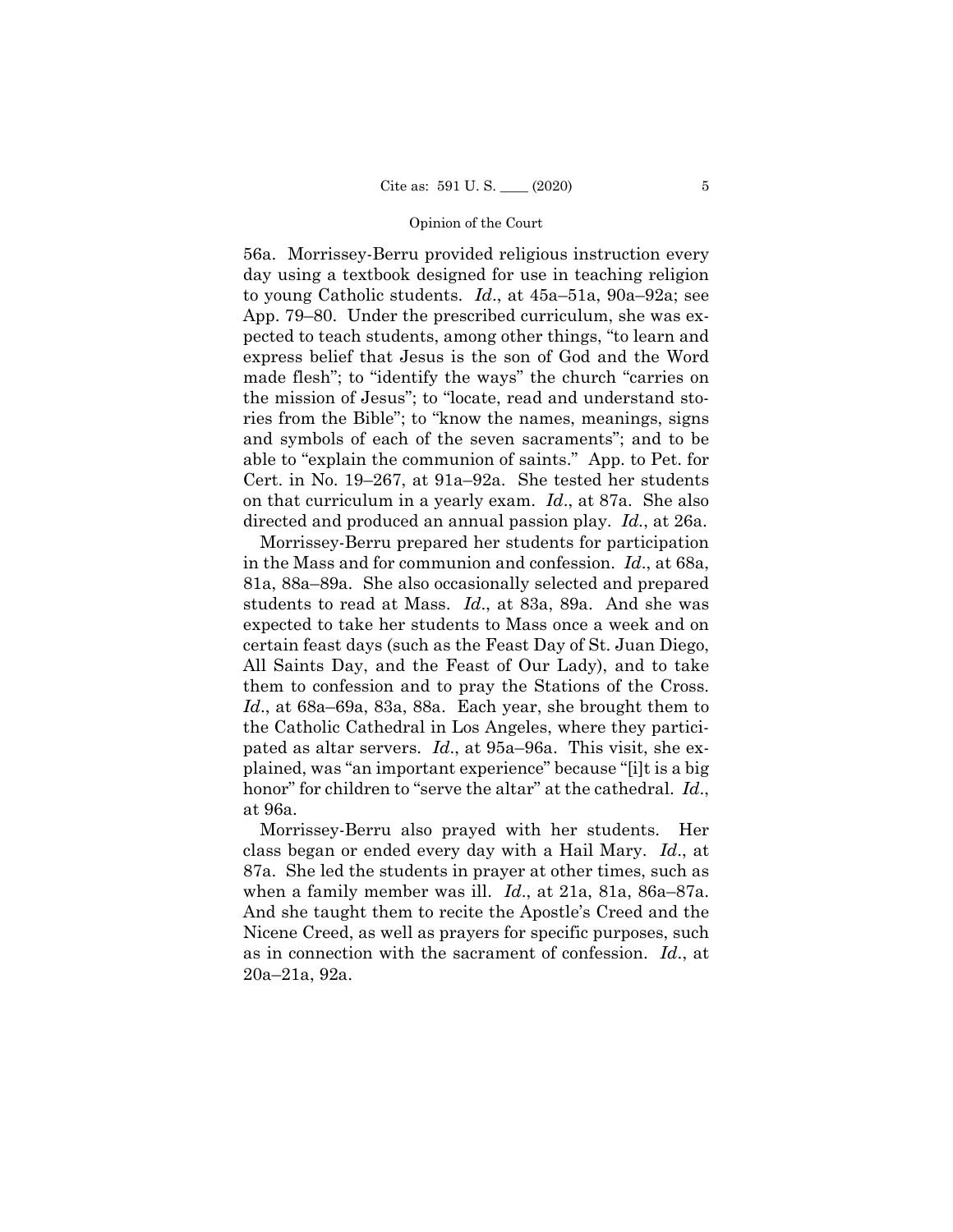# 6 OUR LADY OF GUADALUPE SCHOOL *v.*  MORRISSEY-BERRU Opinion of the Court

The school reviewed Morrissey-Berru's performance under religious standards. The "'Classroom Observation Report'" evaluated whether Catholic values were "infused through all subject areas" and whether there were religious signs and displays in the classroom. *Id.*, at 94a, 95a; App. 59. Morrissey-Berru testified that she tried to instruct her students "in a manner consistent with the teachings of the Church," App. to Pet. for Cert. in No. 19–267, at 96a, and she said that she was "committed to teaching children Catholic values" and providing a "faith-based education." *Id*., at 82a. And the school principal confirmed that Morrissey-Berru was expected to do these things.<sup>5</sup>

2

 its decisions on classroom performance—specifically, In 2014, OLG asked Morrissey-Berru to move from a fulltime to a part-time position, and the next year, the school declined to renew her contract. She filed a claim with the Equal Employment Opportunity Commission (EEOC), received a right-to-sue letter, App. 169, and then filed suit under the Age Discrimination in Employment Act of 1967, 81 Stat. 602, as amended, 29 U. S. C. §621 *et seq.*, claiming that the school had demoted her and had failed to renew her contract so that it could replace her with a younger teacher. App. 168–169. The school maintains that it based Morrissey-Berru's difficulty in administering a new reading and writing program, which had been introduced by the school's new principal as part of an effort to maintain accreditation and improve the school's academic program. App. to Pet. for Cert. in No. 19–267, at 66a–67a, 70a, 73a.

Invoking the "ministerial exception" that we recognized in *Hosanna-Tabor*, OLG successfully moved for summary judgment, but the Ninth Circuit reversed in a brief opinion. 769 Fed. Appx. 460, 461 (2019). The court acknowledged

 ${}^{5}$ Record in No. 2:16–CV–09353 (CD Cal.), Doc. 33, ¶9.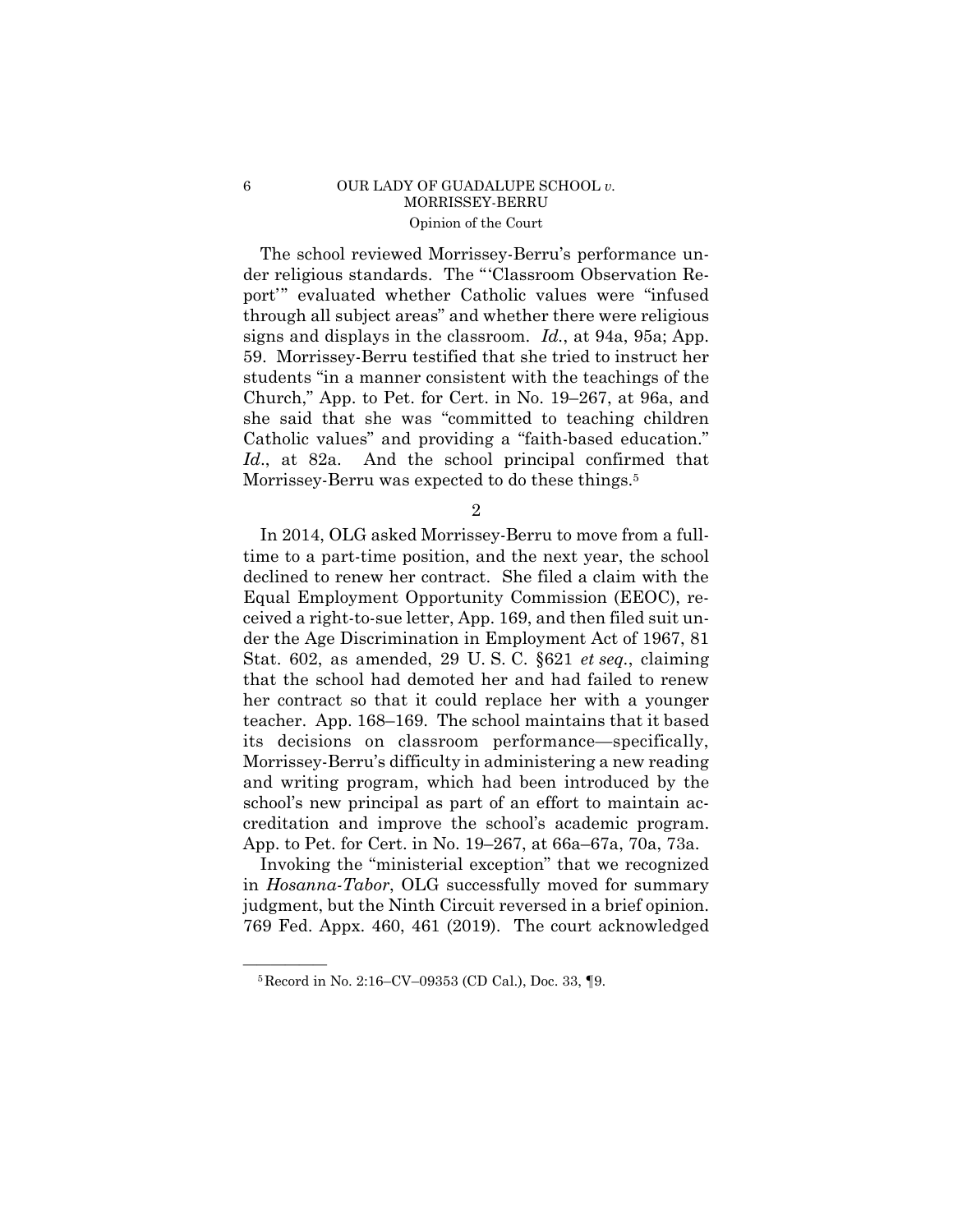that Morrissey-Berru had "significant religious responsibilities" but reasoned that "an employee's duties alone are not dispositive under *Hosanna-Tabor*'s framework." *Ibid*. Unlike Perich, the court noted, Morrissey-Berru did not have the formal title of "minister," had limited formal religious training, and "did not hold herself out to the public as a religious leader or minister." *Ibid*. In the court's view, these "factors" outweighed the fact that she was invested with significant religious responsibilities. *Ibid*. The court therefore held that Morrissey-Berru did not fall within the "ministerial exception." OLG filed a petition for certiorari, and we granted review.

B

 ing religion. *Id*., at 288; ER 588 in No. 17–55180 (CA9) (St. 1 The second case concerns the late Kristen Biel, who worked for about a year and a half as a lay teacher at St. James School, another Catholic primary school in Los Angeles. For part of one academic year, Biel served as a longterm substitute teacher for a first grade class, and for one full year she was a full-time fifth grade teacher. App. 336– 337. Like Morrissey-Berru, she taught all subjects, includ-

James).6

Biel had a B. A. in liberal studies and a teaching credential. App. 244. During her time at St. James, she attended a religious conference that imparted "[d]ifferent techniques on teaching and incorporating God" into the classroom. *Id*., at 260–262. Biel was Catholic.7

Biel's employment agreement was in pertinent part nearly identical to Morrissey-Berru's. Compare *id.*, at 154–

 $6Biel died during the pendency of this suit, which has subsequently$ been litigated by her husband as representative of her estate. Record in No. 17–55180 (CA9), Docs. 112, 113. 7The school principal stated that she prefers that teachers at the

school be Catholic. ER 32 (St. James).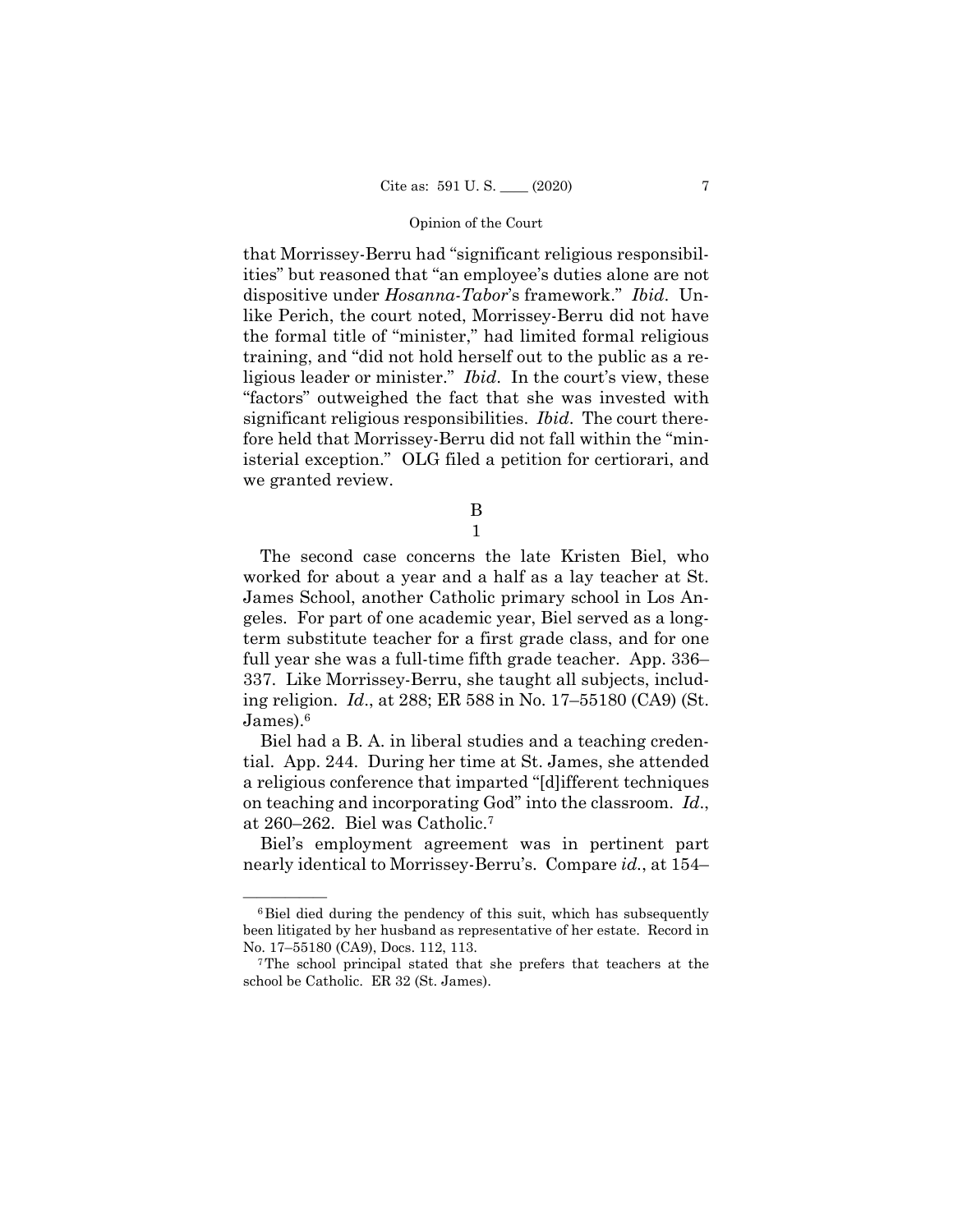# 8 OUR LADY OF GUADALUPE SCHOOL *v*. MORRISSEY-BERRU Opinion of the Court

164, with *id.*, at 320–329. The agreement set out the same religious mission; required teachers to serve that mission; imposed commitments regarding religious instruction, worship, and personal modeling of the faith; and explained that teachers' performance would be reviewed on those bases.

Biel's agreement also required compliance with the St. James faculty handbook, which resembles the OLG handbook. *Id.*, at 322. Compare ER 641–ER 651 (OLG) with ER 565–ER 597 (St. James). The St. James handbook defines "religious development" as the school's first goal and provides that teachers must "mode[l] the faith life," "exemplif[y] the teachings of Jesus Christ," "integrat[e] Catholic thought and principles into secular subjects," and "prepar[e] students to receive the sacraments." *Id.,* at ER 570–ER 572. The school principal confirmed these expectations.8

Like Morrissey-Berru, Biel instructed her students in the tenets of Catholicism. She was required to teach religion for 200 minutes each week, App. 257–258, and administered a test on religion every week, *id.*, at 256–257. She used a religion textbook selected by the school's principal, a Catholic nun. *Id.*, at 255; ER 37 (St. James). The religious curriculum covered "the norms and doctrines of the Catholic Faith, including . . . the sacraments of the Catholic Church, social teachings according to the Catholic Church, morality, the history of Catholic saints, [and] Catholic prayers." App. to Pet. for Cert. in No. 19–348, p. 83a.

Biel worshipped with her students. At St. James, teachers are responsible for "prepar[ing] their students to be active participants at Mass, with particular emphasis on Mass responses," ER 587, and Biel taught her students about "Catholic practices like the Eucharist and confession," *id*., at ER 226–ER 227. At monthly Masses, she prayed with her students. App. to Pet. for Cert. in No. 19–

 $8$ Record in No. 2:15–CV–04248 (CD Cal.), Doc. 67–1,  $\P$  $[4-7.$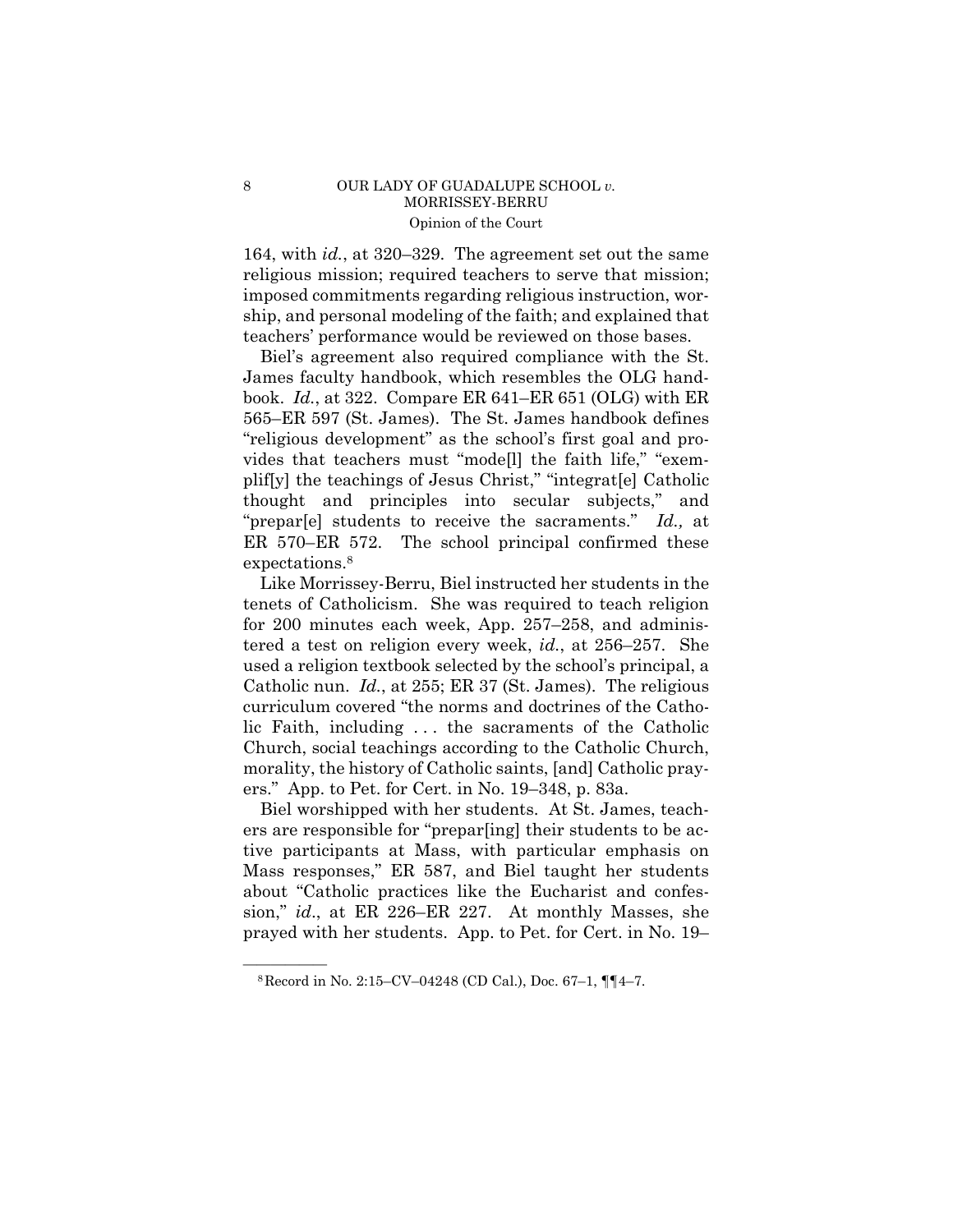348, at 82a, 94a–96a. Her students participated in the liturgy on some occasions by presenting the gifts (bringing bread and wine to the priest). *Ibid*.

Teachers at St. James were "required to pray with their students every day," *id.*, at 80a–81a, 110a, and Biel observed this requirement by opening and closing each school day with prayer, including the Lord's Prayer or a Hail Mary, *id*., at 81a–82a, 93a, 110a.

 fulfillment of the school's religious mission. *Id.*, at 83a–84a. As at OLG, teachers at St. James are evaluated on their St. James used the same classroom observation standards as OLG and thus examined whether teachers "infus[ed]" Catholic values in all their teaching and included religious displays in their classrooms. *Id*., at 83a–84a, 92a. The school's principal, a Catholic nun, evaluated Biel on these measures. *Id*., at 106a.

2

St. James declined to renew Biel's contract after one full year at the school. She filed charges with the EEOC, and after receiving a right-to-sue letter, brought this suit, alleging that she was discharged because she had requested a leave of absence to obtain treatment for breast cancer. App. 337–338. The school maintains that the decision was based on poor performance—namely, a failure to observe the planned curriculum and keep an orderly classroom. See *id.*, at 303; App. to Pet. for Cert. in No. 19–348, at 85a–89a, 114a–115a, 120a–121a.

Like OLG, St. James obtained summary judgment under the ministerial exception, *id.*, at 74a, but a divided panel of the Ninth Circuit reversed, reasoning that Biel lacked Perich's "credentials, training, [and] ministerial background," 911 F. 3d 603, 608 (2018).

Judge D. Michael Fisher, sitting by designation, dissented. Considering the totality of the circumstances, he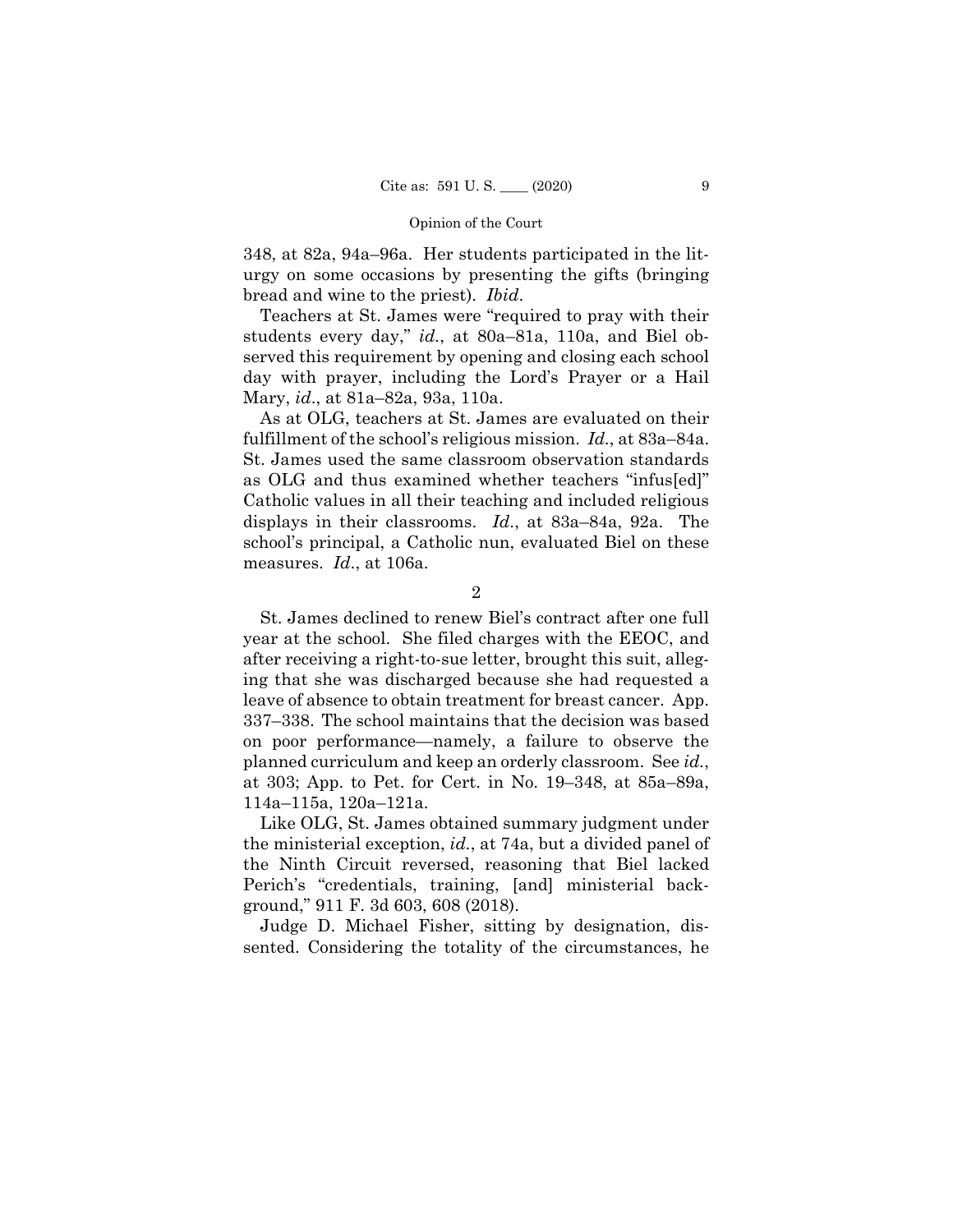# 10 OUR LADY OF GUADALUPE SCHOOL *v*. MORRISSEY-BERRU Opinion of the Court

would have held that the ministerial exception applied "because of the substance reflected in [Biel's] title and the important religious functions she performed" as a "stewar[d] of the Catholic faith to the children in her class." *Id*., at 621, 622.

An unsuccessful petition for rehearing en banc ensued. Judge Ryan D. Nelson, joined by eight other judges, dissented. 926 F. 3d 1238, 1239 (2019). Judge Nelson faulted the panel majority for "embrac[ing] the narrowest construction" of the ministerial exception, departing from "the consensus of our sister circuits that the employee's ministerial function should be the key focus," and demanding nothing less than a "carbon copy" of the specific facts in *Hosanna-Tabor*. *Ibid*. We granted review and consolidated the case with OLG's. 589 U. S. \_\_\_ (2019).

# II A

The First Amendment provides that "Congress shall make no law respecting an establishment of religion, or prohibiting the free exercise thereof." Among other things, the Religion Clauses protect the right of churches and other religious institutions to decide matters "'of faith and doctrine'" without government intrusion. *Hosanna-Tabor*, 565 U. S., at 186 (quoting *Kedroff*, 344 U. S., at 116). State interference in that sphere would obviously violate the free exercise of religion, and any attempt by government to dictate or even to influence such matters would constitute one of the central attributes of an establishment of religion. The First Amendment outlaws such intrusion.

The independence of religious institutions in matters of "faith and doctrine" is closely linked to independence in what we have termed "'matters of church government.'" 565 U. S., at 186. This does not mean that religious institutions enjoy a general immunity from secular laws, but it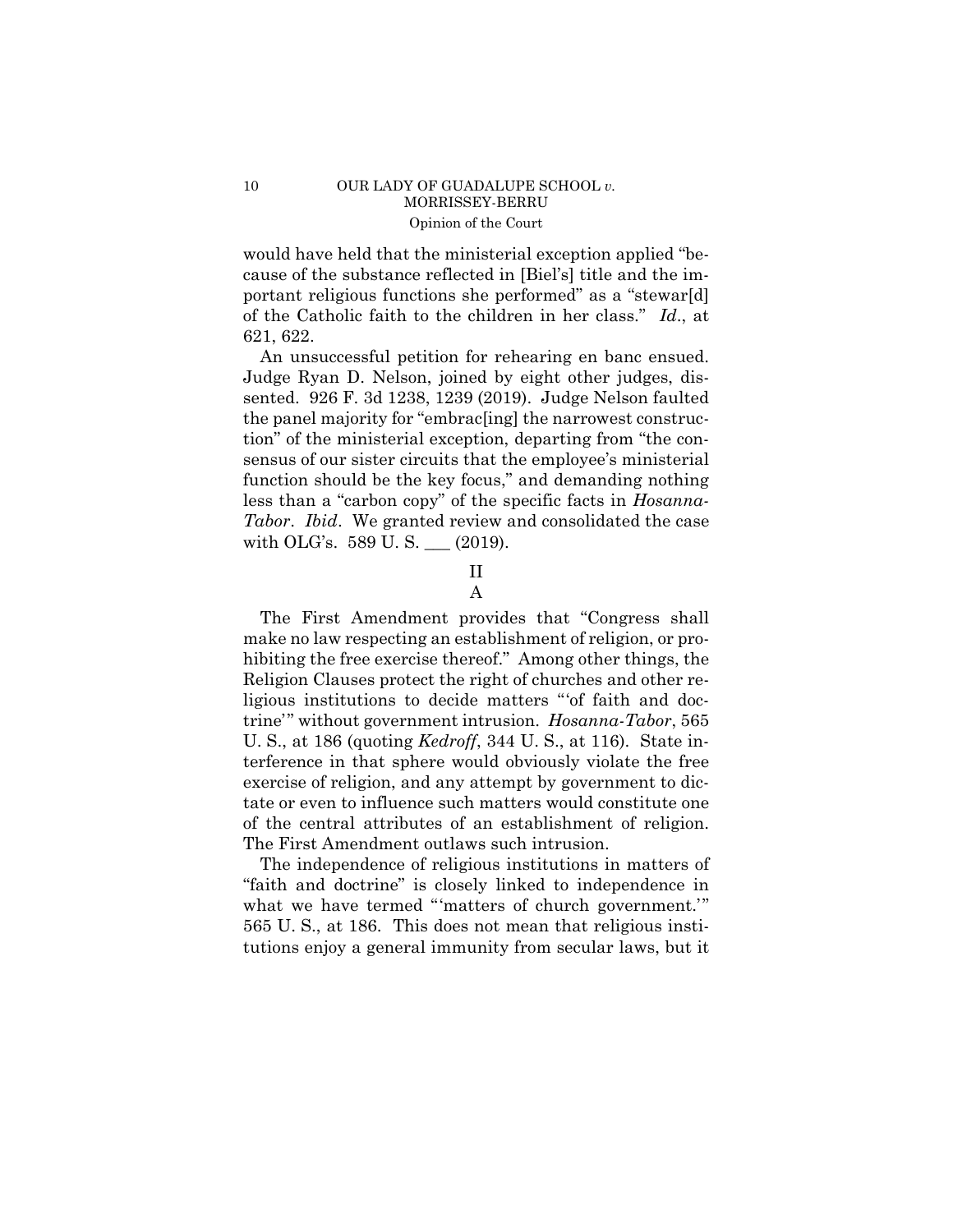does protect their autonomy with respect to internal management decisions that are essential to the institution's central mission. And a component of this autonomy is the selection of the individuals who play certain key roles.

The "ministerial exception" was based on this insight. Under this rule, courts are bound to stay out of employment disputes involving those holding certain important positions with churches and other religious institutions. The rule appears to have acquired the label "ministerial exception" because the individuals involved in pioneering cases were described as "ministers." See *McClure* v. *Salvation Army*, 460 F. 2d 553, 558–559 (CA5 1972); *Rayburn* v. *General Conference of Seventh-day Adventists*, 772 F. 2d 1164, 1168 (CA4 1985). Not all pre-*Hosanna-Tabor* decisions applying the exception involved "ministers" or even members of the clergy. See, *e.g*., *EEOC* v. *Southwestern Baptist Theological Seminary*, 651 F. 2d 277, 283–284 (CA5 1981); *EEOC* v. *Roman Catholic Diocese of Raleigh*, *N. C*., 213 F. 3d 795, 800–801 (CA4 2000). But it is instructive to consider why a church's independence on matters "of faith and doctrine" requires the authority to select, supervise, and if necessary, remove a minister without interference by secular authorities. Without that power, a wayward minister's preaching, teaching, and counseling could contradict the church's tenets and lead the congregation away from the faith.9 The ministerial exception was recognized to preserve a church's independent authority in such matters.

# B

When the so-called ministerial exception finally reached this Court in *Hosanna-Tabor*, we unanimously recognized

<sup>&</sup>lt;sup>9</sup>Cf. McConnell, Establishment and Disestablishment at the Founding, Part I: Establishment of Religion, 44 Wm. & Mary L. Rev. 2105, 2141 (2003) (politically appointed ministers in colonial Virginia were, in the view of the faithful, often "less than zealous in their spiritual responsibilities and less than irreproachable in their personal morals").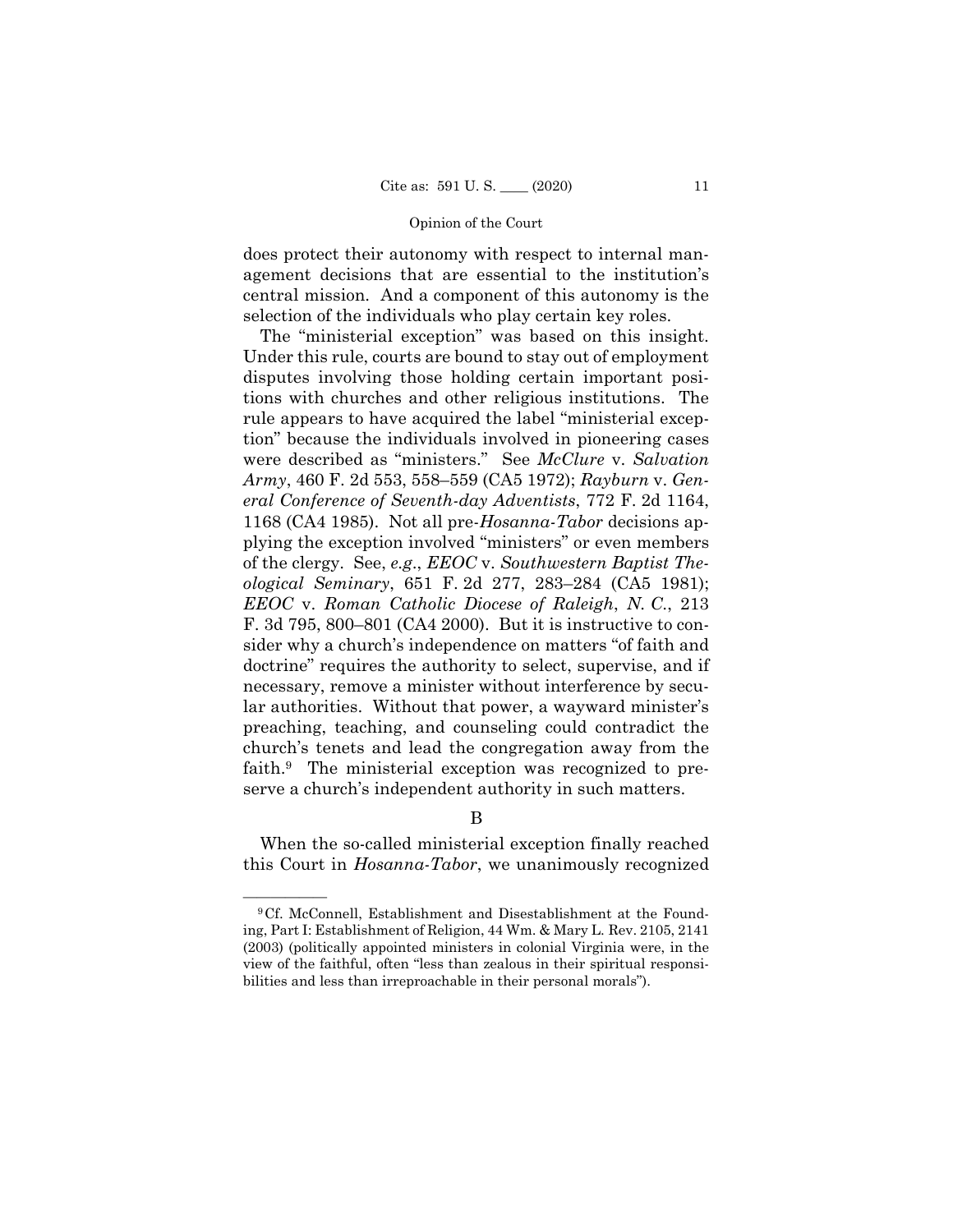### 12 OUR LADY OF GUADALUPE SCHOOL *v*. MORRISSEY-BERRU Opinion of the Court

that the Religion Clauses foreclose certain employment discrimination claims brought against religious organizations. 565 U. S., at 188. The constitutional foundation for our holding was the general principle of church autonomy to which we have already referred: independence in matters of faith and doctrine and in closely linked matters of internal government. The three prior decisions on which we primarily relied drew on this broad principle, and none was exclusively concerned with the selection or supervision of clergy. *Watson* v. *Jones*, 13 Wall. 679 (1872), involved a dispute about the control of church property, and both *Kedroff*, 344 U. S. 94, and *Serbian Eastern Orthodox Diocese for United States and Canada* v. *Milivojevich*, 426 U. S. 696 (1976), also concerned the control of property, as well as the appointment and authority of bishops.

 adopted." *Hosanna-Tabor*, 565 U. S., at 183. We noted that In addition to these precedents, we looked to the "background" against which "the First Amendment was 16th-century British statutes had given the Crown the power to fill high "religious offices" and to control the exercise of religion in other ways, and we explained that the founding generation sought to prevent a repetition of these practices in our country. *Ibid*. Because Cheryl Perich, the teacher in *Hosanna-Tabor*, had a title that included the word "minister," we naturally concentrated on historical events involving clerical offices, but the abuses we identified were not limited to the control of appointments.

We pointed to the various Acts of Uniformity, *id*., at 182, which dictated what ministers could preach and imposed penalties for non-compliance. Under the 1549 Act, a minister who "preach[ed,] declare[d,] or [spoke] any thing" in derogation of any part of the Book of Common Prayer could be sentenced to six months in jail for a first offense and life imprisonment for a third violation. Act of Uniformity, 2 & 3 Edw. 6, ch. 1. In addition, all other English subjects were forbidden to say anything against the Book of Common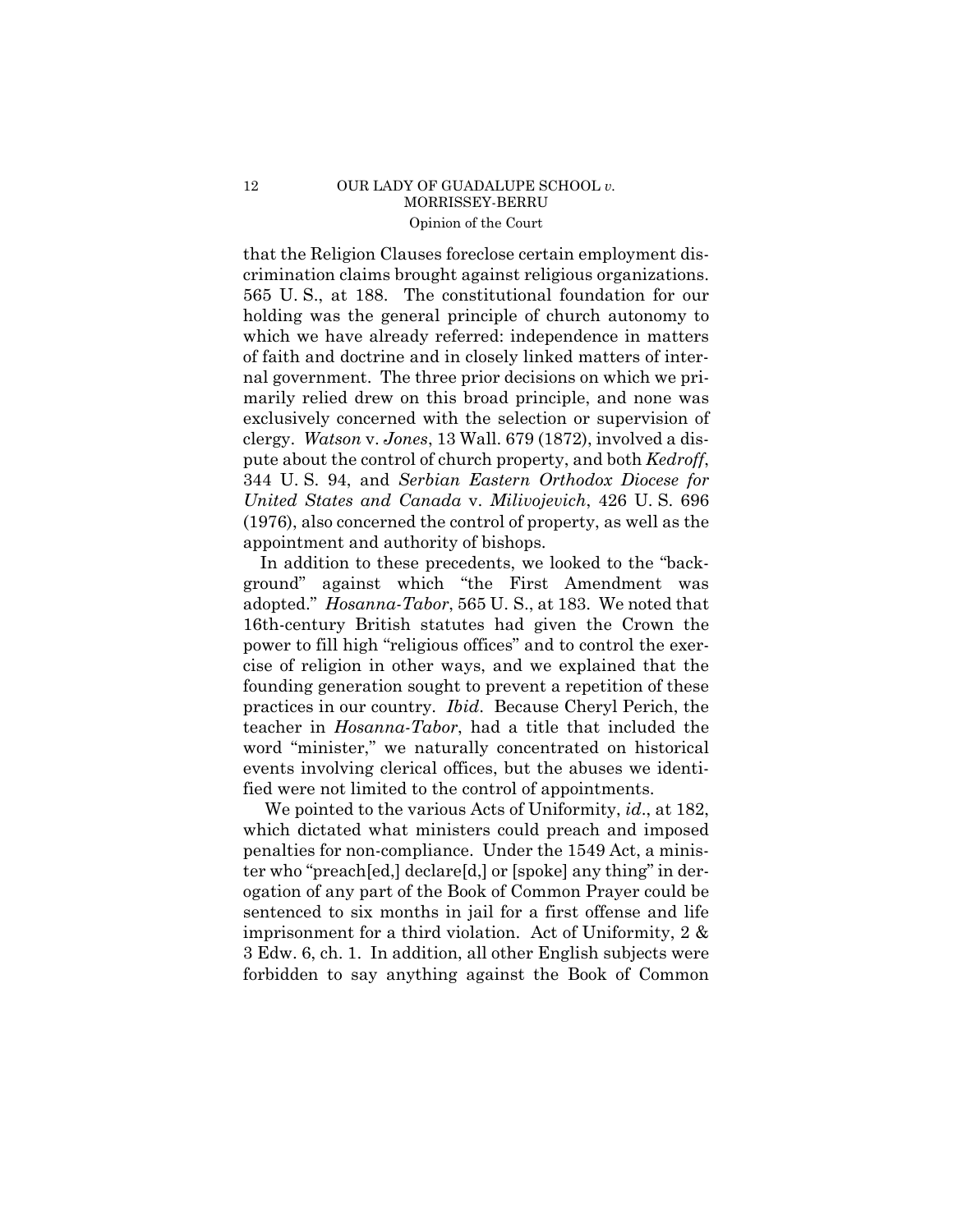Prayer in "[i]nterludes[,] play[s,] song[s,] r[h]ymes, or by other open [w]ord[s]." *Ibid.* A 1559 law contained similar prohibitions. See Act of Uniformity, 1 Eliz., ch. 2.

After the Restoration, Parliament enacted a new law with a similar aim. Ministers and "Lecturer[s]" were required to pledge "unfeigned assent and consent" to the Book of Common Prayer, and all schoolmasters, private tutors, and university professors were required to "conforme to the Liturgy of the Church of England" and not "to endeavour any change or alteration" of the church. Act of Uniformity, 1662, 14 Car. 2, ch. 4.

British law continued to impose religious restrictions on education in the 18th century and past the time of the adoption of the First Amendment. The Schism or Established Church Act of 1714, 13 Ann., ch. 7, required that schoolmasters and tutors be licensed by a bishop. Non-conforming Protestants, as well as Catholics and Jews, could not teach at or attend the two universities, and as Blackstone wrote, "[p]ersons professing the popish religion [could] not keep or teach any school under pain of perpetual imprisonment." 4 W. Blackstone, Commentaries on the Laws of England 55 (8th ed. 1778). The law also imposed penalties on "any person [who] sen[t] another abroad to be educated in the popish religion . . . or [who] contribute[d] to their maintenance when there." *Id*., at 55–56.

British colonies in North America similarly controlled both the appointment of clergy, see *Hosanna-Tabor*, 565 U. S., at 183, and the teaching of students. A Maryland law "prohibited any Catholic priest or lay person from keeping school, or taking upon himself the education of youth." 2 T. Hughes, History of the Society of Jesus in North America: Colonial and Federal 443–444 (1917). In 1771, the Governor of New York was instructed to require that all schoolmasters arriving from England obtain a license from the Bishop of London. 3 C. Lincoln, The Constitutional History of New York 485, 745 (1906). New York law also required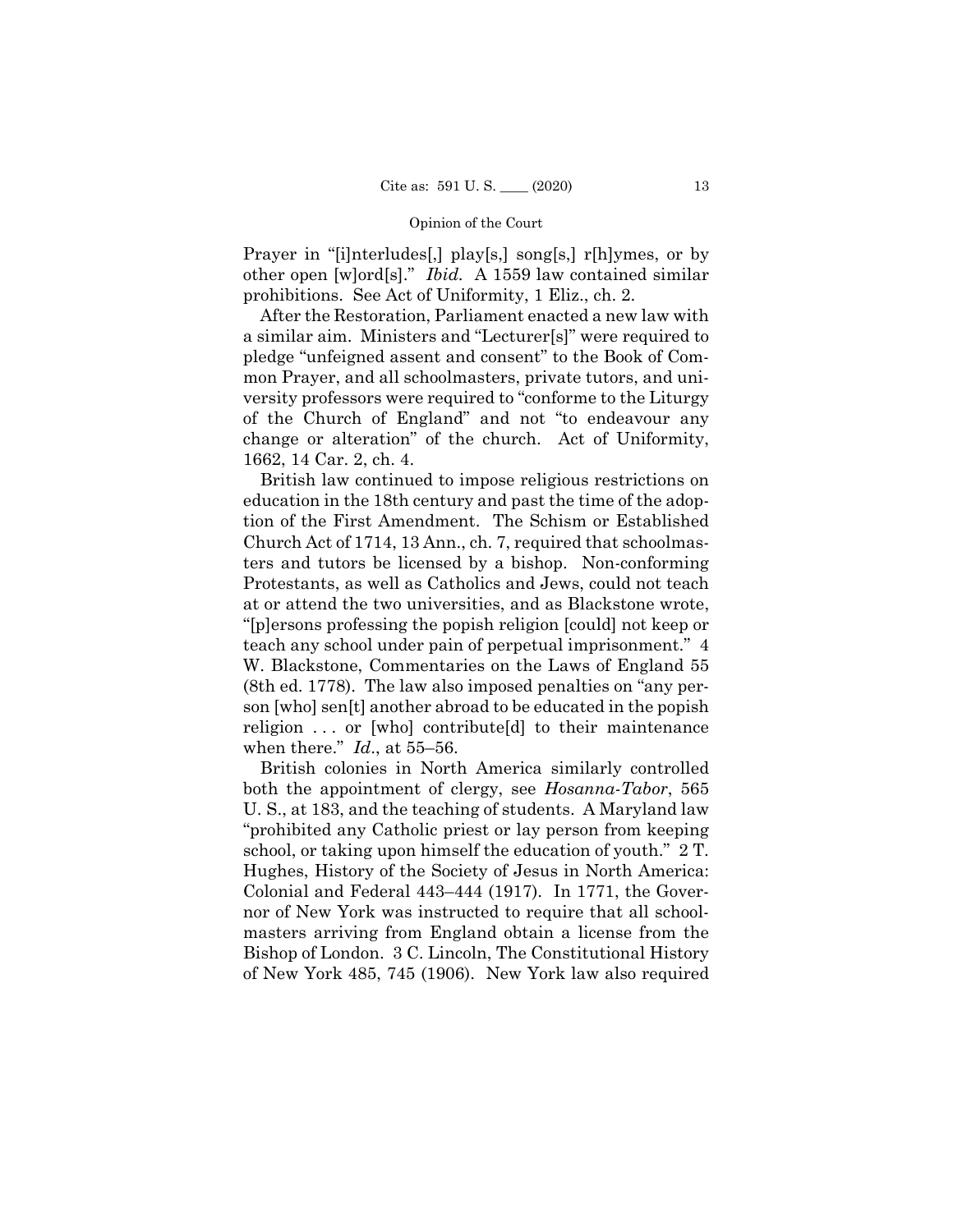# 14 OUR LADY OF GUADALUPE SCHOOL *v*. MORRISSEY-BERRU Opinion of the Court

 or disguised Papist'" to "'Preach or Teach, Either in Public an oath and license for any "'vagrant Preacher, Moravian, or Private.'" S. Cobb, The Rise of Religious Liberty in America 358 (1902).

 $\mathcal{C}$ 

In *Hosanna-Tabor*, Cheryl Perich, a kindergarten and fourth grade teacher at an Evangelical Lutheran school, filed suit in federal court, claiming that she had been discharged because of a disability, in violation of the Americans with Disabilities Act of 1990 (ADA), 42 U. S. C. §12112(a). The school responded that the real reason for her dismissal was her violation of the Lutheran doctrine that disputes should be resolved internally and not by going to outside authorities. We held that her suit was barred by the "ministerial exception" and noted that it "concern[ed] government interference with an internal church decision that affects the faith and mission of the church." 565 U. S., at 190. We declined "to adopt a rigid formula for deciding when an employee qualifies as a minister," and we added that it was "enough for us to conclude, in this our first case involving the ministerial exception, that the exception covers Perich, given all the circumstances of her employment." *Id.*, at 190–191. We identified four relevant circumstances but did not highlight any as essential.

First, we noted that her church had given Perich the title of "minister, with a role distinct from that of most of its members." *Id.*, at 191. Although she was not a minister in the usual sense of the term—she was not a pastor or deacon, did not lead a congregation, and did not regularly conduct religious services—she was classified as a "called" teacher, as opposed to a lay teacher, and after completing certain academic requirements, was given the formal title "'Minister of Religion, Commissioned.'" *Id*., at 177–178, 191.

Second, Perich's position "reflected a significant degree of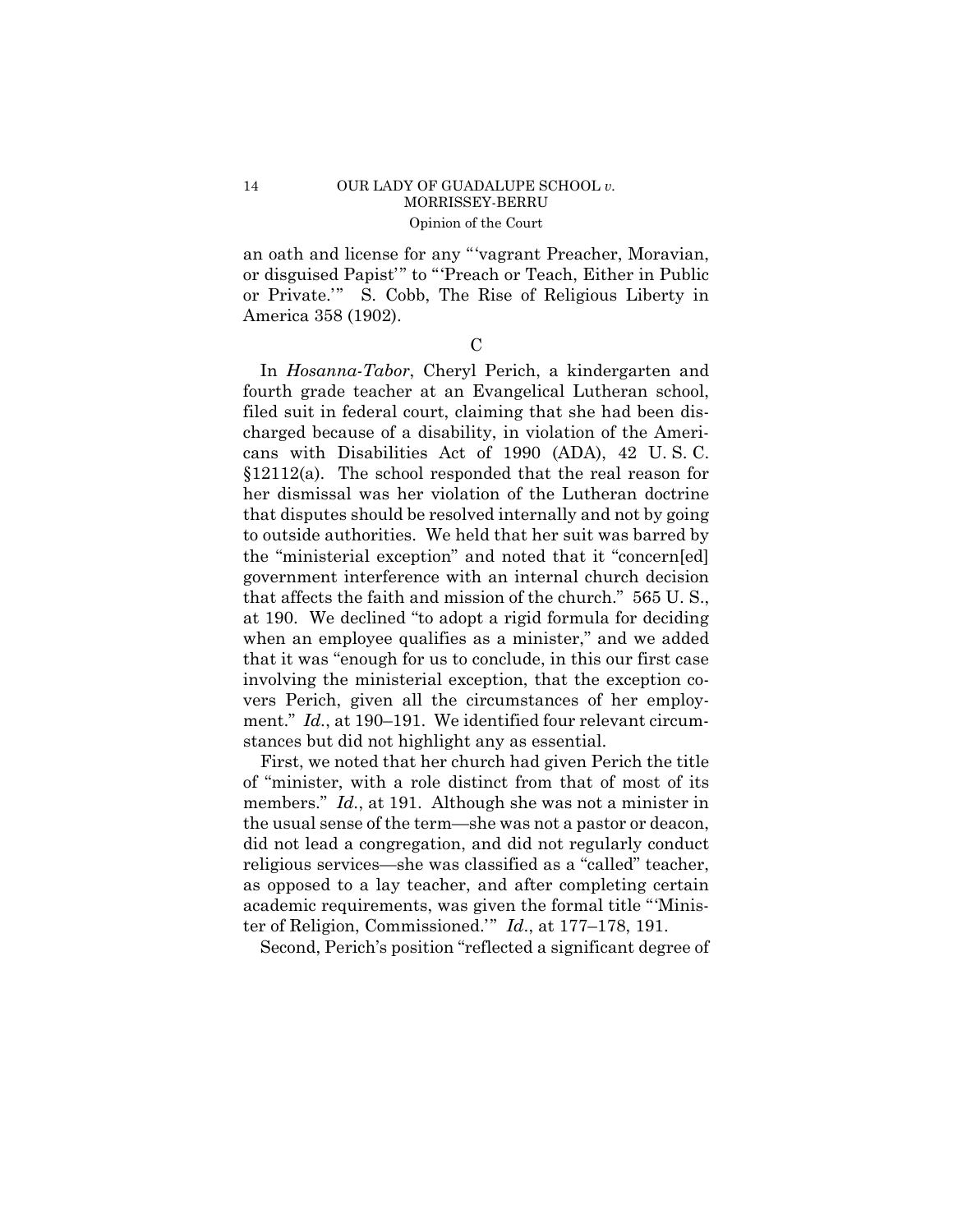religious training followed by a formal process of commissioning." *Id.*, at 191.

Third, "Perich held herself out as a minister of the Church by accepting the formal call to religious service, according to its terms," and by claiming certain tax benefits. *Id.*, at 191–192.

Fourth, "Perich's job duties reflected a role in conveying the Church's message and carrying out its mission." *Id.*, at 192. The church charged her with "'lead[ing] others toward Christian maturity'" and "'teach[ing] faithfully the Word of God, the Sacred Scriptures, in its truth and purity and as set forth in all the symbolical books of the Evangelical Lutheran Church.'" *Ibid.* Although Perich also provided instruction in secular subjects, she taught religion four days a week, led her students in prayer three times a day, took her students to a chapel service once a week, and participated in the liturgy twice a year. "As a source of religious instruction," we explained, "Perich performed an important role in transmitting the Lutheran faith to the next generation." *Ibid.* 

The case featured two concurrences. In the first, JUSTICE THOMAS stressed that courts should "defer to a religious organization's good-faith understanding of who qualifies as its minister." *Id*., at 196. That is so, JUSTICE THOMAS explained, because "[a] religious organization's right to choose its ministers would be hollow . . . if secular courts could second-guess" the group's sincere application of its religious tenets. *Id.*, at 197.

The second concurrence argued that application of the "ministerial exception" should "focus on the function performed by persons who work for religious bodies" rather than labels or designations that may vary across faiths. *Id.*, at 198 (opinion of ALITO, J., joined by KAGAN, J.). This opinion viewed the title of "minister" as "relevant" but "neither necessary nor sufficient." *Id.*, at 202. It noted that "most" faiths do not employ the term 'minister'" and that some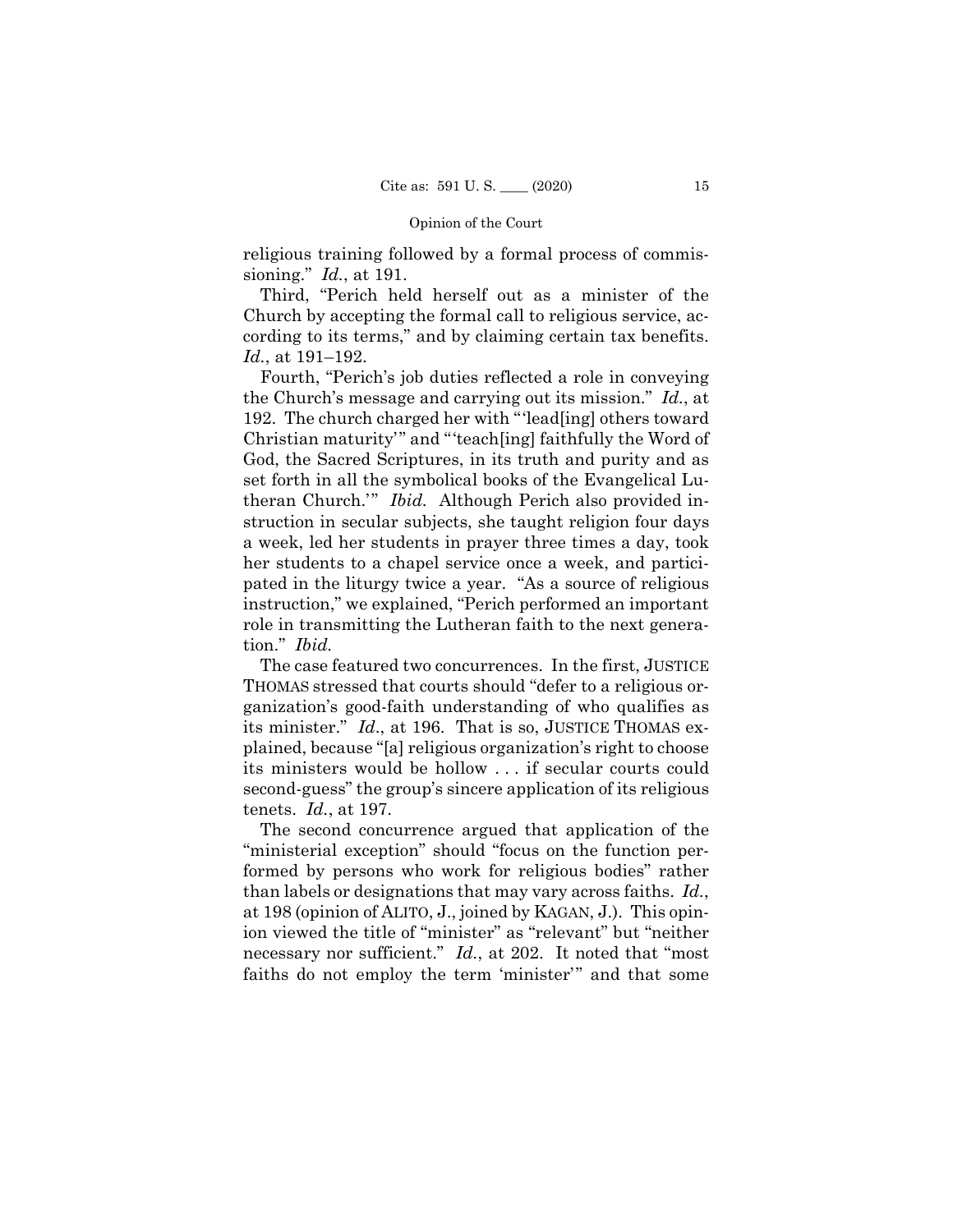### 16 OUR LADY OF GUADALUPE SCHOOL *v*. MORRISSEY-BERRU Opinion of the Court

 or serves as a messenger or teacher of its faith." *Id*., at 199. "consider the ministry to consist of all or a very large percentage of their members." *Ibid*. The opinion concluded that the "'ministerial' exception" "should apply to any 'employee' who leads a religious organization, conducts worship services or important religious ceremonies or rituals,

> D 1

In determining whether a particular position falls within the *Hosanna-Tabor* exception, a variety of factors may be important.10 The circumstances that informed our decision in *Hosanna-Tabor* were relevant because of their relationship to Perich's "role in conveying the Church's message and carrying out its mission," *id*., at 192, but the other noted circumstances also shed light on that connection. In a denomination that uses the term "minister," conferring that title naturally suggests that the recipient has been given an important position of trust. In Perich's case, the title that she was awarded and used demanded satisfaction of significant academic requirements and was conferred only after a formal approval process, *id*., at 191, and those circumstances also evidenced the importance attached to her role, *ibid*. But our recognition of the significance of those factors in Perich's case did not mean that they must

 $^{10}$  In considering the circumstances of any given case, courts must take care to avoid "resolving underlying controversies over religious doctrine." *Presbyterian Church in U. S.* v. *Mary Elizabeth Blue Hull Memorial Presbyterian Church*, 393 U. S. 440, 449 (1969); *ibid.* ("First Amendment values are plainly jeopardized when . . . litigation is made to turn on the resolution by civil courts of controversies over religious doctrine and practice"); see also *Serbian Eastern Orthodox Diocese for United States and Canada* v. *Milivojevich*, 426 U. S. 696, 715, n. 8 (1976) (" 'It is not to be supposed that the judges of the civil courts can be as competent in the ecclesiastical law and religious faith of all these bodies as the ablest men in each are in reference to their own'" (quoting *Watson v. Jones*, 13 Wall. 679, 729 (1872))); cf. *Thomas* v. *Review Bd. of Ind. Employment Security Div.*, 450 U. S. 707, 714–716 (1981).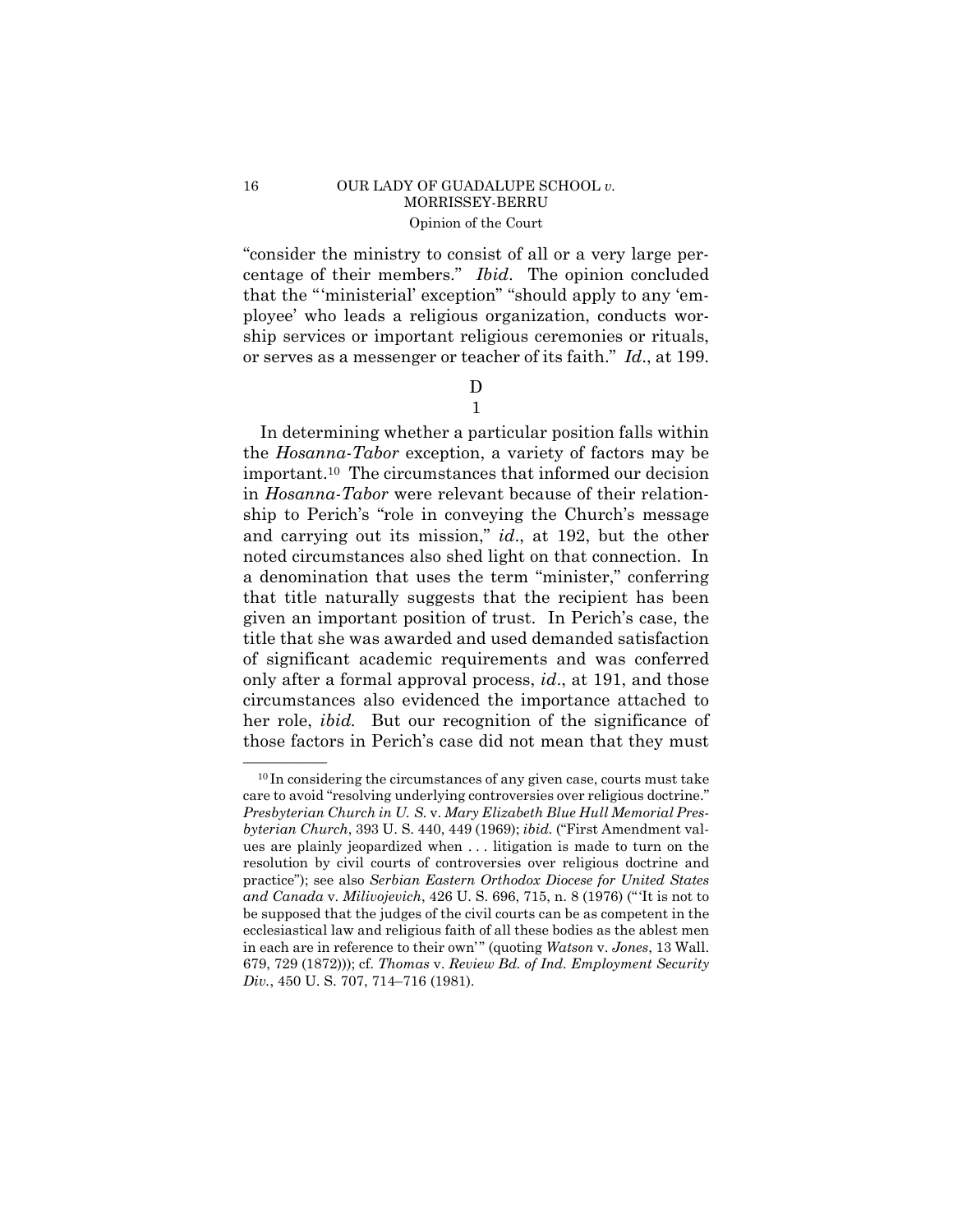be met—or even that they are necessarily important—in all other cases.

Take the question of the title "minister." Simply giving an employee the title of "minister" is not enough to justify the exception. And by the same token, since many religious traditions do not use the title "minister," it cannot be a necessary requirement. Requiring the use of the title would constitute impermissible discrimination, and this problem cannot be solved simply by including positions that are thought to be the counterparts of a "minister," such as priests, nuns, rabbis, and imams. See Brief for Respondents 21. Nuns are not the same as Protestant ministers. A brief submitted by Jewish organizations makes the point that "Judaism has many 'ministers,'" that is, "the term 'minister' encompasses an extensive breadth of religious functionaries in Judaism."11 For Muslims, "an inquiry into whether imams or other leaders bear a title equivalent to 'minister' can present a troubling choice between denying a central pillar of Islam—*i.e*., the equality of all believers and risking loss of ministerial exception protections."12

If titles were all-important, courts would have to decide which titles count and which do not, and it is hard to see how that could be done without looking behind the titles to what the positions actually entail. Moreover, attaching too much significance to titles would risk privileging religious traditions with formal organizational structures over those that are less formal.

For related reasons, the academic requirements of a position may show that the church in question regards the position as having an important responsibility in elucidating or teaching the tenets of the faith. Presumably the purpose

<sup>&</sup>lt;sup>11</sup> Brief for Colpa et al. as *Amici Curiae* i, 3 (quotation modified). <sup>12</sup> Brief for Asma T. Uddin as *Amicus Curiae* 2.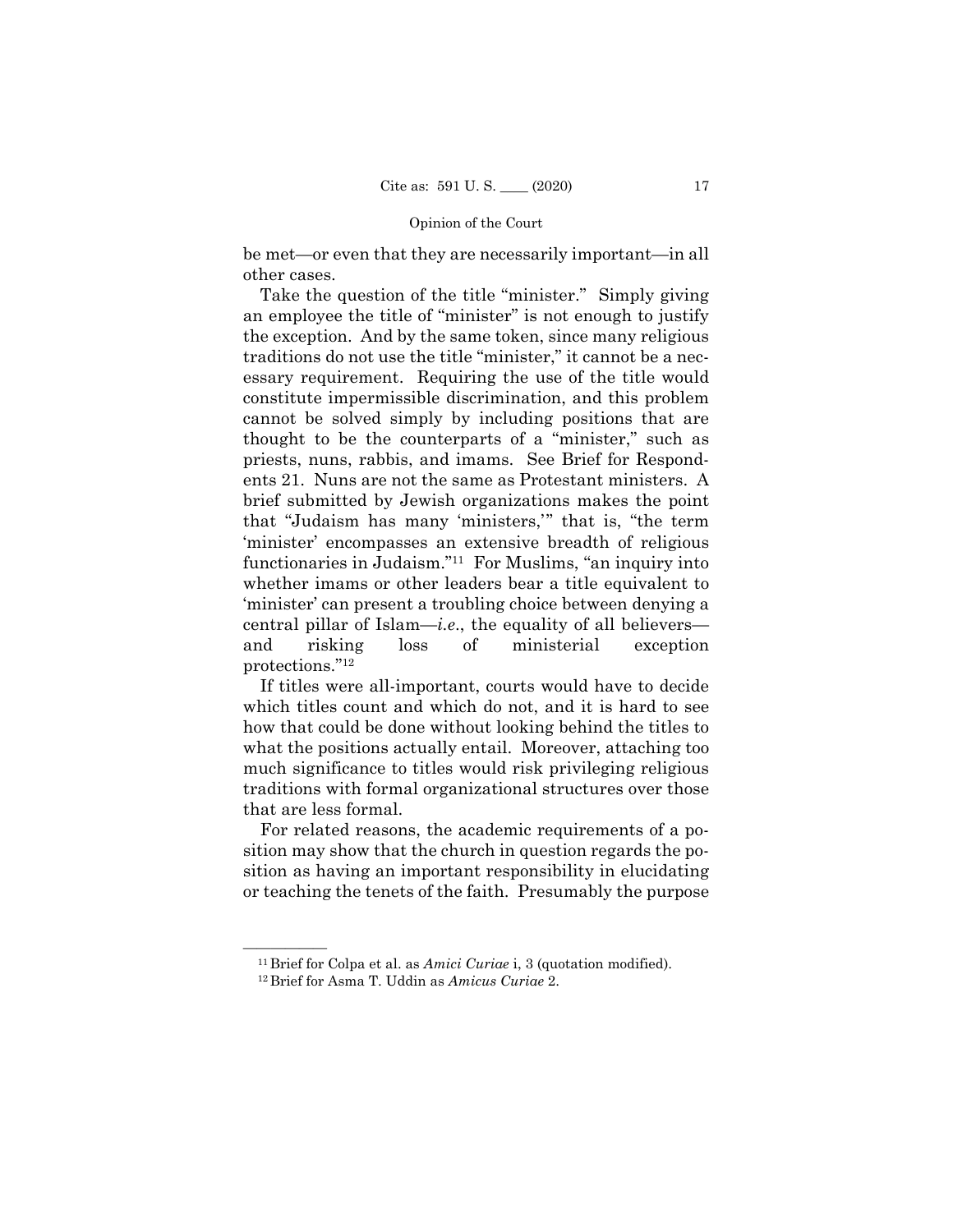### 18 OUR LADY OF GUADALUPE SCHOOL *v*. MORRISSEY-BERRU Opinion of the Court

 rigid academic requirements could have a distorting effect. of such requirements is to make sure that the person holding the position understands the faith and can explain it accurately and effectively. But insisting in every case on This is certainly true with respect to teachers. Teaching children in an elementary school does not demand the same formal religious education as teaching theology to divinity students. Elementary school teachers often teach secular subjects in which they have little if any special training. In addition, religious traditions may differ in the degree of formal religious training thought to be needed in order to teach. See, *e.g*., Brief for Ethics and Religious Liberty Commission of the Southern Baptist Convention et al. as *Amici Curiae* 12 ("many Protestant groups have historically rejected any requirement of formal theological training"). In short, these circumstances, while instructive in *Hosanna-Tabor*, are not inflexible requirements and may have far less significance in some cases.

What matters, at bottom, is what an employee does. And implicit in our decision in *Hosanna-Tabor* was a recognition that educating young people in their faith, inculcating its teachings, and training them to live their faith are responsibilities that lie at the very core of the mission of a private religious school. As we put it, Perich had been entrusted with the responsibility of "transmitting the Lutheran faith" to the next generation." 565 U. S., at 192. One of the concurrences made the same point, concluding that the exception should include "any 'employee' who leads a religious organization, conducts worship services or important religious ceremonies or rituals, or serves as a messenger or *teacher of its faith*." *Id*., at 199 (opinion of ALITO, J.) (emphasis added).

Religious education is vital to many faiths practiced in the United States. This point is stressed by briefs filed in support of OLG and St. James by groups affiliated with a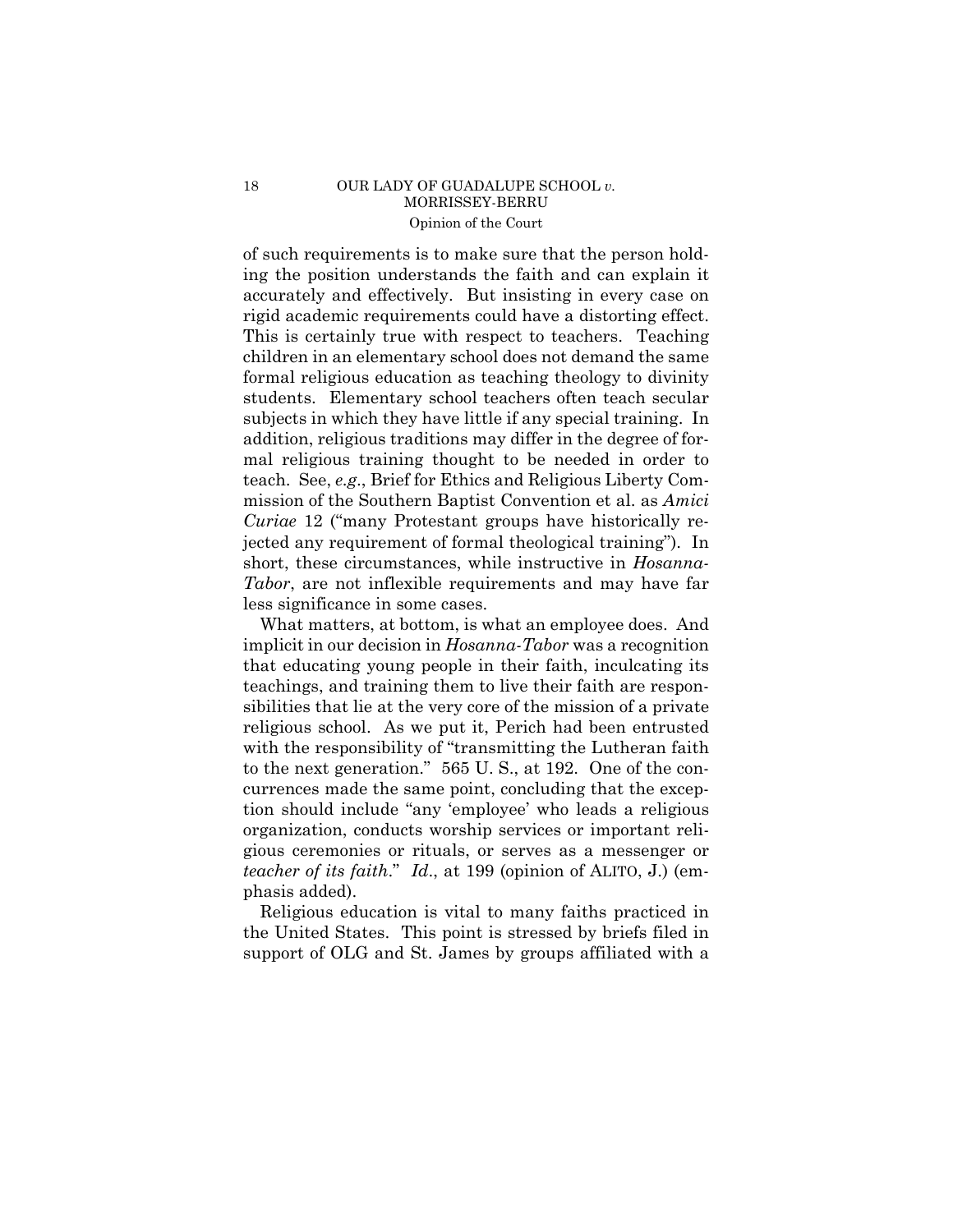wide array of faith traditions. In the Catholic tradition, religious education is "'intimately bound up with the whole of the Church's life.'" Catechism of the Catholic Church 8 (2d ed. 2016). Under canon law, local bishops must satisfy themselves that "those who are designated teachers of religious instruction in schools . . . are outstanding in correct doctrine, the witness of a Christian life, and teaching skill." Code of Canon Law, Canon 804, §2 (Eng. transl. 1998).

 tan, to keep men from the knowledge of the Scriptures."13 Similarly, Protestant churches, from the earliest settlements in this country, viewed education as a religious obligation. A core belief of the Puritans was that education was essential to thwart the "chief project of that old deluder, Sa-Thus, in 1647, the Massachusetts General Court passed what has been called the Old Deluder Satan Act requiring every sizable town to establish a school.14 Most of the oldest educational institutions in this country were originally established by or affiliated with churches, and in recent years, non-denominational Christian schools have proliferated with the aim of inculcating Biblical values in their students.15 Many such schools expressly set themselves apart from public schools that they believe do not reflect their values.16

Religious education is a matter of central importance in

<sup>&</sup>lt;sup>13</sup> Old Deluder Satan Act of 1647, in The Laws and Liberties of Massachusetts 47 (M. Farrand ed. 1929). 14 *Ibid*. 15See P. Parsons, Inside America's Christian Schools (1987); see also

Association of Christian Schools International, Why Christian Schooling?, https://www.acsi.org/membership/why-christian-schooling; Association of Classical Christian Schools, What is CCE?, https://classicalchristian.org/ what-is-cce/?v=a44707111a05. 16R. Dreher, The Benedict Option 146, 155, 160 (2017); see, *e.g.*, J.

 https ://discoverchristianschools.com/wp-content/uploads/2019/02/DCS\_ Ekeland & B. Walton, Discover Christian Schools: Ten Differences, TenDifferences.pdf.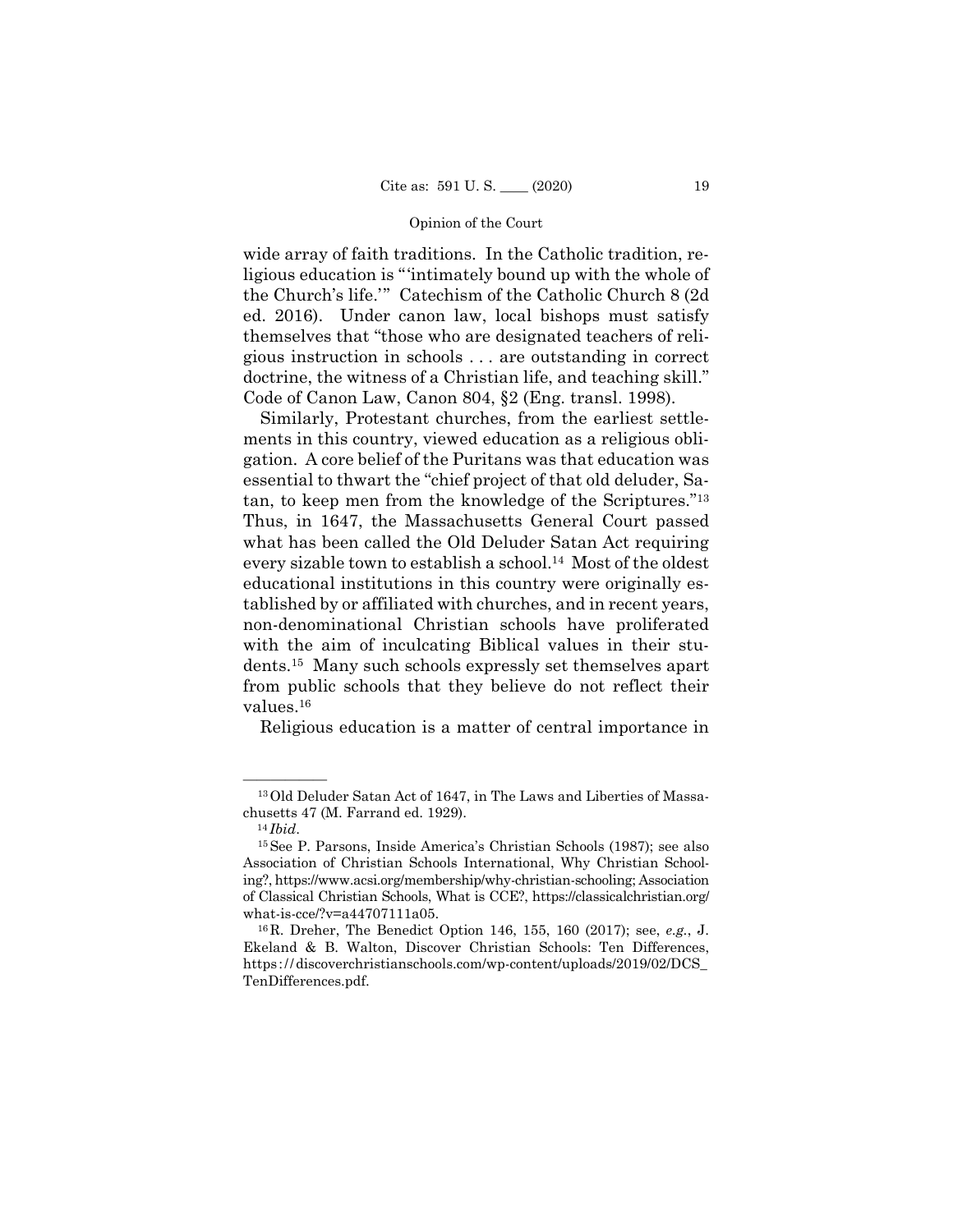### 20 OUR LADY OF GUADALUPE SCHOOL *v.*  MORRISSEY-BERRU Opinion of the Court

Judaism. As explained in briefs submitted by Jewish organizations, the Torah is understood to require Jewish parents to ensure that their children are instructed in the faith.17 One brief quotes Maimonides's statement that religious instruction "is an obligation of the highest order, entrusted only to a schoolteacher possessing 'fear of Heaven.'"18 "The contemporary American Jewish community continues to place the education of children in its faith and rites at the center of its communal efforts."19

Religious education is also important in Islam. "[T]he acquisition of at least rudimentary knowledge of religion and its duties [is] mandatory for the Muslim individual."20 This precept is traced to the Prophet Muhammad, who proclaimed that "'[t]he pursuit of knowledge is incumbent on every Muslim.'"<sup>21</sup> "[T]he development of independent private Islamic schools ha[s] become an important part of the picture of Muslim education in America."22

The Church of Jesus Christ of Latter-day Saints has a long tradition of religious education, with roots in revelations given to Joseph Smith. See Doctrine and Covenants of the Church of Jesus Christ of Latter-day Saints §93:36 (2013). "The Church Board of Education has established elementary, middle, or secondary schools in which both secular and religious instruction is offered."23

 $17$ See Deuteronomy 6:7, 11:19.

 18Brief for General Conference of Seventh-day Adventists et al. as *Amici Curiae* 7–8 (quoting Maimonides, Mishne Torah, Hilkhot Talmud Torah 1:2; 2:1, 3). 19Brief for Church of God in Christ, Inc., et al. as *Amici Curiae* 15. 20Afsaruddin, Muslim Views on Education: Parameters, Purview, and

Possibilities, 44 J. Cath. Legal Studies 143, 143–144 (2005).<br><sup>21</sup>*Id.*, at 143.<br><sup>22</sup>Haddad & Smith, Introduction: The Challenge of Islamic Education

in North America, in Educating the Muslims of America 3, 6, 11 (Y. Haddad, F. Senzai, & J. Smith eds. 2009).<br><sup>23</sup> Berrett, Church Educational System (CES) in 1 Encyclopedia of Mor-

monism 274, 275 (D. Ludlow ed. 1992).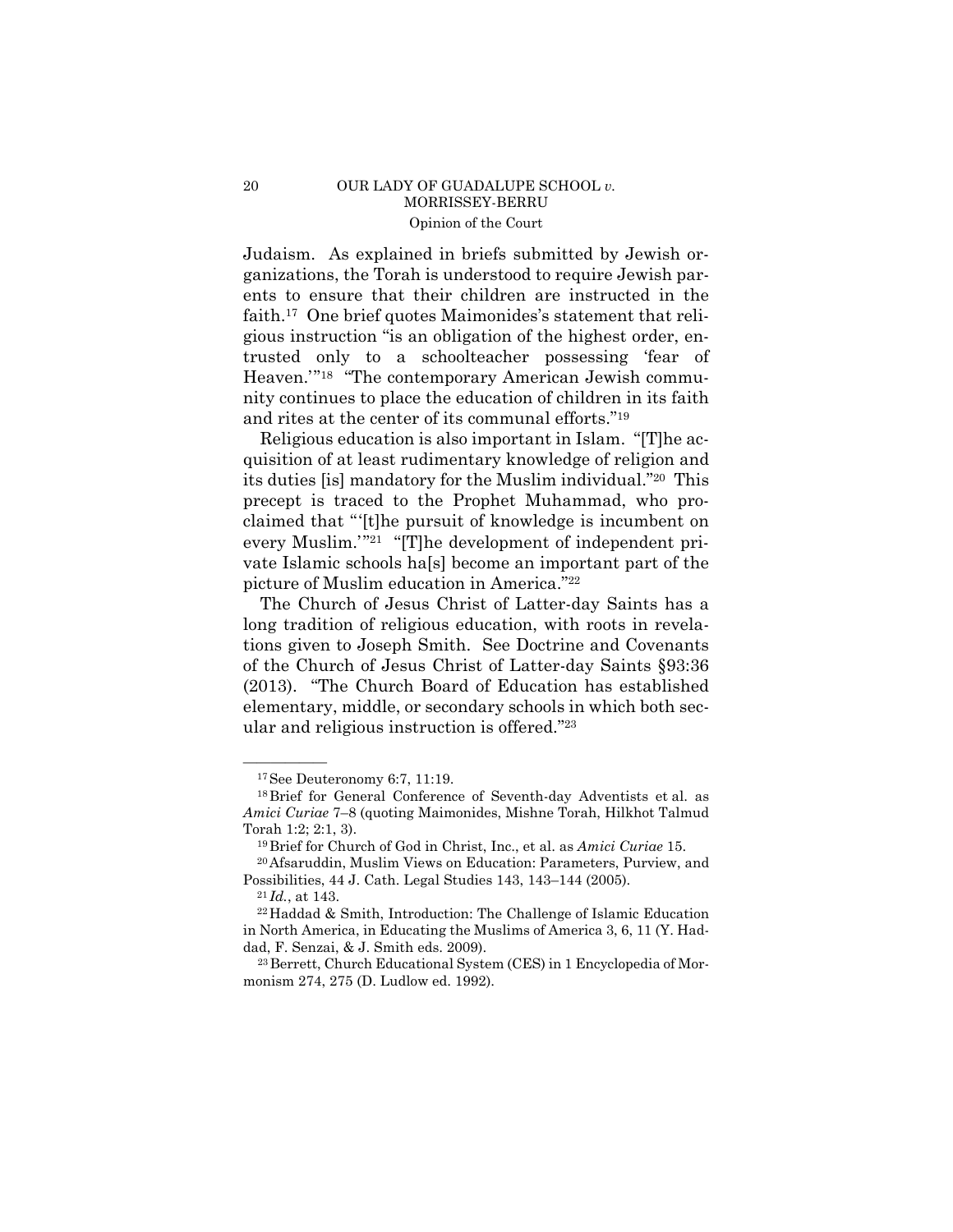Seventh-day Adventists "trace the importance of education back to the Garden of Eden."24 Seventh-day Adventist formation "restore[s] human beings into the image of God as revealed by the life of Jesus Christ" and focuses on the development of "knowledge, skills, and understandings to serve God and humanity."25

This brief survey does not do justice to the rich diversity of religious education in this country, but it shows the close connection that religious institutions draw between their central purpose and educating the young in the faith.

2

 the schools carry out this mission and that their work would When we apply this understanding of the Religion Clauses to the cases now before us, it is apparent that Morrissey-Berru and Biel qualify for the exemption we recognized in *Hosanna-Tabor*. There is abundant record evidence that they both performed vital religious duties. Educating and forming students in the Catholic faith lay at the core of the mission of the schools where they taught, and their employment agreements and faculty handbooks specified in no uncertain terms that they were expected to help be evaluated to ensure that they were fulfilling that responsibility. As elementary school teachers responsible for providing instruction in all subjects, including religion, they were the members of the school staff who were entrusted most directly with the responsibility of educating their students in the faith. And not only were they obligated to provide instruction about the Catholic faith, but they were also expected to guide their students, by word and deed, toward the goal of living their lives in accordance with the faith. They prayed with their students, attended

 $\overline{\hspace{2cm} \hspace{2cm} \hspace{2cm} \hspace{2cm} \hspace{2cm} \hspace{2cm} \hspace{2cm} \text{24 Brief for General Conference of Seventh-day Adventists et al. as} }$ *Amici Curiae* 9.<br><sup>25</sup> Seventh-day Adventist Church, About Us, https://adventisteducation.

org/abt.html.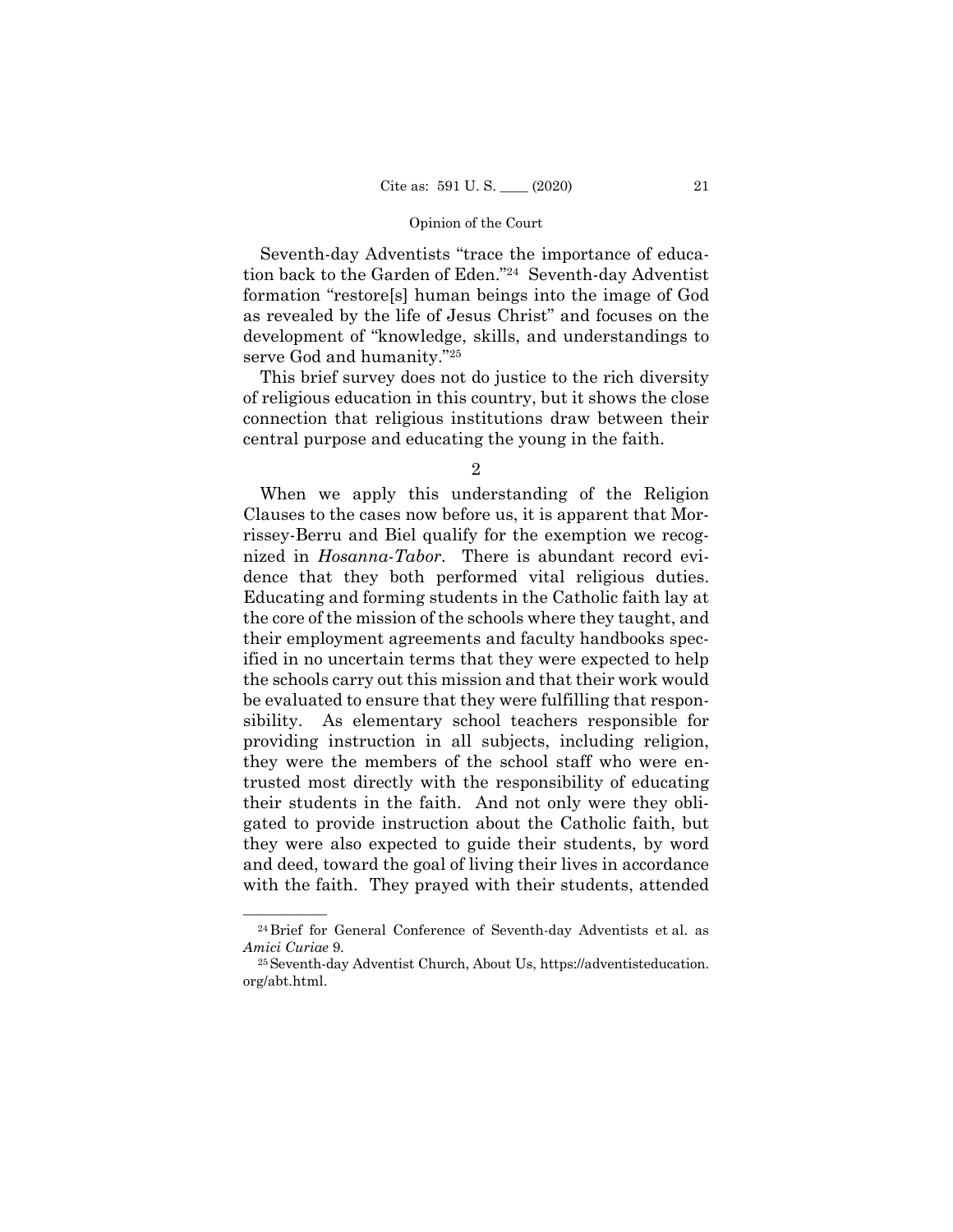# 22 OUR LADY OF GUADALUPE SCHOOL *v*. MORRISSEY-BERRU Opinion of the Court

Mass with the students, and prepared the children for their participation in other religious activities. Their positions did not have all the attributes of Perich's. Their titles did not include the term "minister," and they had less formal religious training, but their core responsibilities as teachers of religion were essentially the same. And both their schools expressly saw them as playing a vital part in carrying out the mission of the church, and the schools' definition and explanation of their roles is important. In a country with the religious diversity of the United States, judges cannot be expected to have a complete understanding and appreciation of the role played by every person who performs a particular role in every religious tradition. A religious institution's explanation of the role of such employees in the life of the religion in question is important.

### III

In holding that Morrissey-Berru and Biel did not fall within the *Hosanna-Tabor* exception, the Ninth Circuit misunderstood our decision. Both panels treated the circumstances that we found relevant in that case as checklist items to be assessed and weighed against each other in every case, and the dissent does much the same. That approach is contrary to our admonition that we were not imposing any "rigid formula." 565 U. S., at 190. Instead, we called on courts to take all relevant circumstances into account and to determine whether each particular position implicated the fundamental purpose of the exception.26

<sup>&</sup>lt;sup>26</sup>The dissent charges that we transform the holding in *Hosanna*-*Tabor*, but that is what the dissent does. *Post,* at 8. According to the dissent: "*Hosanna-Tabor* charted a way to separate leaders who 'personify' a church's 'beliefs' [and] 'minister to the faithful' from individuals who may simply relay religious tenets." *Post,* at 7 (quoting 565 U. S., at 188, 195).

The dissent cobbles together this new test by taking phrases out of context from separate passages and inserting a proposition never suggested in *Hosanna-Tabor*, namely, that an individual cannot qualify for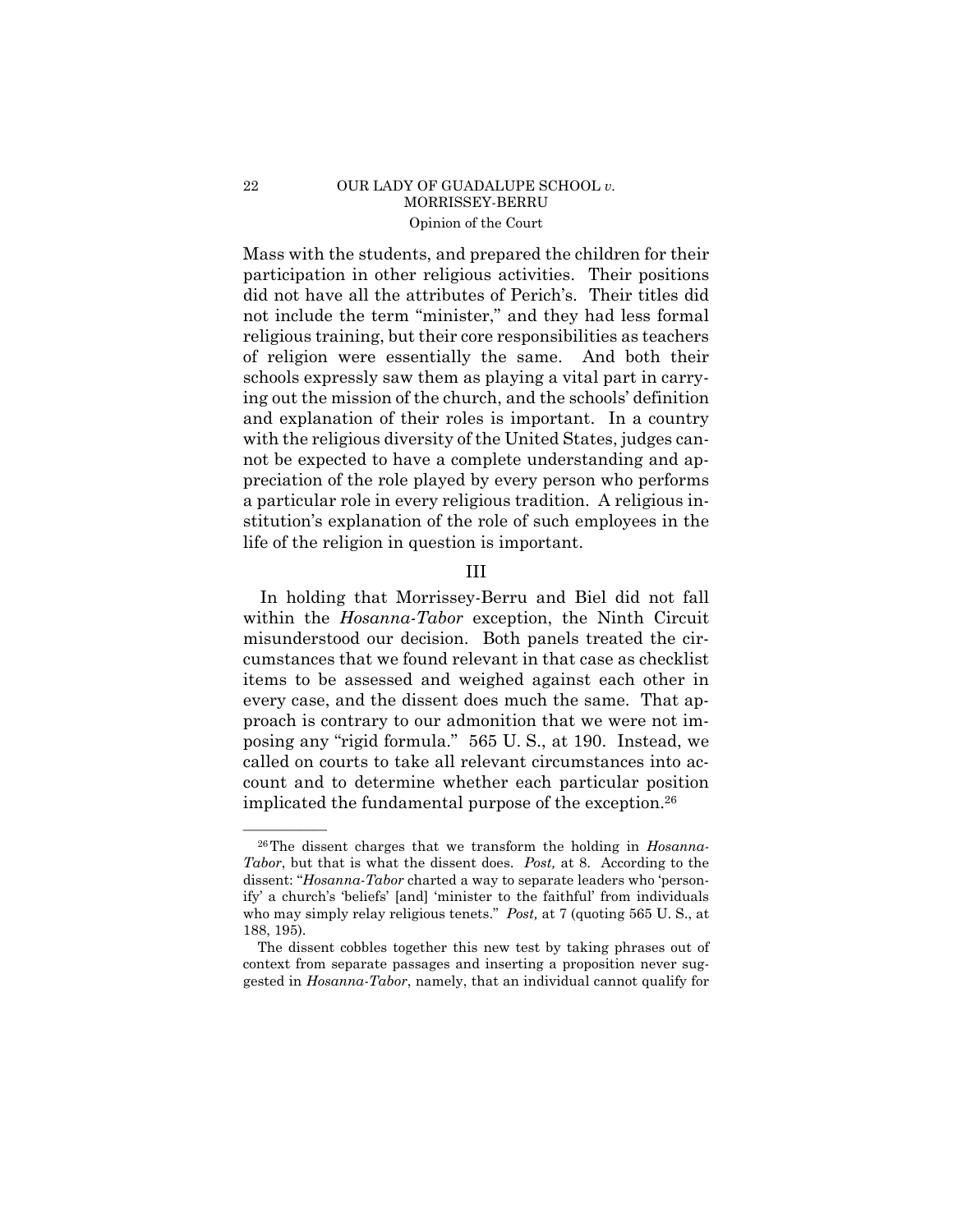The Ninth Circuit's rigid test produced a distorted analysis. First, it invested undue significance in the fact that Morrissey-Berru and Biel did not have clerical titles. 769 Fed. Appx., at 460; 911 F. 3d, at 608–609; *Post*, at 15–16. It is true that Perich's title included the term "minister," but we never said that her title (or her reference to herself as a "minister") was necessary to trigger the *Hosanna-Tabor* exception. Instead, "those considerations . . . merely made Perich's case an especially easy one." Brief for United States as *Amicus Curiae* 19. Moreover, both Morrissey-Berru and Biel had titles. They were Catholic elementary school *teachers*, which meant that they were their students' primary teachers of religion. The concept of a teacher of religion is loaded with religious significance. The term "rabbi" means teacher, and Jesus was frequently called rabbi.27 And if a more esoteric title is needed, they were

——————

 plied only to "leaders." *Post,* at 4–5, and n. 1. The term is never used in the exception if he or she "simply relay[s] religious tenets" without " 'minister[ing] to the faithful.'" *Post*, at 7. *Hosanna-Tabor* never adopted this unworkable test. It did not suggest that the exception it recognized apthe opinion of the Court. Insisting on leadership as a qualification would shrink the exception even more than respondents advocate. For example, they agree that it should apply to nuns, see Brief for Respondents 21, but, under the dissent's test, is every cloistered nun—or every cloistered monk—disqualified? And even if leadership were a requirement, why couldn't a religious teacher be regarded as a leader of the students in the class?

Nor did our opinion in *Hosanna-Tabor* draw a critical distinction between a person who "simply relay[s] religious tenets" and one who relays such tenets while also "'minister[ing] to the faithful.'" *Post*, at 7. A teacher, such as an instructor in a class on world religions, who merely provides a description of the beliefs and practices of a religion without making any effort to inculcate those beliefs could not qualify for the exception, but otherwise the distinction makes no sense. If a member of the Christian clergy or a rabbi spends almost all of his or her time studying Scripture or theology and writing instead of ministering to a congregation, would that individual fall outside the exception as understood by the dissent?

<sup>27</sup>See, *e.g*., Mark 9:5, 11:21; John 1:38, 3:26, 4:31, 6:25, 9:2.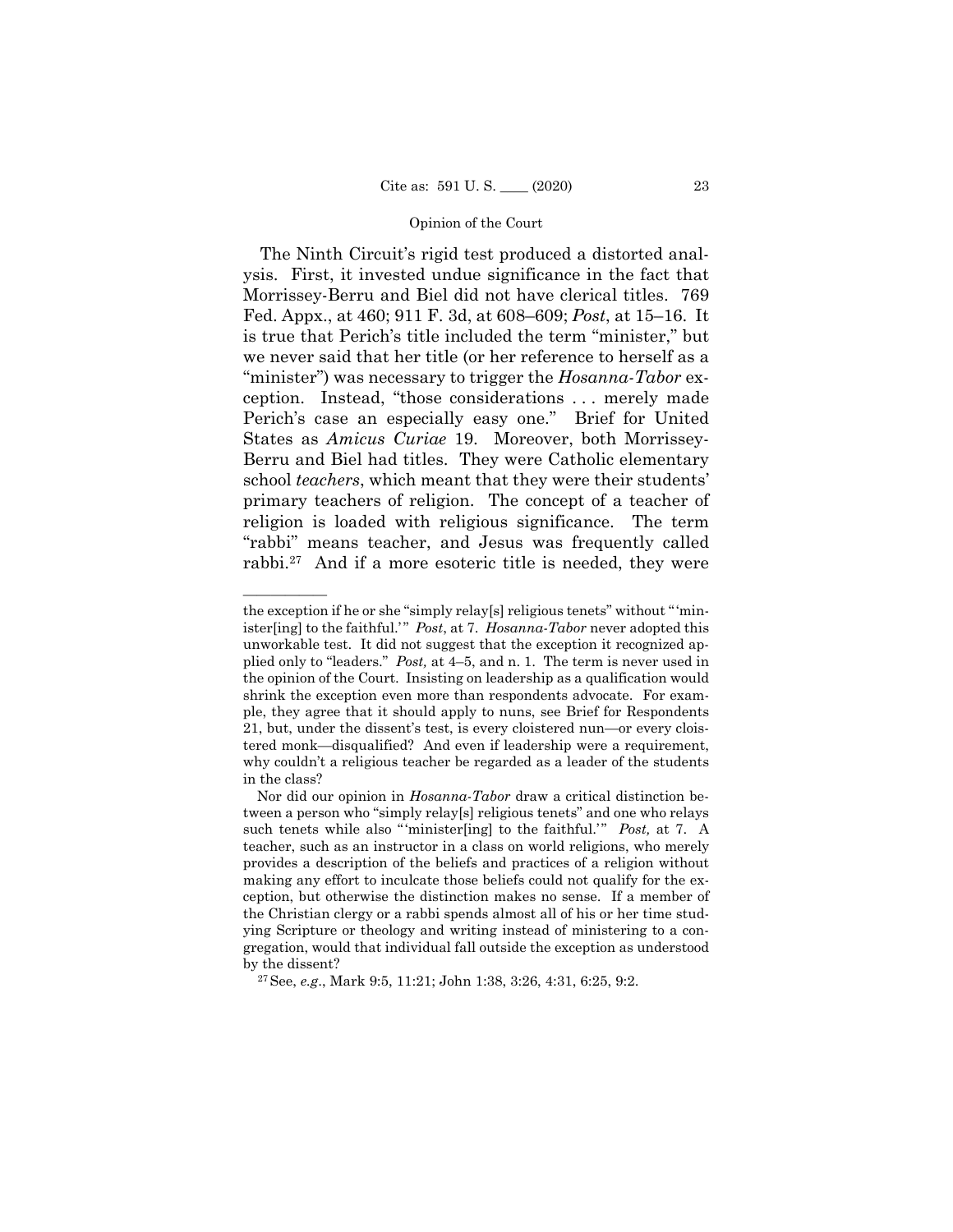# 24 OUR LADY OF GUADALUPE SCHOOL *v.*  MORRISSEY-BERRU Opinion of the Court

both regarded as "catechists."28

Second, the Ninth Circuit assigned too much weight to the fact that Morrissey-Berru and Biel had less formal religious schooling than Perich. 769 Fed. Appx., at 460–461; 911 F. 3d, at 608; *post*, at 16–17. The significance of formal training must be evaluated in light of the age of the students taught and the judgment of a religious institution regarding the need for formal training. The schools in question here thought that Morrissey-Berru and Biel had a sufficient understanding of Catholicism to teach their students,29 and judges have no warrant to second-guess that judgment or to impose their own credentialing requirements.

 keep them "'quiet and in their seats.'" 911 F. 3d, at 609. Third, the *St. James* panel inappropriately diminished the significance of Biel's duties because they did not evince "close guidance and involvement" in "students' spiritual lives." 911 F. 3d, at 609; *post*, at 12, 17–18. Specifically, the panel majority suggested that Biel merely taught "religion from a book required by the school," "joined" students in prayer, and accompanied students to Mass in order to This misrepresents the record and its significance. For better or worse, many primary school teachers tie their instruction closely to textbooks, and many faith traditions prioritize teaching from authoritative texts. See Brief for InterVarsity Christian Fellowship USA et al. as *Amici Curiae* 26; Brief for Senator Mike Lee et al. as *Amici Curiae*  24–27. As for prayer, Biel prayed with her students, taught

 $28$ See App. to Pet. for Cert. in No. 19–267, at 56a, 60a; ER 593 (St. James) ("teachers are expected to . . . engage in catechetical . . . development"); Record in No. 2:15–CV–04248 (CD Cal.), Doc. 67–1, ¶10 ("requir[ing]" attendance at "Catholic education conference" to "prepare teachers as religious educators"). 29The record also makes clear (contrary to the Ninth Circuit's and dis-

sent's conclusion, *post*, at 17) that Morrissey-Berru and Biel "held themselves out" as authorities on religion to their students, and, by extension, their families. See *supra*, at 2–9.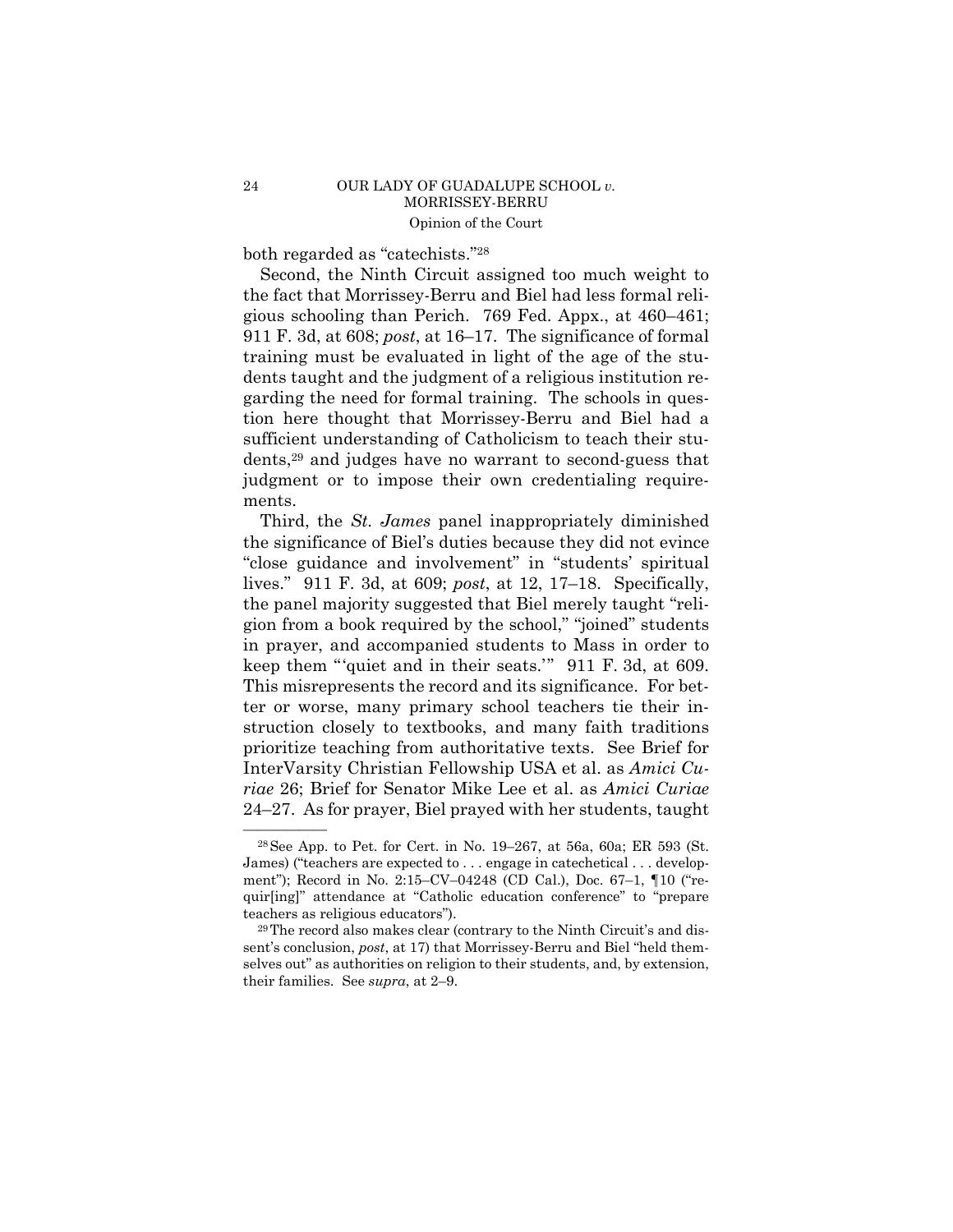them prayers, and supervised the prayers led by students. She prepared them for Mass, accompanied them to Mass, and prayed with them there. See *supra*, at 8–9.

In Biel's appeal, the Ninth Circuit suggested that the *Hosanna-Tabor* exception should be interpreted narrowly because the ADA, 42 U. S. C. §12101 *et seq.*, and Title VII, §2000e–2, contain provisions allowing religious employers to give preference to members of a particular faith in employing individuals to do work connected with their activities. 911 F. 3d, at 611, n. 5; *post*, at 2–3. But the *Hosanna-Tabor* exception serves an entirely different purpose. Think of the quintessential case where a church wants to dismiss its minister for poor performance. The church's objection in that situation is not that the minister has gone over to some other faith but simply that the minister is failing to perform essential functions in a satisfactory manner.

While the Ninth Circuit treated the circumstances that we cited in *Hosanna-Tabor* as factors to be assessed and weighed in every case, respondents would make the governing test even more rigid. In their view, courts should begin by deciding whether the first three circumstances—a ministerial title, formal religious education, and the employee's self-description as a minister—are met and then, in order to check the conclusion suggested by those factors, ask whether the employee performed a religious function. Brief for Respondents 20–24. For reasons already explained, there is no basis for treating the circumstances we found relevant in *Hosanna-Tabor* in such a rigid manner.

Respondents go further astray in suggesting that an employee can never come within the *Hosanna-Tabor* exception unless the employee is a "practicing" member of the religion with which the employer is associated. Brief for Respondents 12–13, 21. In hiring a teacher to provide religious instruction, a religious school is very likely to try to select a person who meets this requirement, but insisting on this as a necessary condition would create a host of problems. As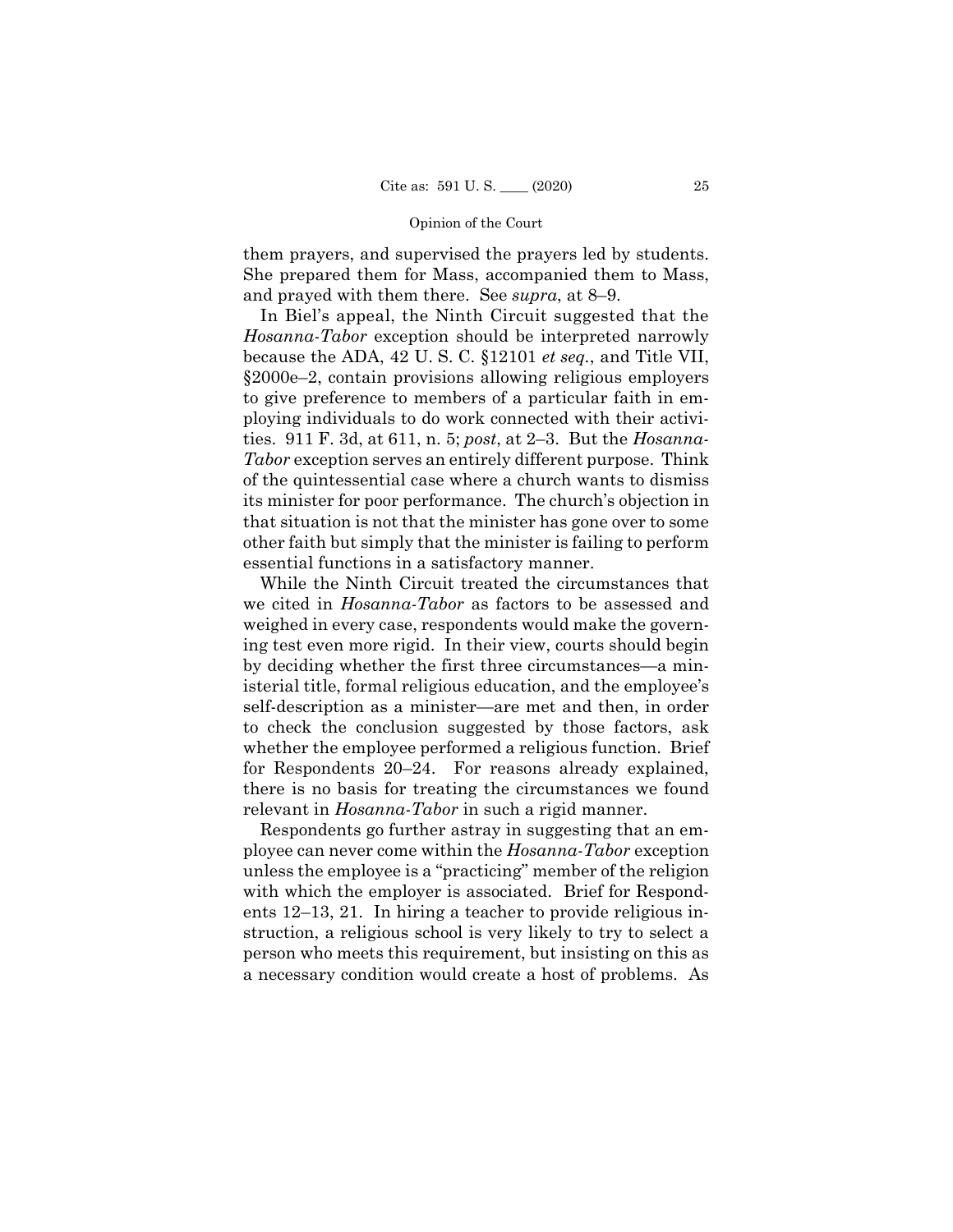### 26 OUR LADY OF GUADALUPE SCHOOL *v.*  MORRISSEY-BERRU Opinion of the Court

 pointed out by petitioners, determining whether a person is a "co-religionist" will not always be easy. See Reply Brief 14 ("Are Orthodox Jews and non-Orthodox Jews coreligionists? . . . Would Presbyterians and Baptists be similar enough? Southern Baptists and Primitive Baptists?"). Deciding such questions would risk judicial entanglement in religious issues.

 Expanding the "co-religionist" requirement, Brief for Respondents  $28-29$ , 44, to exclude those who no longer practice the faith would be even worse, *post*, at 13. Would the test depend on whether the person in question no longer considered himself or herself to be a member of a particular faith? Or would the test turn on whether the faith tradition in question still regarded the person as a member in some sense?

Respondents argue that Morrissey-Berru cannot fall within the *Hosanna-Tabor* exception because she said in connection with her lawsuit that she was not "a practicing Catholic," but acceptance of that argument would require courts to delve into the sensitive question of what it means to be a "practicing" member of a faith, and religious employers would be put in an impossible position. Morrissey-Berru's employment agreements required her to attest to "good standing" with the church. See App. 91, 144, 154. Beyond insisting on such an attestation, it is not clear how religious groups could monitor whether an employee is abiding by all religious obligations when away from the job. Was OLG supposed to interrogate Morrissey-Berru to confirm that she attended Mass every Sunday?

 it is sufficient to decide the cases before us. When a school Respondents argue that the *Hosanna-Tabor* exception is not workable unless it is given a rigid structure, but we declined to adopt a "rigid formula" in *Hosanna-Tabor*, and the lower courts have been applying the exception for many years without such a formula. Here, as in *Hosanna-Tabor*,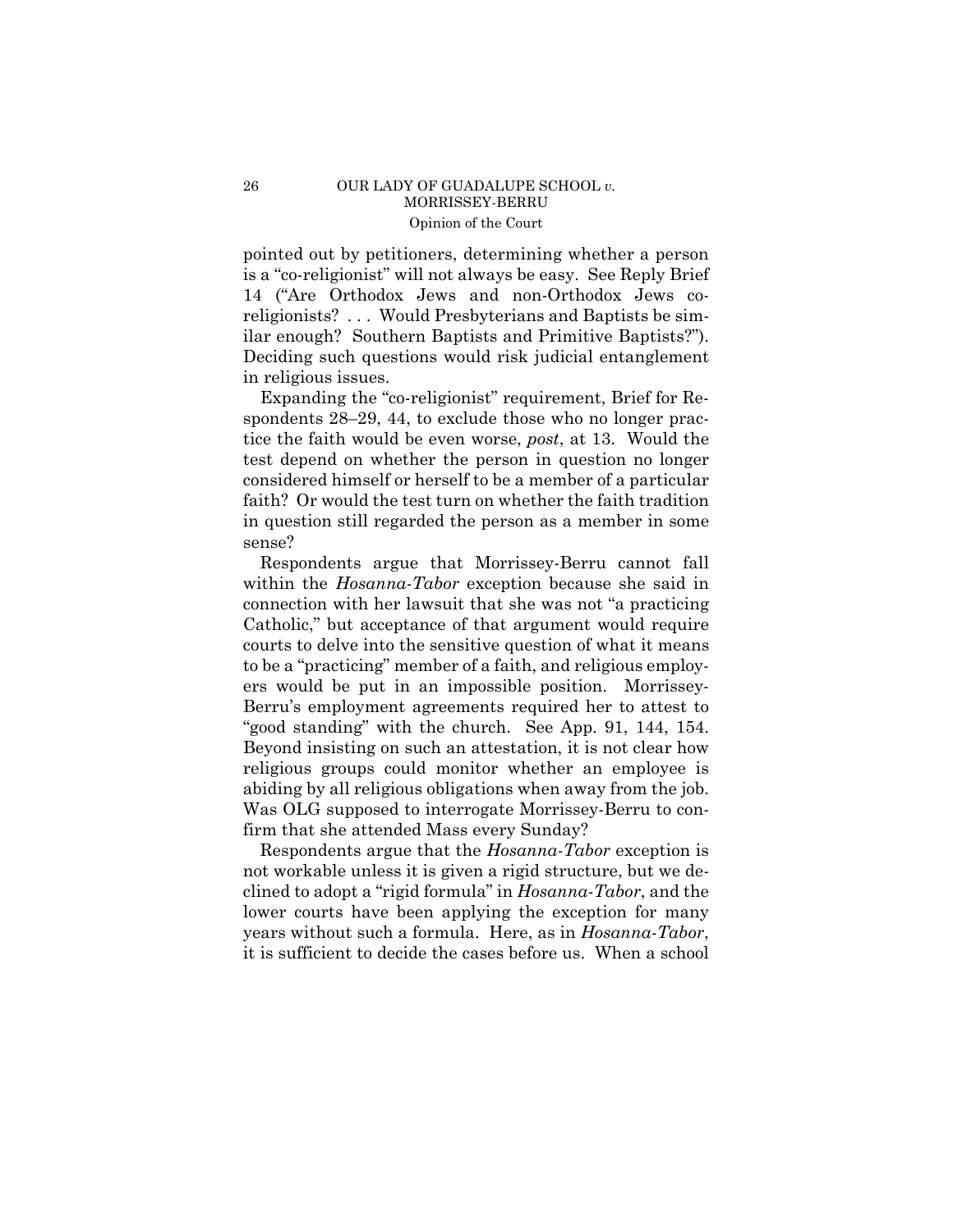with a religious mission entrusts a teacher with the responsibility of educating and forming students in the faith, judicial intervention into disputes between the school and the teacher threatens the school's independence in a way that the First Amendment does not allow.

\* \* \*

For these reasons, the judgment of the Court of Appeals in each case is reversed, and the cases are remanded for proceedings consistent with this opinion.

*It is so ordered.*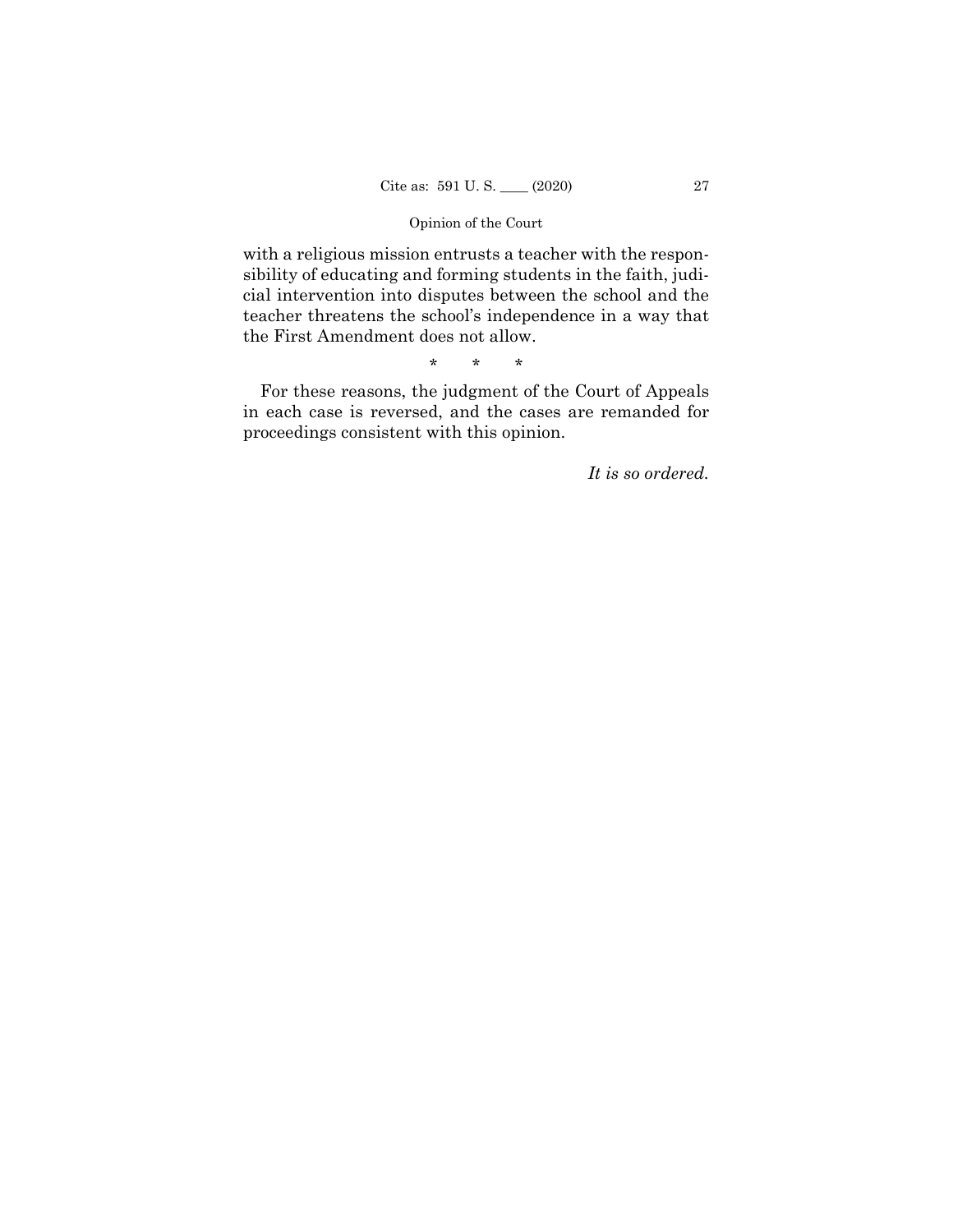THOMAS, J., concurring

# $\frac{1}{2}$  ,  $\frac{1}{2}$  ,  $\frac{1}{2}$  ,  $\frac{1}{2}$  ,  $\frac{1}{2}$  ,  $\frac{1}{2}$  ,  $\frac{1}{2}$ **SUPREME COURT OF THE UNITED STATES**

### $\frac{1}{2}$  ,  $\frac{1}{2}$  ,  $\frac{1}{2}$  ,  $\frac{1}{2}$  ,  $\frac{1}{2}$  ,  $\frac{1}{2}$ Nos. 19–267 and 19–348

# OUR LADY OF GUADALUPE SCHOOL, PETITIONER 19–267 *v.*  AGNES MORRISSEY-BERRU

# ST. JAMES SCHOOL, PETITIONER 19–348 *v.*

# DARRYL BIEL, AS PERSONAL REPRESENTATIVE OF THE ESTATE OF KRISTEN BIEL

# ON WRITS OF CERTIORARI TO THE UNITED STATES COURT OF APPEALS FOR THE NINTH CIRCUIT

# [July 8, 2020]

 JUSTICE THOMAS, with whom JUSTICE GORSUCH joins, concurring.

I agree with the Court that Morrissey-Berru's and Biel's positions fall within the "ministerial exception,"1 because, as Catholic school teachers, they are charged with "carry[ing] out [the religious] mission" of the parish schools. *Ante*, at 21. The Court properly notes that "judges have no warrant to second-guess [the schools'] judgment" of who should hold such a position "or to impose their own credentialing requirements." *Ante*, at 24. Accordingly, I join the Court's opinion in full. I write separately, however, to reiterate my view that the Religion Clauses require civil courts

 bers of the clergy or others holding positions akin to that of a "minister."  $<sup>1</sup>$ As the Court acknowledges, the term "ministerial exception" is some-</sup> what of a misnomer. See *ante*, at 11. The First Amendment's protection of religious organizations' employment decisions is not limited to mem-*Ibid.* Rather, as these cases demonstrate, such protection extends to the laity, provided they are entrusted with carrying out the religious mission of the organization. *Ante*, at 2, 21.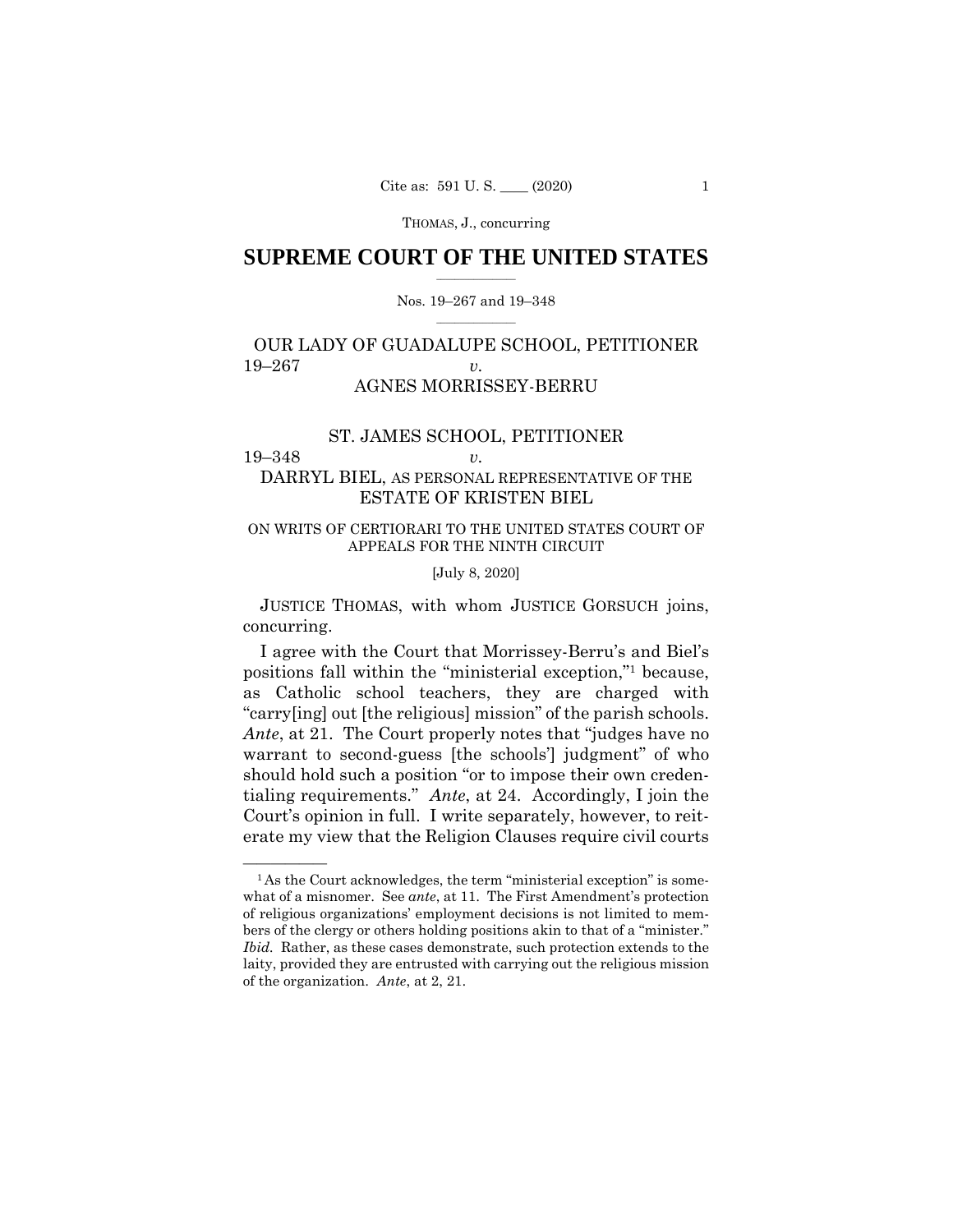# 2 OUR LADY OF GUADALUPE SCHOOL *v.* MORRISSEY-BERRU THOMAS, J., concurring

to defer to religious organizations' good-faith claims that a certain employee's position is "ministerial." See *Hosanna-Tabor Evangelical Lutheran Church and School* v. *EEOC*, 565 U. S. 171, 196 (2012) (THOMAS, J., concurring).

This deference is necessary because, as the Court rightly observes, judges lack the requisite "understanding and appreciation of the role played by every person who performs a particular role in every religious tradition." *Ante*, at 22. What qualifies as "ministerial" is an inherently theological question, and thus one that cannot be resolved by civil courts through legal analysis. See *Hosanna-Tabor*, *supra*, at 197 (THOMAS, J., concurring); see also Memorial and Remonstrance Against Religious Assessments, in Selected Writings of James Madison 21, 24 (R. Ketcham ed. 2006) (the idea that a "Civil Magistrate is a competent Judge of Religious truth" is "an arrogant pretension" that has been "falsified"). Contrary to the dissent's claim, judges do not shirk their judicial duty or provide a mere "rubber stamp" when they defer to a religious organization's sincere beliefs. *Post*, at 9 (opinion of SOTOMAYOR, J.). Rather, they heed the First Amendment, which "commands civil courts to decide [legal] disputes without resolving underlying controversies over religious doctrine." *Presbyterian Church in U. S.* v. *Mary Elizabeth Blue Hull Memorial Presbyterian Church*, 393 U. S. 440, 449 (1969); see also *ante,* at 16, n. 10.

 at 197 (THOMAS, J., concurring). To avoid disadvantaging Moreover, because the application of the exception turns on religious beliefs, the duties that a given religious organization will deem "ministerial" are sure to vary. Although the functions recognized as ministerial by the Lutheran school in *Hosanna-Tabor* are similar to those considered ministerial by the Catholic schools here, such overlap will not necessarily exist with other religious organizations, particularly those "outside of the 'mainstream.'" 565 U. S.*,*  these minority faiths and interfering in "a religious group's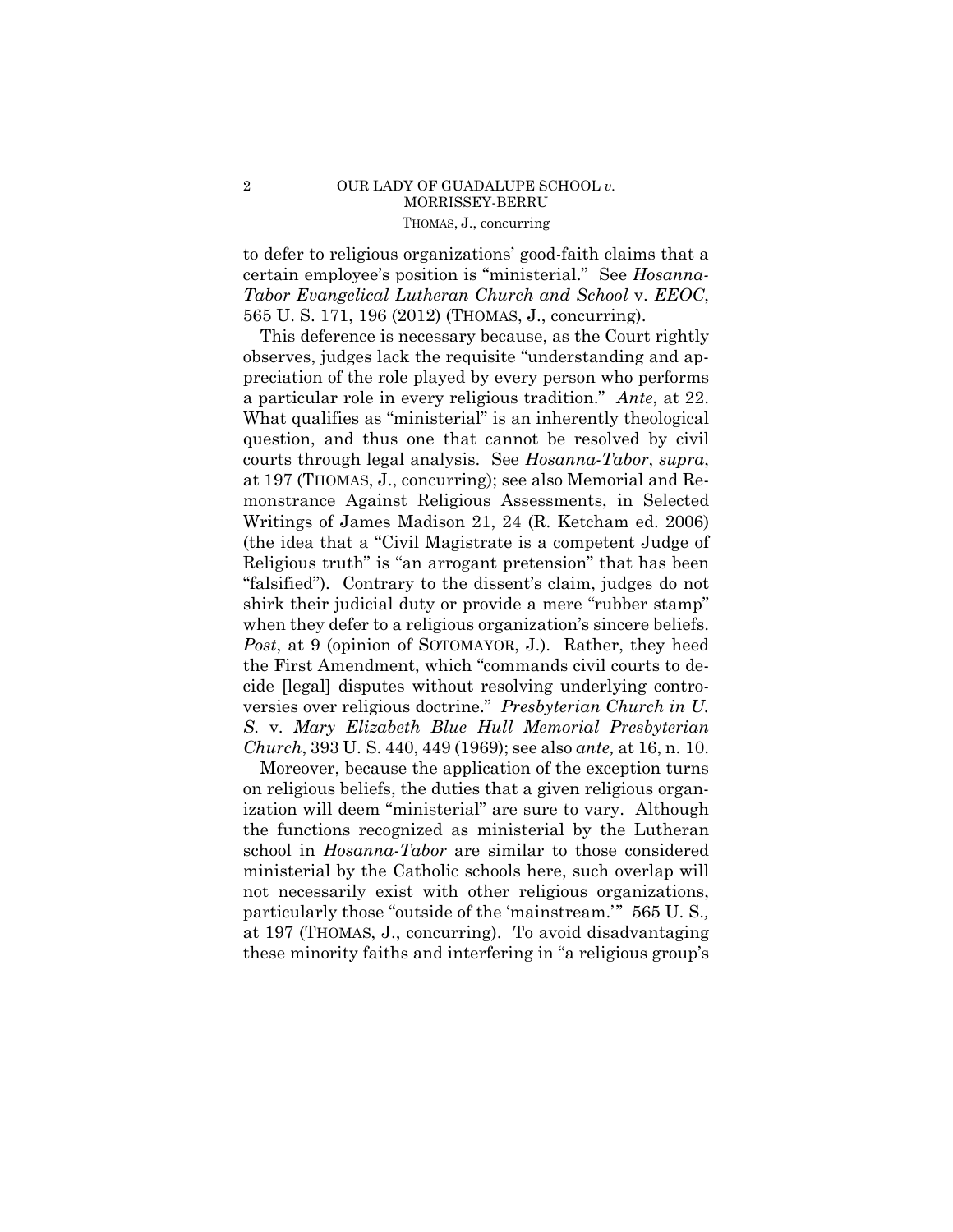### THOMAS, J., concurring

right to shape its own faith and mission," *id.*, at 188 (majority opinion), courts should defer to a religious organization's sincere determination that a position is "ministerial." *Id.*, at 197 (THOMAS, J., concurring).

The Court's decision today is a step in the right direction. The Court properly declines to consider whether an employee shares the religious organization's beliefs when determining whether that employee's position falls within the "ministerial exception," explaining that to "determin[e] whether a person is a 'co-religionist' . . . would risk judicial entanglement in religious issues." *Ante*, at 26. But the same can be said about the broader inquiry whether an employee's position is "ministerial." This Court usually goes to great lengths to avoid governmental "entanglement" with religion, particularly in its Establishment Clause cases. See, *e.g.*, *Lemon* v. *Kurtzman*, 403 U. S. 602, 613  $(1971).<sup>2</sup>$  For example, the Court has held that a public school became impermissibly "entangle[d]" with religion by simply *permitting* students to say a prayer before football games and overseeing a class election for whom would deliver the prayer. *Santa Fe Independent School Dist.* v. *Doe*, 530 U. S. 290, 305–307 (2000). And, in *Locke* v. *Davey*, 540 U. S. 712 (2004), the Court concluded that it would violate States' "antiestablishment interests" if tax dollars even indirectly supported the education of ministers, *id.*, at 722. But, when it comes to the autonomy of religious organizations in our ministerial-exception cases, these concerns of entanglement have not prevented the Court from weighing

 $\overline{\hspace{1cm}}$  <sup>2</sup>As I have previously explained, this Court's Establishment Clause jurisprudence "is unmoored from the original meaning of the First Amendment." *Espinoza* v. *Montana Dept. of Revenue*, *ante*, at 2 (concurring opinion). Properly understood, the Establishment Clause proscribes governmental " 'coercion of religious orthodoxy and of financial support by force of law and threat of penalty.'" American Legion v. American *Humanist Assn.*, 588 U.S. \_\_, \_\_ (2019) (THOMAS, J., concurring in judgment) (slip op., at 3) (quoting *Lee* v. *Weisman*, 505 U. S. 577, 640 (1992) (Scalia, J., dissenting)).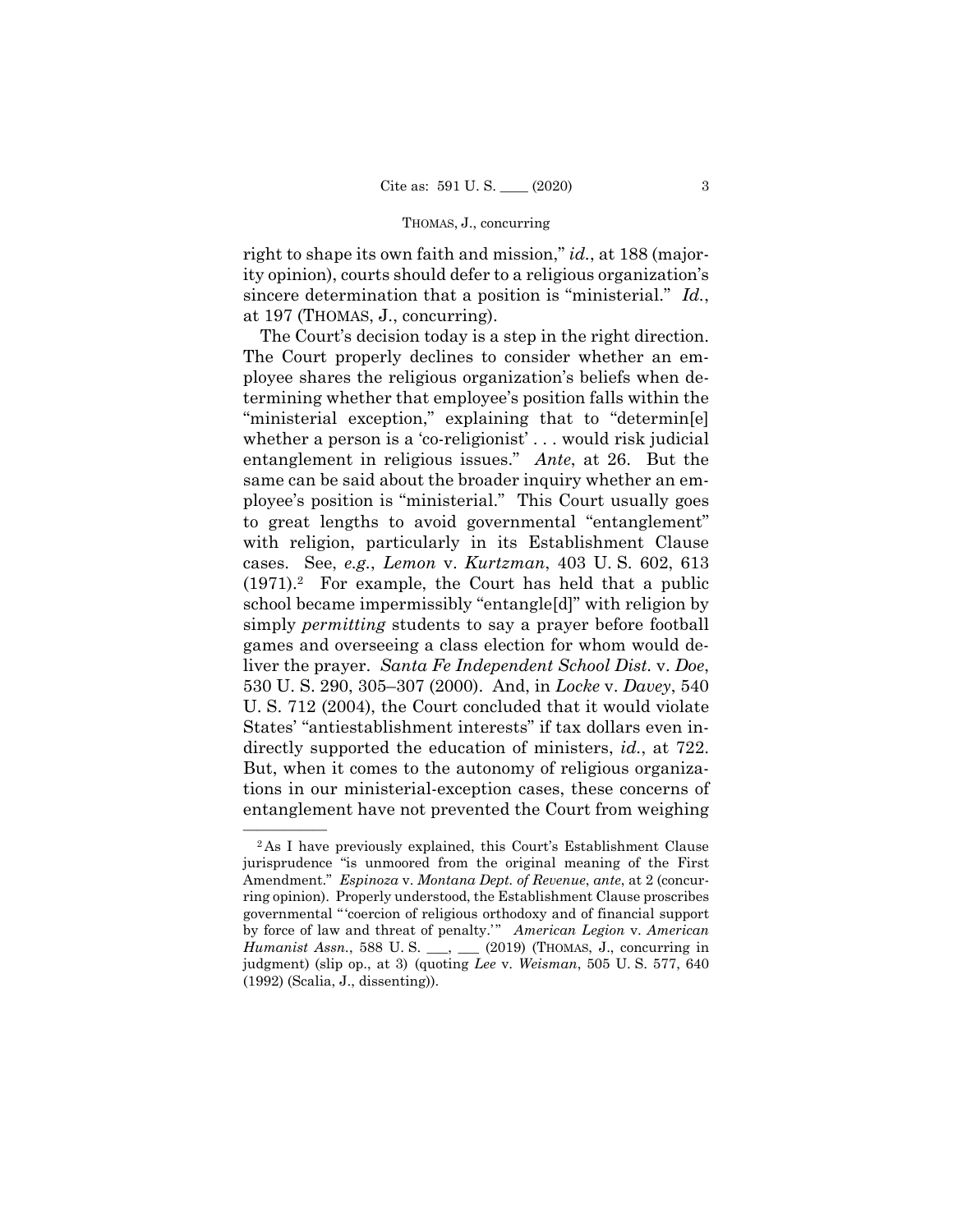in on the theological questions of which positions qualify as "ministerial."

As this Court has explained, the Religion Clauses do not permit governmental "interfere[nce] with . . . a religious group's right to shape its own faith and mission through its appointments." *Hosanna-Tabor*, *supra*, at 188. To avoid such interference, we should defer to these groups' goodfaith understandings of which individuals are charged with carrying out the organizations' religious missions.

Here, the record confirms the sincerity of petitioners' claims that, as lay teachers, Morrissey-Berru and Biel held ministerial roles in these parish schools. For example, the Our Lady of Guadalupe Faculty Handbook states that lay teachers serve "special *pastoral* administrative roles . . . in the service of the people of God." App. to Pet. for Cert. in No. 19–267, p. 52a (emphasis added). Moreover, their "essential job duties" include "[m]odeling, teaching of and commitment to Catholic religious and moral values." *Id.*, at 55a (boldface deleted); see also *id.*, at 32a (Morrissey-Berru's teaching contract); App. to Pet. for Cert. in No. 19–348, p. 96a (Biel's teaching contract). And both Morrissey-Berru's and Biel's teaching contracts required that their "duties and responsibilities . . . be performed [with an] overriding commitment" to "develop[ing] . . . a Catholic School Faith Community" in accordance with "the doctrines, laws and norms of the Catholic Church." *Ibid.*; App. to Pet. for Cert. in No. 19–267, at 32a. Finally, *amicus curiae* United States Conference of Catholic Bishops confirms that petitioners' understanding is consistent with the Church's view that "Catholic teachers play a critical role" in the Church's ministry. Brief for United States Conference of Catholic Bishops 10–11; see also Catechism of the Catholic Church 8 (2d ed. 2016) (noting that the goal of "education in the faith of children [is] to initiat[e] the hearers into the fullness of Christian life" (emphasis deleted; internal quotation marks omitted)).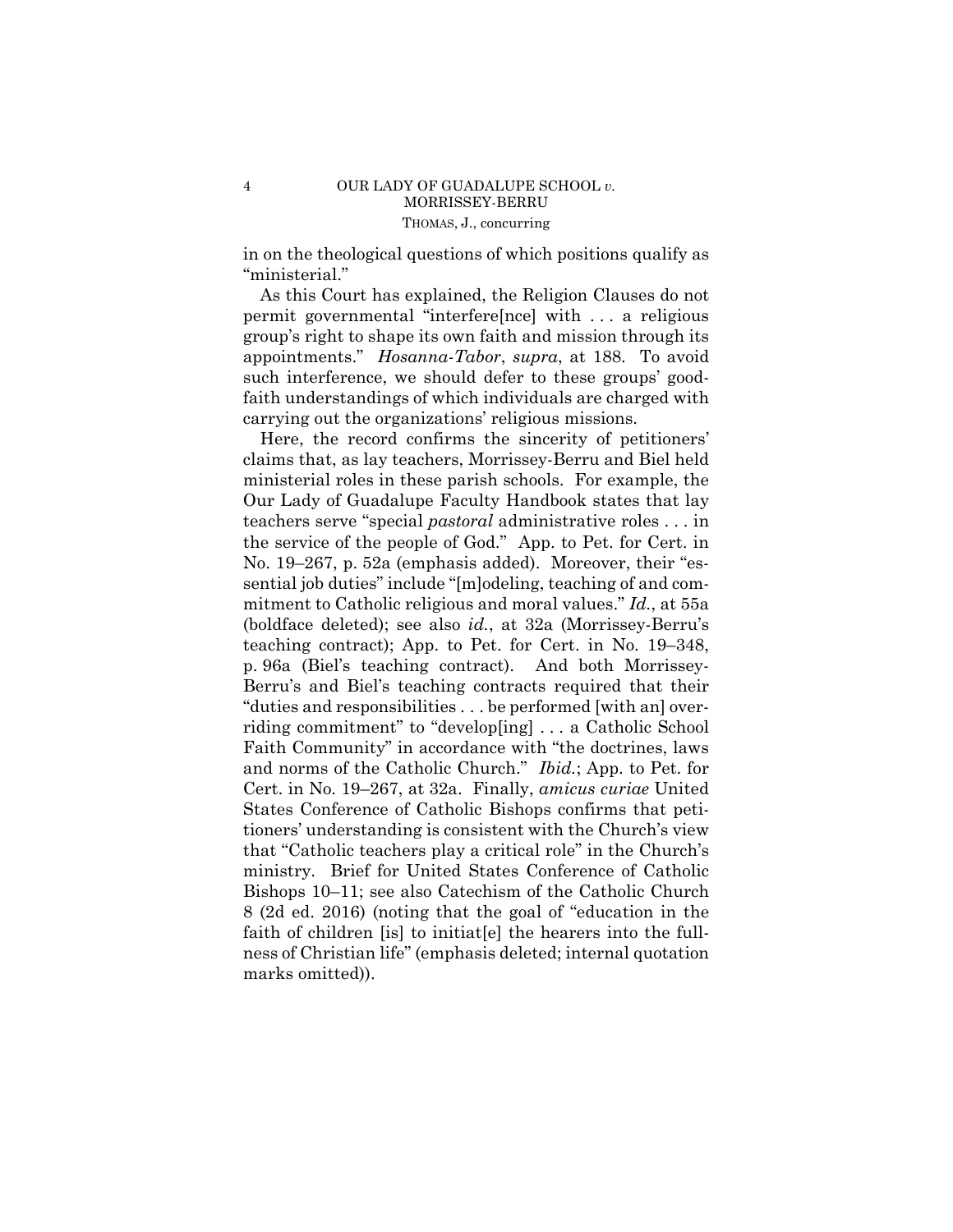# THOMAS, J., concurring

The foregoing is more than enough to sustain the sincerity of petitioners' claims that Morrissey-Berru and Biel held ministerial roles in the parish schools. Their claims thus warrant this Court's deference and serve as a sufficient basis for applying the ministerial exception.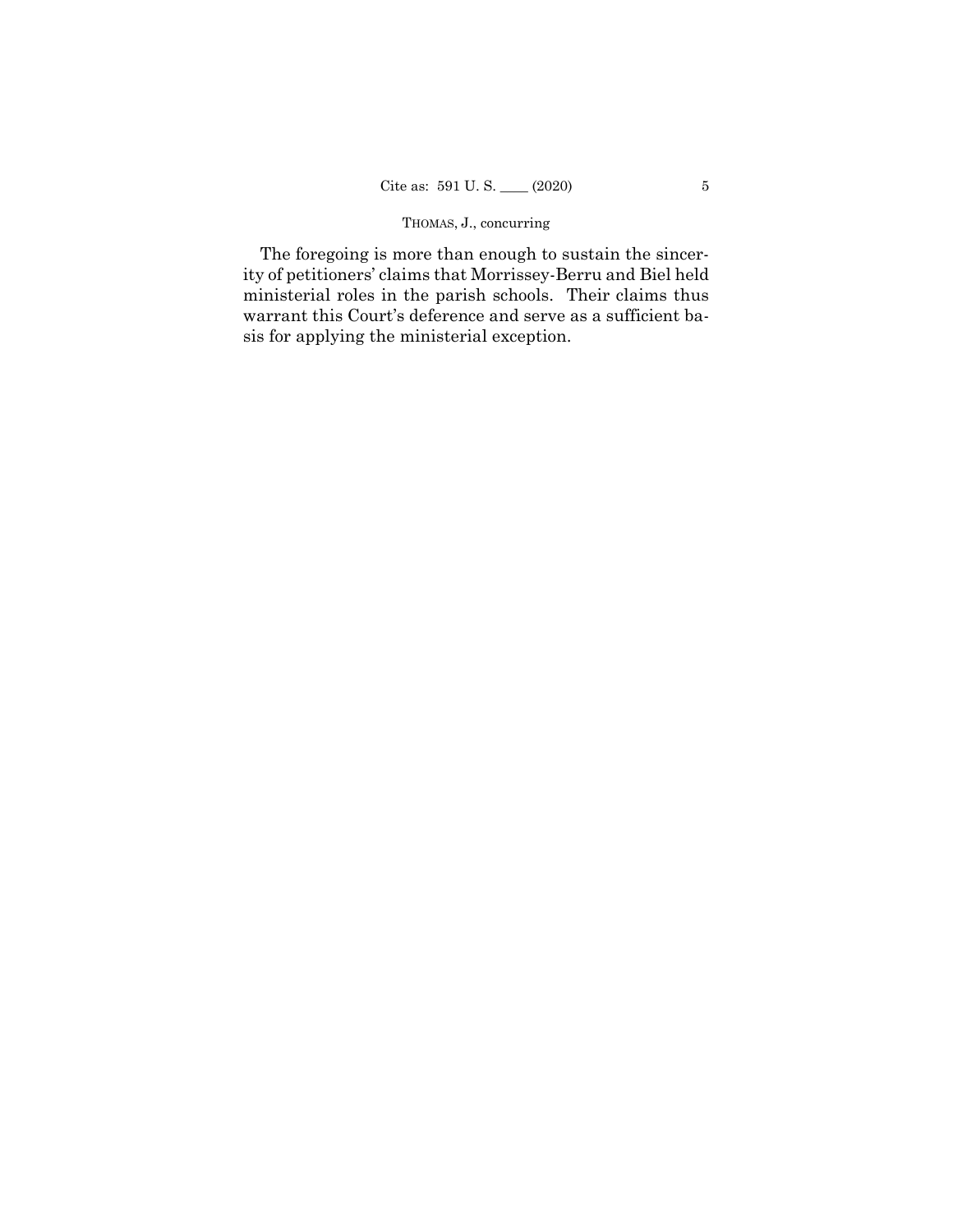SOTOMAYOR, J., dissenting

# $\frac{1}{2}$  ,  $\frac{1}{2}$  ,  $\frac{1}{2}$  ,  $\frac{1}{2}$  ,  $\frac{1}{2}$  ,  $\frac{1}{2}$  ,  $\frac{1}{2}$ **SUPREME COURT OF THE UNITED STATES**

### $\frac{1}{2}$  ,  $\frac{1}{2}$  ,  $\frac{1}{2}$  ,  $\frac{1}{2}$  ,  $\frac{1}{2}$  ,  $\frac{1}{2}$ Nos. 19–267 and 19–348

# OUR LADY OF GUADALUPE SCHOOL, PETITIONER 19–267 *v.*  AGNES MORRISSEY-BERRU

# ST. JAMES SCHOOL, PETITIONER 19–348 *v.*

# DARRYL BIEL, AS PERSONAL REPRESENTATIVE OF THE ESTATE OF KRISTEN BIEL

# ON WRITS OF CERTIORARI TO THE UNITED STATES COURT OF APPEALS FOR THE NINTH CIRCUIT

# [July 8, 2020]

 JUSTICE SOTOMAYOR, with whom JUSTICE GINSBURG joins, dissenting.

Two employers fired their employees allegedly because one had breast cancer and the other was elderly. Purporting to rely on this Court's decision in *Hosanna-Tabor Evangelical Lutheran Church and School* v. *EEOC*, 565 U. S. 171 (2012), the majority shields those employers from disability and age-discrimination claims. In the Court's view, because the employees taught short religion modules at Catholic elementary schools, they were "ministers" of the Catholic faith and thus could be fired for any reason, whether religious or nonreligious, benign or bigoted, without legal recourse. The Court reaches this result even though the teachers taught primarily secular subjects, lacked substantial religious titles and training, and were not even required to be Catholic. In foreclosing the teachers' claims, the Court skews the facts, ignores the applicable standard of review,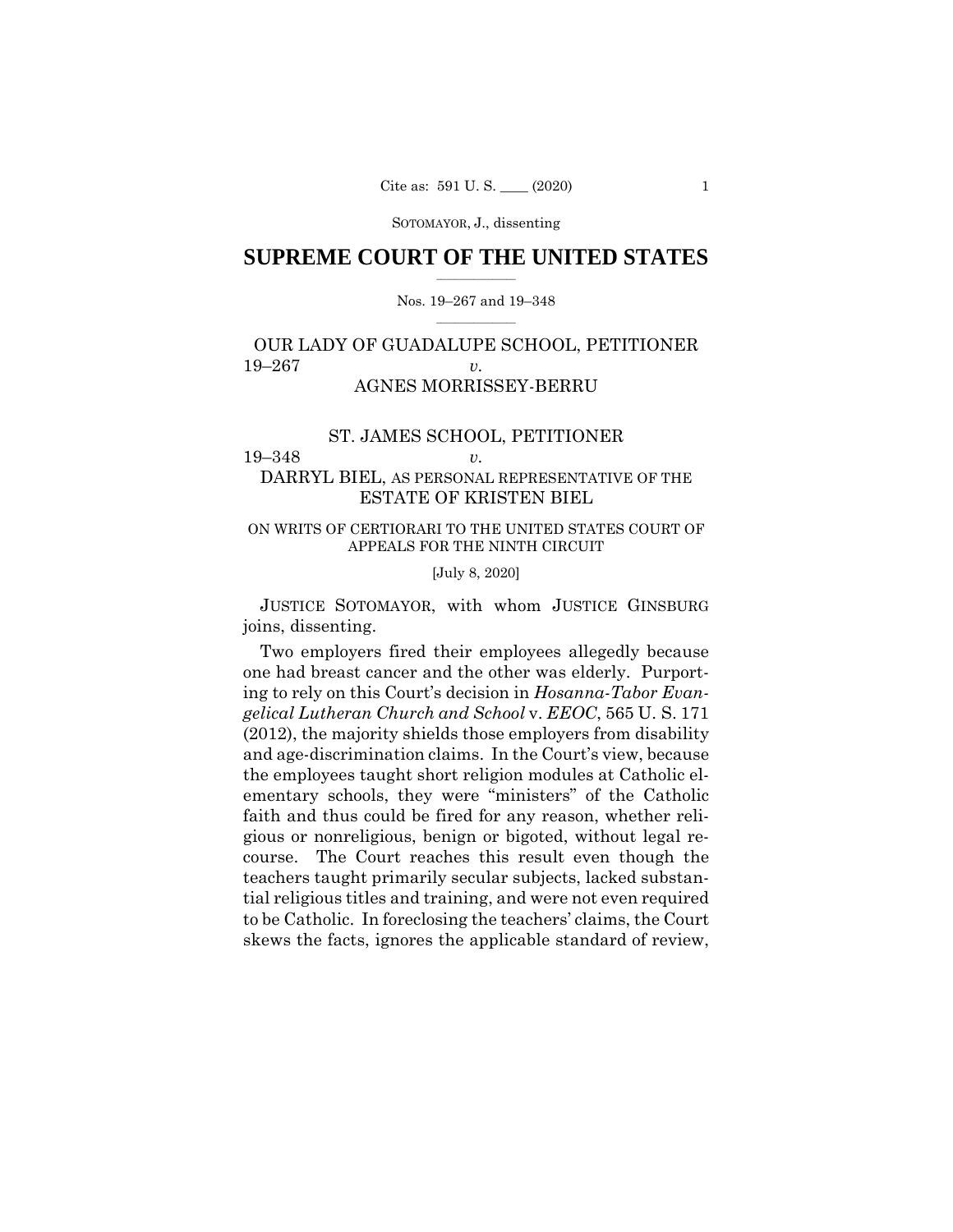# 2 OUR LADY OF GUADALUPE SCHOOL *v.*  MORRISSEY-BERRU SOTOMAYOR, J., dissenting

and collapses *Hosanna-Tabor*'s careful analysis into a single consideration: whether a church thinks its employees play an important religious role. Because that simplistic approach has no basis in law and strips thousands of schoolteachers of their legal protections, I respectfully dissent.

# I A

Our pluralistic society requires religious entities to abide by generally applicable laws. *E,g.*, *Employment Div., Dept. of Human Resources of Ore.* v. *Smith*, 494 U. S. 872, 879– 882 (1990). Consistent with the First Amendment (and over sincerely held religious objections), the Government may compel religious institutions to pay Social Security taxes for their employees, *United States* v. *Lee*, 455 U. S. 252, 256–261 (1982), deny nonprofit status to entities that discriminate because of race, *Bob Jones Univ.* v. *United States*, 461 U. S. 574, 603–605 (1983), require applicants for certain public benefits to register with Social Security numbers, *Bowen* v. *Roy*, 476 U. S. 693, 699–701 (1986), enforce child-labor protections, *Prince* v. *Massachusetts*, 321 U. S. 158, 166–170 (1944), and impose minimum-wage laws, *Tony and Susan Alamo Foundation* v. *Secretary of Labor*, 471 U. S. 290, 303–306 (1985).

Congress, however, has crafted exceptions to protect religious autonomy. Some antidiscrimination laws, like the Americans with Disabilities Act, permit a religious institution to consider religion when making employment decisions. 42 U. S. C. §12113(d)(1). Under that Act, a religious organization may also "require that all applicants and employees conform" to the entity's "religious tenets." §12113(d)(2). Title VII further permits a school to prefer "hir[ing] and employ[ing]" people "of a particular religion" if its curriculum "propagat[es]" that religion. §2000e–2(e); see also §2000e–1(a). These statutory exceptions protect a religious entity's ability to make employment decisions—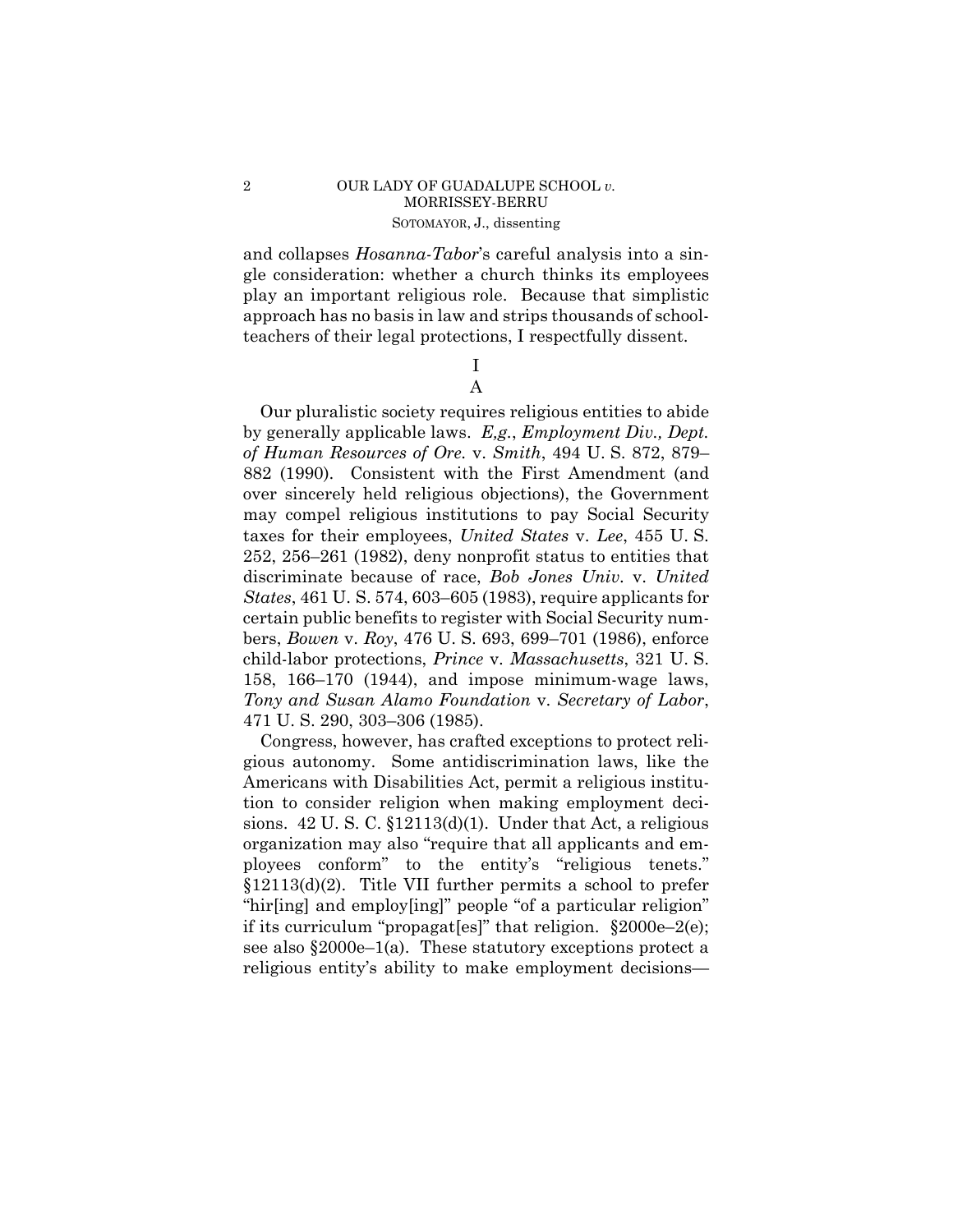### SOTOMAYOR, J., dissenting

hiring or firing—for religious reasons.

The "ministerial exception," by contrast, is a judge-made doctrine. This Court first recognized it eight years ago in *Hosanna-Tabor*, concluding that the First Amendment categorically bars certain antidiscrimination suits by religious leaders against their religious employers. 565 U. S., at 188–190. When it applies, the exception is extraordinarily potent: It gives an employer free rein to discriminate because of race, sex, pregnancy, age, disability, or other traits protected by law when selecting or firing their "ministers," even when the discrimination is wholly unrelated to the employer's religious beliefs or practices. *Id.*, at 194–195. That is, an employer need not cite or possess a religious reason at all; the ministerial exception even condones animus.

 court that had embraced the doctrine. *Id.*, at 188, and n. 2. Those courts had long understood that the exception's stark tomayor, J., dissenting) (cataloging Circuit consensus). When this Court adopted the ministerial exception, it affirmed the holdings of virtually every federal appellate departure from antidiscrimination law is narrow. Wary of the exception's "potential for abuse," federal courts treaded "case-by-case" in determining which employees are ministers exposed to discrimination without recourse. *Scharon*  v. *St. Luke's Episcopal Presbyterian Hospitals*, 929 F. 2d 360, 363, n. 3 (CA8 1991). Thus, their analysis typically trained on whether the putative minister was a "spiritual leade[r]" within a congregation such that "he or she should be considered clergy." *Rayburn* v. *General Conference of Seventh-day Adventists*, 772 F. 2d 1164, 1168–1169 (CA4 1985) (internal quotation marks omitted); see also *Hankins*  v. *Lyght*, 441 F. 3d 96, 117–118, and n. 13 (CA2 2006) (So-That approach recognized that a religious entity's ability to choose its faith leaders—rabbis, priests, nuns, imams, ministers, to name a few—should be free from government interference, but that generally applicable laws still protected most employees.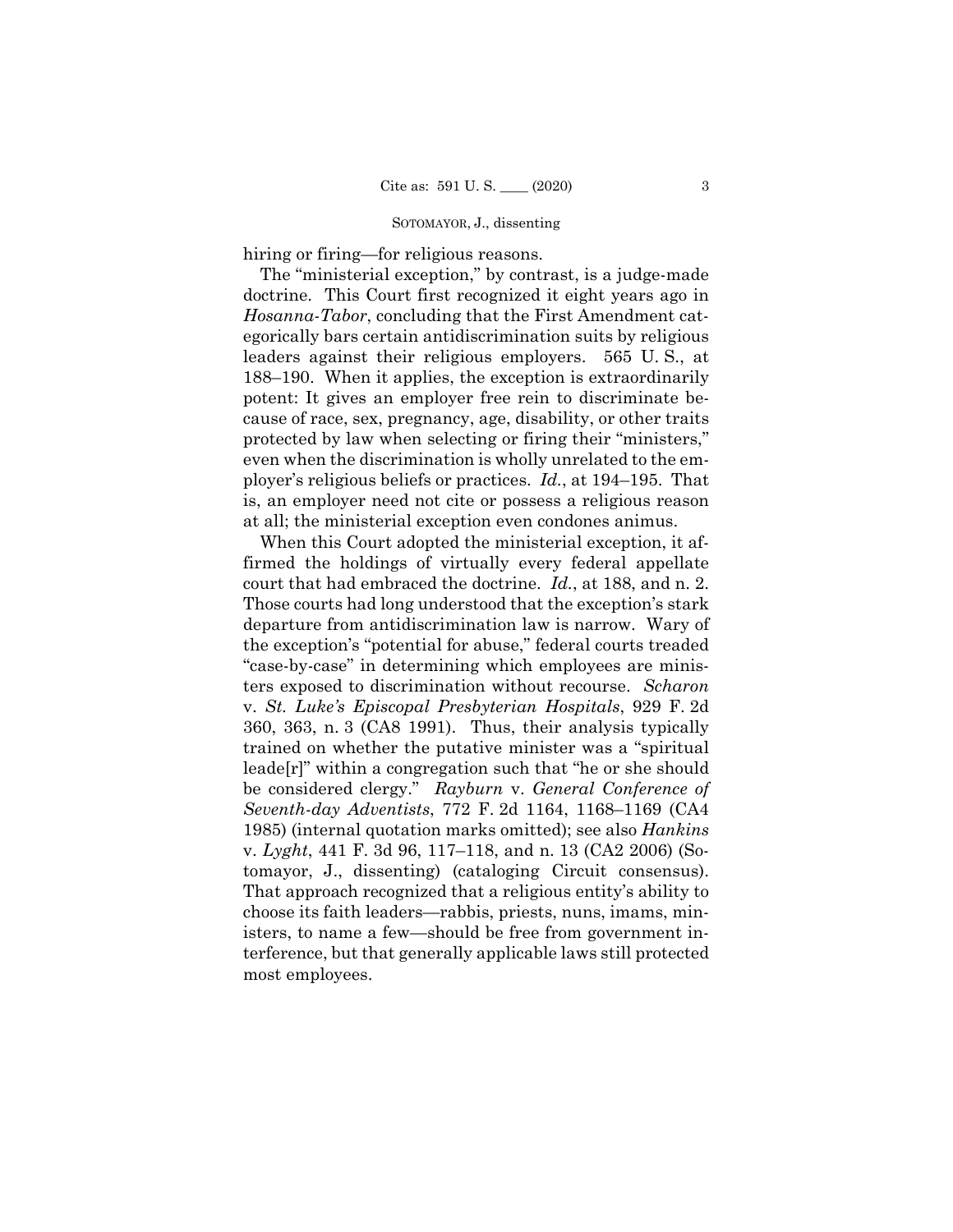# 4 OUR LADY OF GUADALUPE SCHOOL *v.*  MORRISSEY-BERRU SOTOMAYOR, J., dissenting

This focus on leadership led to a consistent conclusion: Lay faculty, even those who teach religion at church-affiliated schools, are not "ministers." In *Geary* v. *Visitation of Blessed Virgin Mary Parish School*, 7 F. 3d 324 (1993), for instance, the Third Circuit rejected a Catholic school's view that "[t]he unique and important role of the elementary school teacher in the Catholic education system" barred a teacher's discrimination claim under the First Amendment. *Id.*, at 331. In *Dole* v. *Shenandoah Baptist Church*, 899 F. 2d 1389 (1990), the Fourth Circuit found a materially similar statutory ministerial exception inapplicable to teachers who taught "all classes" "from a pervasively religious perspective," "le[d]" their "students in prayer," and were "required to subscribe to [a church] statement of faith as a condition of employment." *Id.*, at 1396. Similar examples abound. See, *e.g.*, *EEOC* v. *Mississippi College*, 626 F. 2d 477, 479, 485 (CA5 1980) (ministerial exception inapplicable to faculty members of a Baptist college that "conceive[d] of education as an integral part of its Christian mission" and "expected" faculty "to serve as exemplars of practicing Christians"); *EEOC* v. *Fremont Christian School*, 781 F. 2d 1362, 1369–1370 (CA9 1986) (ministerial exception inapplicable to teachers whom a church considered as performing "an integral part of the religious mission of the Church to its children"); cf. *Rayburn*, 772 F. 2d, at 1168 ("Lay ministries, even in leadership roles within a congregation, do not compare to the institutional selection for hire of one member with special theological training to lead others").

*Hosanna-Tabor* did not upset this consensus. Instead, it recognized the ministerial exception's roots in protecting religious "elections" for "ecclesiastical offices" and guarding the freedom to "select" titled "clergy" and churchwide leaders. 565 U. S., at 182, 184, 186–187 (internal quotation marks omitted). To be sure, the Court stated that the "ministerial exception is not limited to the head of a religious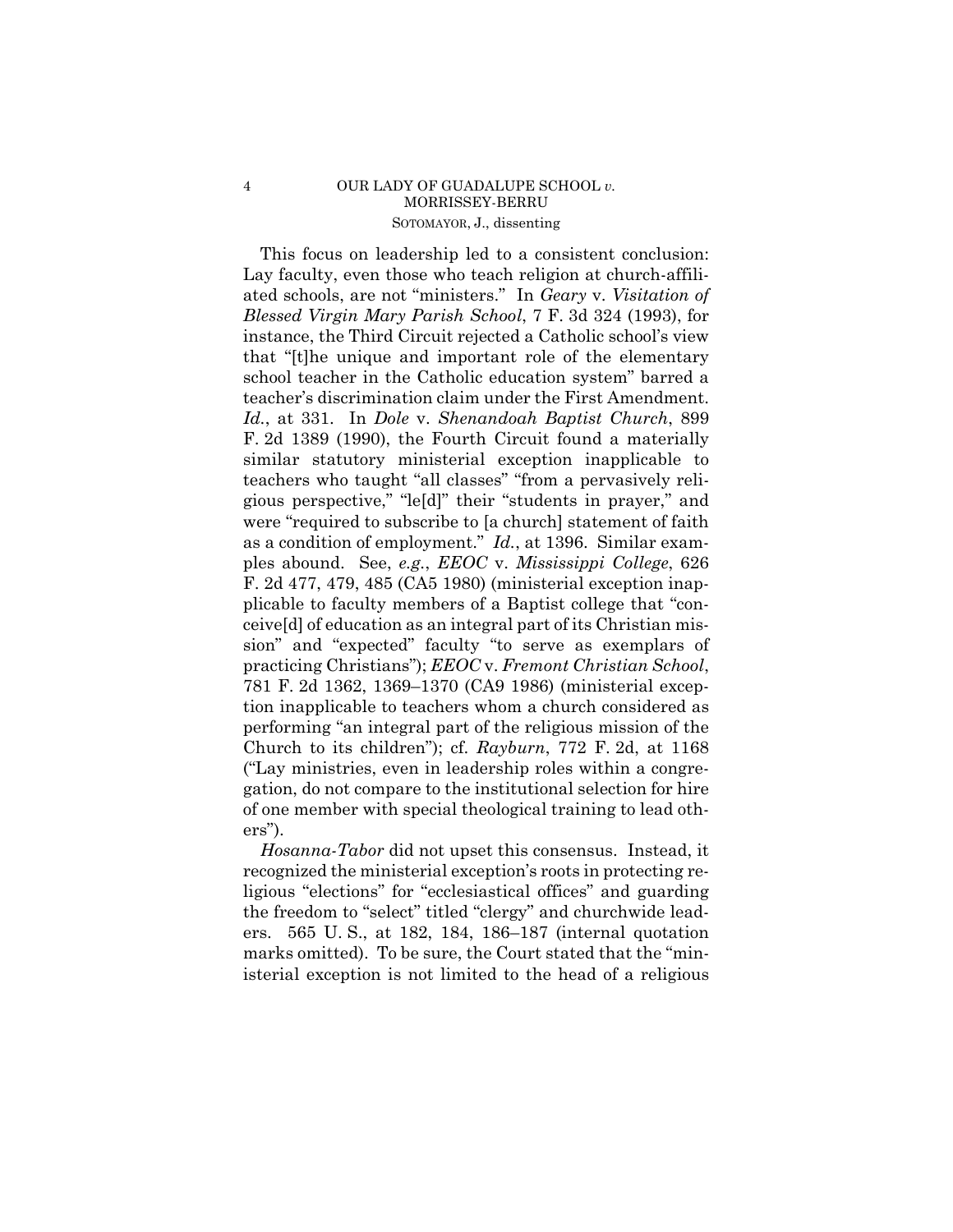### SOTOMAYOR, J., dissenting

congregation." *Id.*, at 190. Nevertheless, this Court explained that the exception applies to someone with a leadership role "distinct from that of most of [the organization's] members," someone in whom "[t]he members of a religious group put their faith," or someone who "personif[ies]" the organization's "beliefs" and "guide[s] it on its way." *Id.*, at 188, 191, 196.1

This analysis is context-specific. It necessarily turns on, among other things, the structure of the religious organization at issue. Put another way (and as the Court repeats throughout today's opinion), *Hosanna-Tabor* declined to adopt a "rigid formula for deciding when an employee qualifies as a minister." 565 U. S., at 190. Rather, *Hosanna-Tabor* focused on four "circumstances" to determine whether a fourth-grade teacher, Cheryl Perich, was employed at a Lutheran school as a "minister": (1) "the formal title given [her] by the Church," (2) "the substance reflected in that title," (3) "her own use of that title," and (4) "the important religious functions she performed for the Church." *Id.*, at 190, 192. Confirming that the ministerial exception applies to a circumscribed sub-category of faith leaders, the Court analyzed those four "factors," *ante*, at 16, to situate Perich as a minister within the Lutheran Church's structure.

B

Those considerations showed that Perich had a unique leadership role within her church. First, the Court noted that the school had "held Perich out as a minister, with a role distinct from that of most of its members." 565 U. S.,

 rence, *ante*, at 18, today's Court curiously accuses this dissent of "cobb[ling] together" a standard focused on leadership, *ante*, at 22, n. 26. <sup>1</sup>While jettisoning most of *Hosanna-Tabor*'s majority opinion and insisting on "implicit" rationales that featured in a two-Justice concur-But leadership was central in *Hosanna-Tabor*, just as it was explicit in the appellate court consensus that *Hosanna-Tabor* embraced. See *supra,*  at 3–4.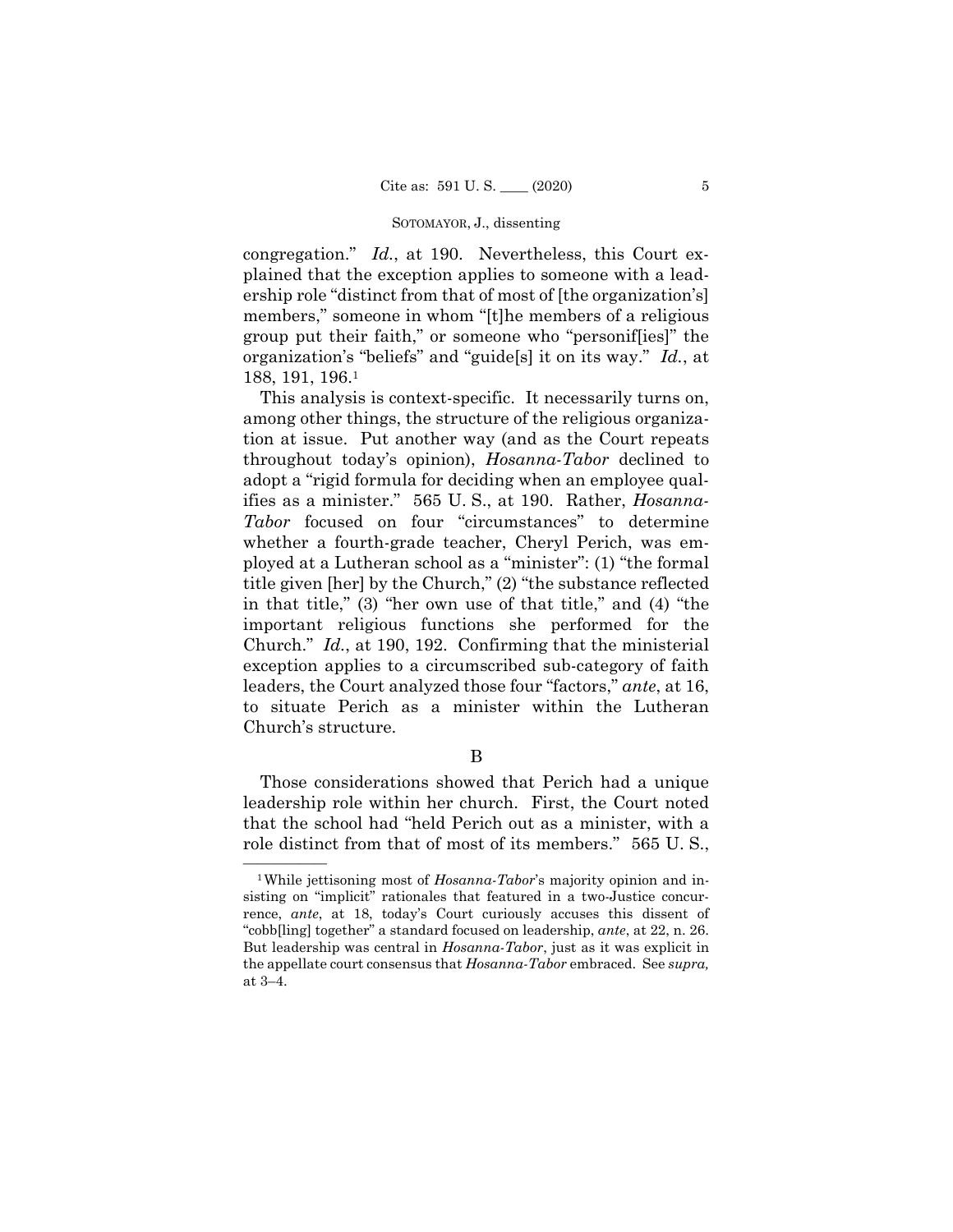# 6 OUR LADY OF GUADALUPE SCHOOL *v.*  MORRISSEY-BERRU SOTOMAYOR, J., dissenting

at 191. When the school fired her, Perich was in the role of a "called teacher," as opposed to her prior position of "lay teacher." *Id.*, at 178. When the church "extended [Perich] a call," it also "issued her a 'diploma of vocation' according her the title 'Minister of Religion, Commissioned.'" *Id*., at 191. And "[i]n a supplement to the diploma, the congregation undertook to periodically review Perich's 'skills of ministry' and 'ministerial responsibilities,' and to provide for her 'continuing education as a professional person in the ministry of the Gospel.'" *Ibid.* 

Second, the Court observed that Perich's job title "reflected a significant degree of religious training followed by a formal process of commissioning." *Ibid.* Further distinguishing Perich from the rest of her faith community, the Court explained that Perich's "eligib[ility] to become a commissioned minister" turned on her completion of a six-year process requiring "eight college-level courses in subjects including biblical interpretation, church doctrine, and the ministry of the Lutheran teacher," obtaining "the endorsement of her local Synod district," and passing "an oral examination by a faculty committee at a Lutheran college." *Ibid.* 

Third, the Court observed that Perich "held herself out as a minister of the Church by accepting the formal call to religious service" and "in other ways as well." *Ibid.* Unlike the lay teachers, for example, Perich claimed a tax exemption available only to employees earning compensation "in the exercise of the ministry." *Id.*, at 192 (internal quotation marks omitted).

Finally, the Court looked to function, finding that Perich's "job duties reflected a role in conveying the Church's message and carrying out its mission" notably different from other members of the church. *Id.*, at 192; see also *id.*, at 188, 191. Perich was "expressly charged" with "lead[ing] others" in their faith and did so by teaching "her students religion four days a week" and "le[ading] them in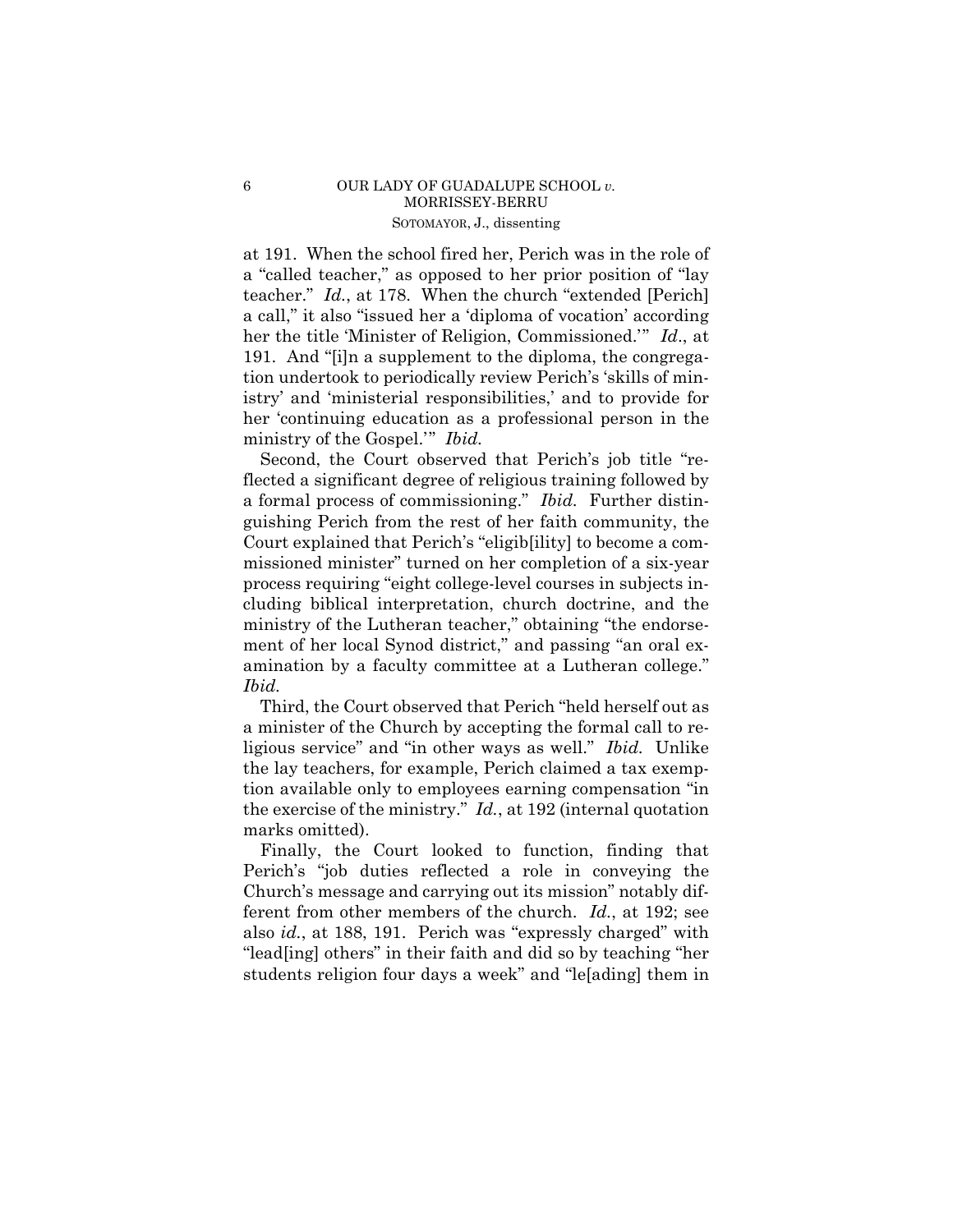### SOTOMAYOR, J., dissenting

 from the Bible." *Ibid.* Perich also "led" her students "in a prayer three times a day." *Id.*, at 192 (internal quotation marks omitted). About twice a year, Perich led the schoolwide chapel service by "choosing the liturgy, selecting the hymns, and delivering a short message based on verses brief devotional exercise each morning." *Ibid.* The Court thus observed that, "[a]s a source of religious instruction, Perich performed an important role in transmitting the Lutheran faith to the next generation." *Ibid.* 

Because this inquiry is holistic, the Court warned that it is "wrong" to "say that an employee's title does not matter." *Id.*, at 193. The Court was careful not to give religious functions undue weight in identifying church leaders. And the "amount of time an employee spends on particular activities," the Court added, "is relevant in assessing that employee's status" when measured against "the nature of the religious functions performed and the other considerations," like titles, training, and how the employee held herself out to the public. *Id.*, at 194.

*Hosanna-Tabor*'s well-rounded approach ensured that a church could not categorically disregard generally applicable antidiscrimination laws for nonreligious reasons. By analyzing objective and easily discernable markers like titles, training, and public-facing conduct, *Hosanna-Tabor*  charted a way to separate leaders who "personify" a church's "beliefs" or who "minister to the faithful" from individuals who may simply relay religious tenets. *Id.,* at 188, 195.2 This balanced First Amendment concerns of

 exception not just because of the functions involved but also because of <sup>2</sup>Today's Court resists this commonsense approach, warning that it might mean that "a member of the Christian clergy or a rabbi" who "spends almost all of his or her time studying Scripture or theology and writing" would not fall within the ministerial exception. *Ante,* at 23, n. 26. Those examples betray the Court's holding: As the Court intuits (but does not recognize), the examples likely fall within the ministerial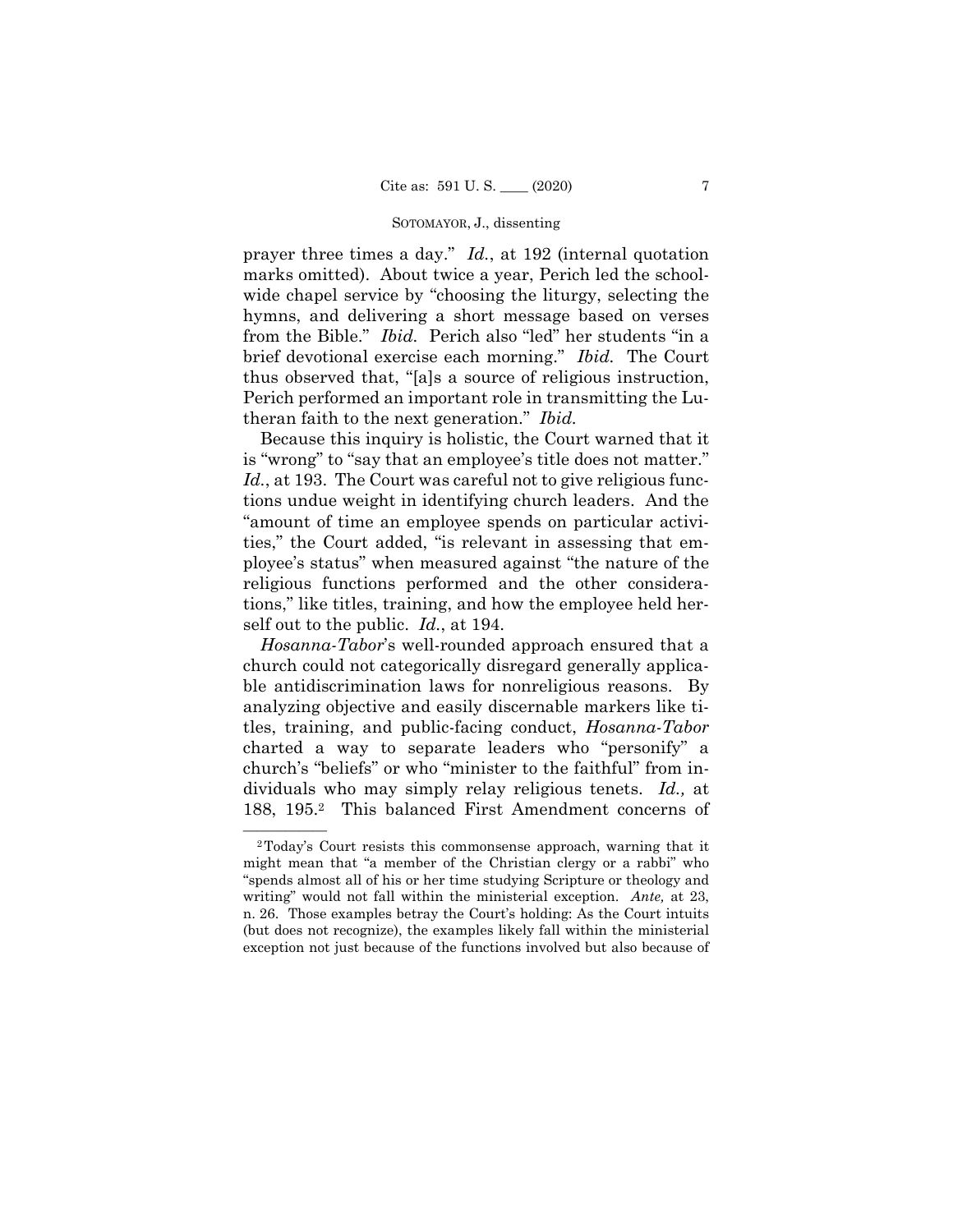state-church entanglement while avoiding an overbroad carve-out from employment protections.

# II

Until today, no court had held that the ministerial exception applies with disputed facts like these and lay teachers like respondents, let alone at the summary-judgment stage. See 911 F. 3d 603, 610 (CA9 2018) (case below in No. 19– 348); see also *supra,* at 3–4.

 *Tabor*, 565 U. S., at 206 (opinion of ALITO, J.). Today's ployee does." *Ante*, at 18. Only by rewriting *Hosanna-Tabor* does the Court reach a different result. The Court starts with an unremarkable view: that *Hosanna-Tabor*'s "recognition of the significance of " the first three "factors" in that case "did not mean that they must be met—or even that they are necessarily important—in all other cases." *Ante*, at 16–17. True enough. One can easily imagine religions incomparable to those at issue in *Hosanna-Tabor* and here. But then the Court recasts *Hosanna-Tabor* itself: Apparently, the touchstone all along was a two-Justice concurrence. To that concurrence, "[w]hat matter[ed]" was "the religious function that [Perich] performed" and her "functional status." *Hosanna-*Court yields to the concurrence's view with identical rhetoric. "What matters," the Court echoes, "is what an em-

But this vague statement is no easier to comprehend today than it was when the Court declined to adopt it eight years ago. It certainly does not sound like a legal framework. Rather, the Court insists that a "religious institution's explanation of the role of [its] employees in the life of the religion in question is important." *Ante*, at 22; see also

——————

the titles ("clergy" and "rabbi"), the training required to obtain those titles, and the time spent on religious activity ("almost all" of one's time). *Ibid.* It should be equally obvious that someone who spends a sliver of time reading, writing, or teaching about religion does not automatically become a minister of that religion.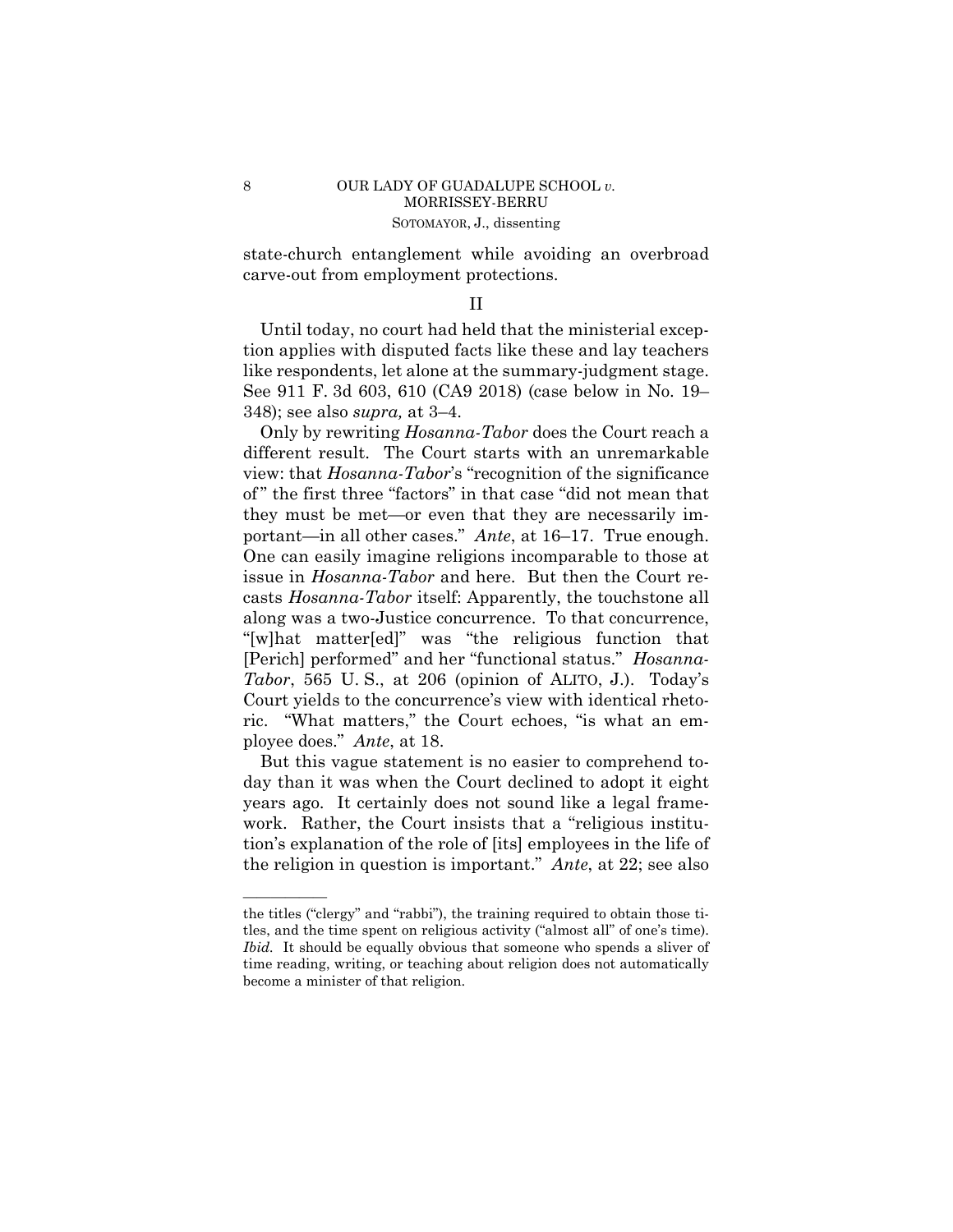### SOTOMAYOR, J., dissenting

 *ante*, at 1–2 (THOMAS, J., concurring) (urging complete deference to a religious institution in determining which employees are exempt from antidiscrimination laws). But because the Court's new standard prizes a functional importance that it appears to deem churches in the best position to explain, one cannot help but conclude that the Court has just traded legal analysis for a rubber stamp.3

Indeed, the Court reasons that "judges cannot be expected to have a complete understanding and appreciation" of the law and facts in ministerial-exception cases, *ante*, at 22, and all but abandons judicial review. Although today's decision is limited to certain "teachers of religion," *ante,* at 22–23, its reasoning risks rendering almost every Catholic parishioner and parent in the Archdiocese of Los Angeles a Catholic minister.4 That is, the Court's apparent deference here threatens to make nearly anyone whom the schools might hire "ministers" unprotected from discrimination in the hiring process. That cannot be right. Although certain

<sup>&</sup>lt;sup>3</sup>Elsewhere, the Court hints at a comparative inquiry, noting that Biel and Morrissey-Berru were the school staff "entrusted most directly" with "educating their students in the faith." *Ante*, at 21. Setting aside the Court's factual assumptions, one must ask: "[M]ost directly" compared to what (or whom)? The Court does not say. Perhaps the Court means to embrace the predominant circuit approach, which looked at whether a putative minister "serv[ed] primarily religious roles." *Hankins* v. *Lyght*, 441 F. 3d 96, 117, 118, n. 13 (CA2 2006) (Sotomayor, J., dissenting) (identifying seven Circuits); see also, *e.g.*, *Petruska* v. *Gannon University*, 462 F. 3d 294, 304, n. 6, 307 (CA3 2006). But were that the case, the teachers would have undoubtedly prevailed here. 4See, *e.g.*, Archdiocese of Los Angeles, Administrative Handbook §2.3.1

<sup>(&</sup>quot;[P]arishioners are vital to parish life as volunteers. They participate as catechists in religious education, organize youth ministry and adult events, assist in charitable and social outreach activities in the community, and serve as extraordinary ministers of the Eucharist, lectors, altar servers, and ushers, as well as in other supporting ministerial roles"); Pope Francis, Post-Synodal Apostolic Exhortation on Love in the Family 13–14 (2015) ("The family is . . . the place where parents become their children's first teachers in the faith . . . . Parents have a serious responsibility for this work of education").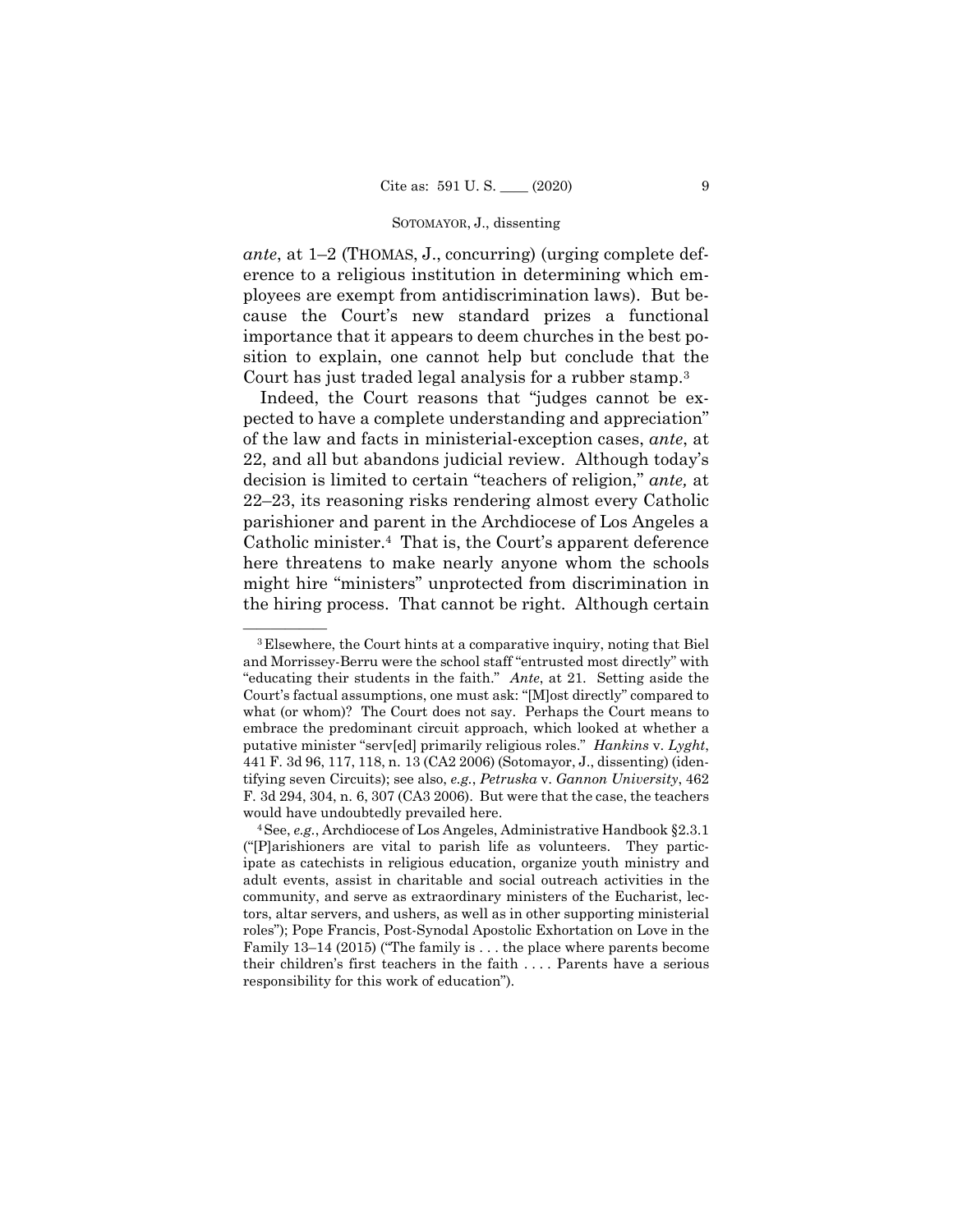# 10 OUR LADY OF GUADALUPE SCHOOL *v*. MORRISSEY-BERRU SOTOMAYOR, J., dissenting

religious functions may be important to a church, a person's performance of some of those functions does not mechanically trigger a categorical exemption from generally applicable antidiscrimination laws.

Today's decision thus invites the "potential for abuse" against which circuit courts have long warned. *Scharon*, 929 F. 2d, at 363, n. 3. Nevermind that the Court renders almost all of the Court's opinion in *Hosanna-Tabor* irrelevant. It risks allowing employers to decide for themselves whether discrimination is actionable. Indeed, today's decision reframes the ministerial exception as broadly as it can, without regard to the statutory exceptions tailored to protect religious practice. As a result, the Court absolves religious institutions of any animus completely irrelevant to their religious beliefs or practices and all but forbids courts to inquire further about whether the employee is in fact a leader of the religion. Nothing in *Hosanna-Tabor* (or at least its majority opinion) condones such judicial abdication.

# III

 Faithfully applying *Hosanna-Tabor*'s approach and common sense confirms that the teachers here are not Catholic "ministers" as a matter of law. This is especially so because the employers seek summary judgment, meaning the Court must "view the facts and draw reasonable inferences in the light most favorable to" the teachers. *Scott* v. *Harris*, 550 U. S. 372, 378 (2007) (internal quotation marks omitted).5

 instead of "remand[ing] for a trial." *Ante,* at 3, n. 1. Yet today's decision genuinely in dispute. Compare *ibid.* (asserting that "neither party takes <sup>5</sup>The Court maintains that the Court of Appeals erred by "in effect" granting summary judgment to the teachers on the ministerial exception commits the exact error it claims to diagnose: The Court views the facts in the light most favorable to the schools and "in effect" grants summary judgment to the movants instead of remanding for a trial. As explained below, the Court is also wrong to assert that there is no material fact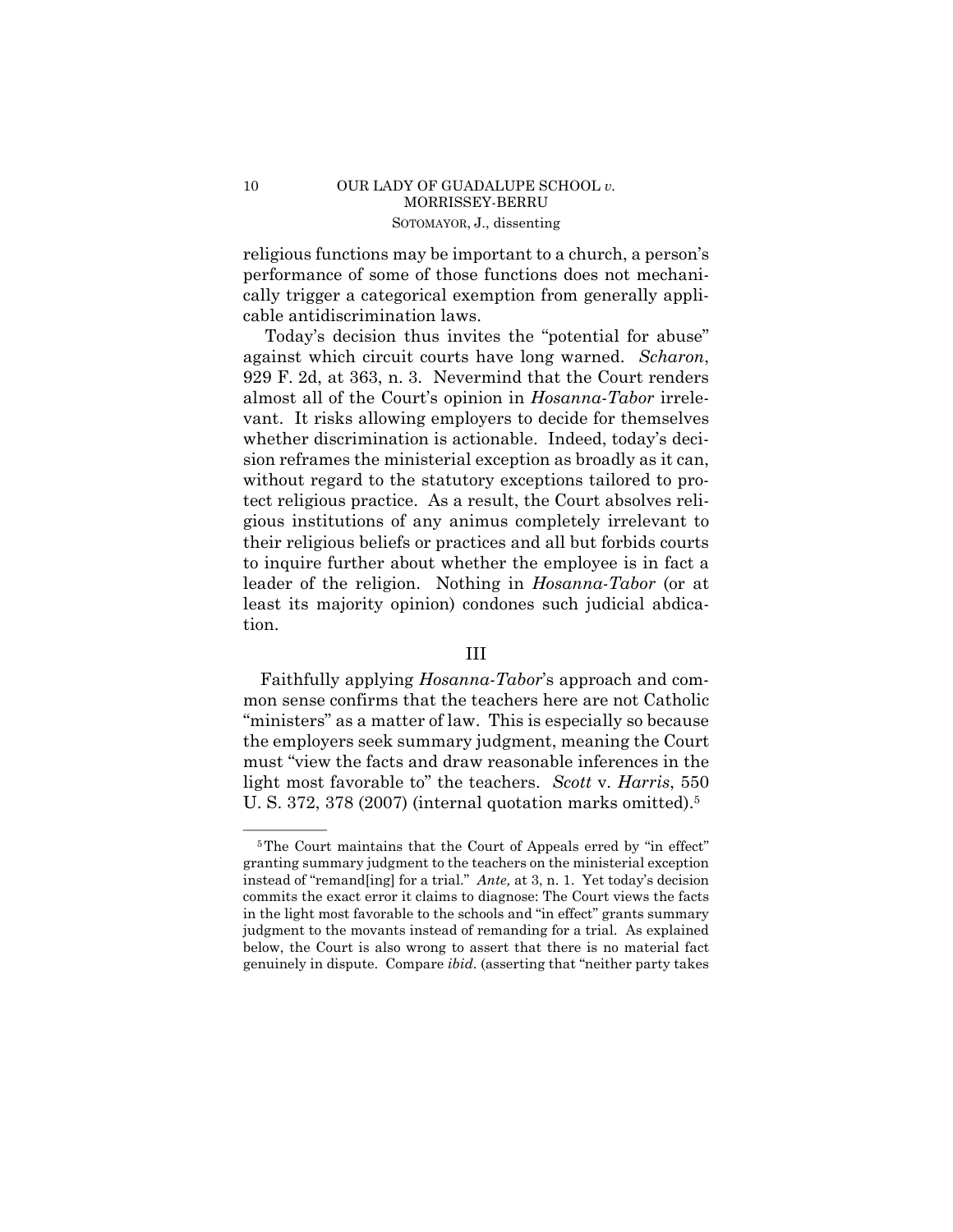### SOTOMAYOR, J., dissenting

A 1

School, a Catholic school in the Archdiocese of Los Angeles.<sup>6</sup> Respondent Kristen Biel was a teacher at St. James Biel initially served as a substitute teacher, teaching first grade two days a week. App. 248–249. At the end of the 2013 school year, the school hired Biel as a full-time fifthgrade teacher. 911 F. 3d, at 605; App. 250.

Biel's employment contract identified her position as just that: "Grade 5 Teacher." App. to Pet. for Cert. in No. 19– 348, p. 103a; App. 328–329. The contract referred to Biel throughout as "teacher," and directed her to the benefits guide for "Lay Employees." App. to Pet. for Cert. in No. 19– 348, at 105a; App. 320, 325, 327–329. The contract also stated that Biel would work ''within [St. James's] overriding commitment'' to church ''doctrines, laws, and norms'' and would ''model, teach, and promote behavior in conformity to the teaching of the Roman Catholic Church.'' 911 F. 3d, at 605 (internal quotation marks omitted). According to the faculty handbook, all faculty (religion teachers or not) "participate in the Church's mission" of providing "quality" Catholic education to . . . students, educating them in academic areas and in . . . Catholic faith and values." *Id.*, at 605–606 (internal quotation marks omitted). The faculty handbook further instructs teachers to follow California's public-school curricular requirements. *Id.*, at 606.

Although St. James School "recommended" that teachers be Catholic, the school did not require it. App. 289. Nor did the school require teachers to have experience, training, or

——————

the position that any *material* fact is genuinely in dispute) with, *e.g.,*  Brief for Respondents 12–13, n. 4, 40–41 (taking the position that material facts are genuinely in dispute).<br><sup>6</sup>Unlike the Court, I begin with Biel's case because it was the first one

decided and the only one deemed precedential below. Biel passed away last year, losing her life to the same cancer that allegedly lost her a job at St. James. Biel's husband now represents her estate.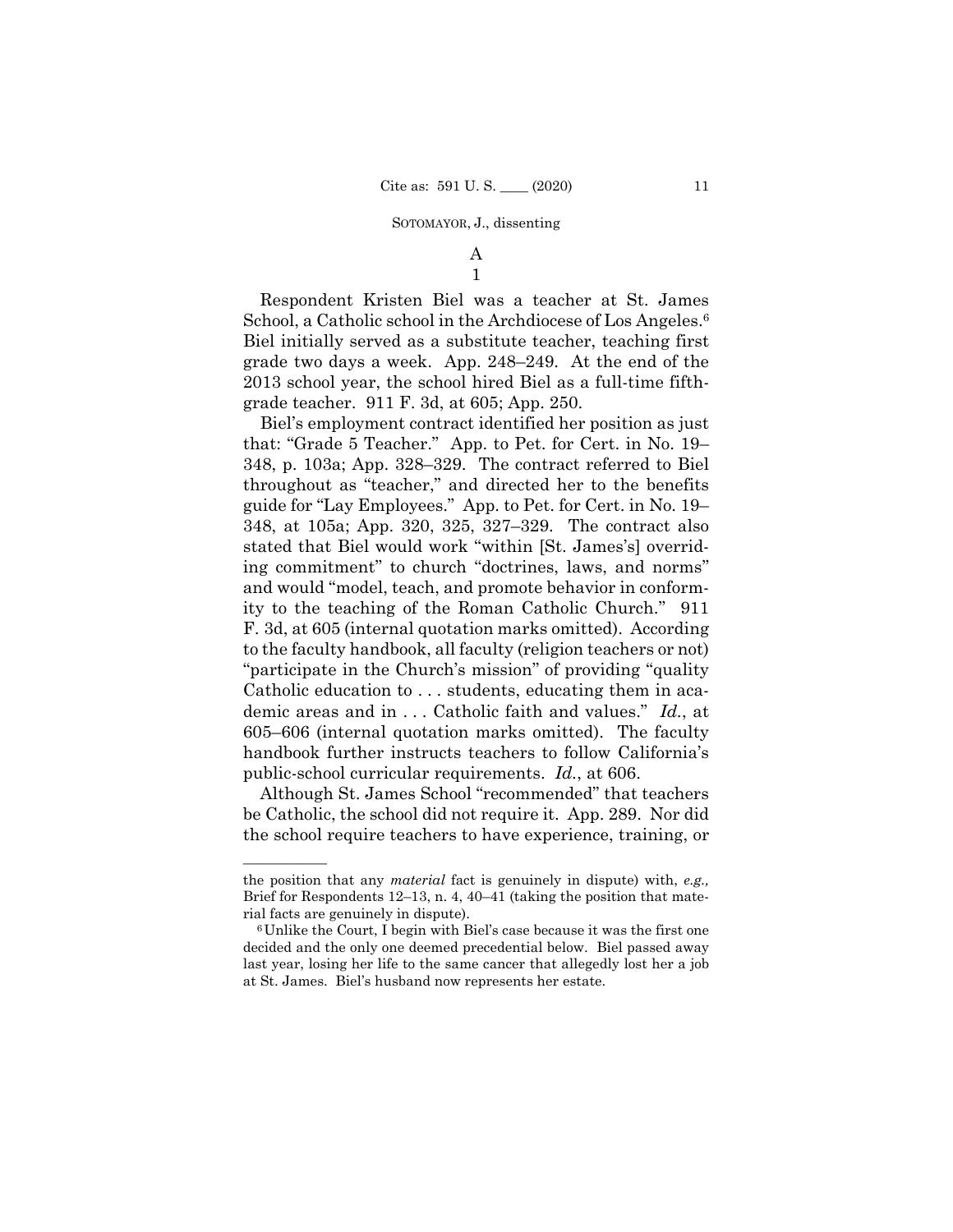schooling in religious pedagogy. 911 F. 3d, at 605. Biel had no such credentials when the school hired her, as she had received her bachelor's degree in liberal arts and a teaching credential from a public university. *Ibid.* Even after she began working at St. James School, Biel's "only" training in religious pedagogy was "a single half-day conference where topics ranged from the incorporation of religious themes into lesson plans to techniques for teaching art classes." *Ibid.*; see also App. 242–244, 261–263.

 without citation that Biel "taught [her students] prayers"). Biel taught her fifth-grade class all its academic subjects, including English, spelling, reading, literature, mathematics, science, and social studies. 911 F. 3d, at 605; Excerpts of Record in No. 17–55180 (CA9), p. 588. This also involved a standard religion curriculum, which Biel taught for about 30 minutes four days a week. 911 F. 3d, at 605. When teaching religion, Biel followed instructions in a workbook that the school administration had prescribed. *Ibid.*; App. 254–255. Twice a day, Biel would pray with her students, but she "did not lead them." 911 F. 3d, at 605. Rather, the class had student "prayer leaders" and "[t]he prayers that were said in the classroom were said mostly by the students." App to Pet. for Cert. in No. 19–348, at 93a. As Biel explained, she "didn't need to teach" her students any prayers, either, because "[t]hey already kn[e]w them" and "had prayer leaders." *Ibid.*; contra, *ante*, at 24–25 (asserting Once a month, Biel joined her students in the school's multipurpose room for mass, which were always officiated by a Catholic priest or a nun. App. 258. The record does not show that Biel taught her students what to do at mass. *Ibid.* Rather, Biel's "sole responsibility" during liturgy was "to keep her class quiet and orderly." 911 F. 3d, at 605; App. 258–259.

 breast cancer and would need surgery and chemotherapy. Near the end of the school year, Biel learned that she had Biel informed the school and explained that her condition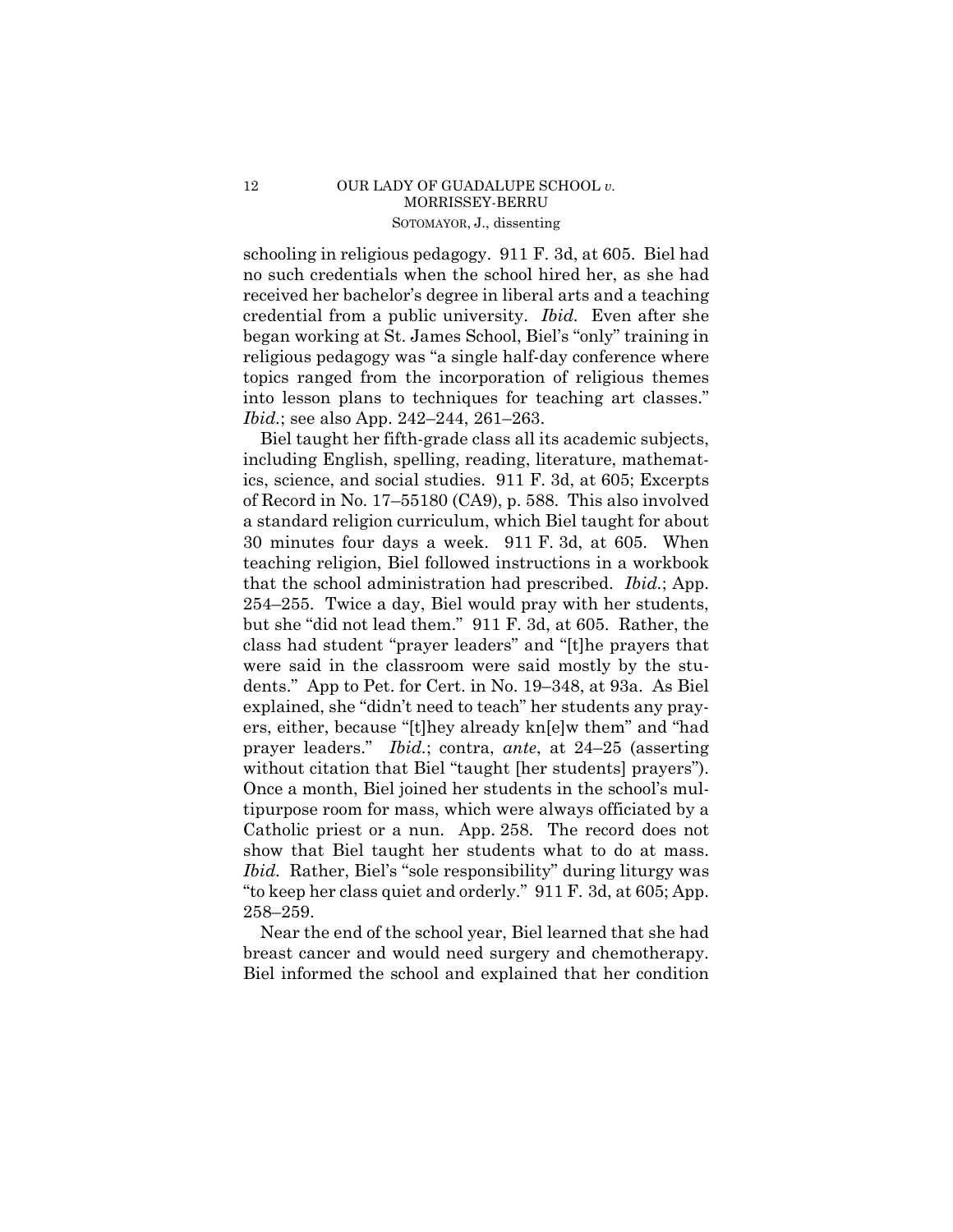### SOTOMAYOR, J., dissenting

would require her to take time off from work. 911 F. 3d, at 606; App. 266–269, 309. The school responded that she would not be welcomed back. 911 F. 3d, at 606; App. 270– 273. At no point has St. James School suggested a religious reason for terminating Biel's employment.

2

In 1998, after a 20-year career in newspaper advertising and copywriting, respondent Agnes Deirdre Morrissey-Berru began working as a substitute teacher at Our Lady of Guadalupe School, another Catholic school in Southern California. App. to Pet. for Cert. in No. 19–267, p. 80a; App. 74. More recently, she taught fifth and sixth grade full time. App. 73–75.

 Each year, Morrissey-Berru signed an employment contract with the school. Like Biel's contracts, these agreements referred to Morrissey-Berru as "Teacher" and directed her to the benefits guide for "Lay Employees." App. 91–100, 127–164; App. to Pet. for Cert. in No. 19–267, at 32a–42a. Notably, the faculty handbook promised not to discriminate on the basis of any protected characteristic, including "race," "sex," "disability," or "age." Record Excerpts in No. 17–56624, p. 648.

"At no time" during her employment did Morrissey-Berru "feel God was leading [her] to serve in the ministry," nor did she "believe [she] was accepting a formal . . . call to religious service by working at Our Lady of Guadalupe as a fifth and sixth grade teacher." App. to Brief in Opposition in No. 19– 267, p. 2a. Morrissey-Berru, in fact, is not a practicing Catholic. *Ibid.* Although Our Lady of Guadalupe School "preferred" its teachers to be Catholic, there is a factual dispute whether the school insisted on that prerequisite without exception (and thus, for summary-judgment purposes, the Court must assume there was no absolute requirement). App. 110–111; *Scott*, 550 U. S., at 378. Nor did the school require teachers to have any background or training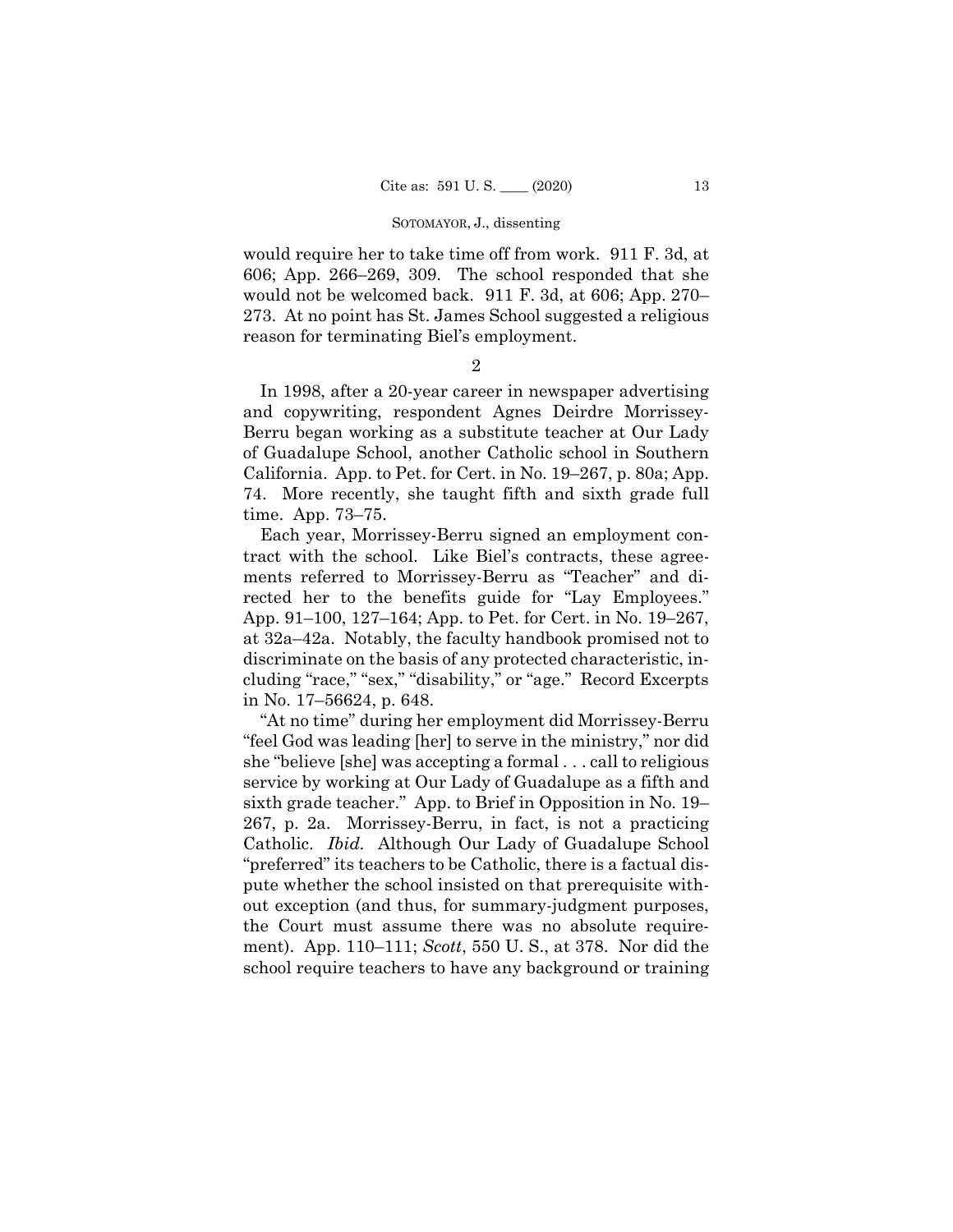# 14 OUR LADY OF GUADALUPE SCHOOL *v*. MORRISSEY-BERRU SOTOMAYOR, J., dissenting

in Catholic pedagogy (or even religion). Morrissey-Berru had no such credentials when the school hired her, as she held a bachelor's degree in English language arts with a minor in secondary education. App. 73–74. Many years after Morrissey-Berru had begun teaching at the school, though, the school did ask her to attend a catechist course on the history of the Catholic Church. 769 Fed. Appx. 460, 461 (CA9 2019) (*per curiam*) (opinion below in No. 19–267); App. to Pet. for Cert. in No. 19–267, at 85a. The record does not disclose whether Morrissey-Berru ever completed the full catechism-certification program, and in fact suggests that she did not. *E.g.*, Excerpts of Record in No. 17–56624 (CA9), pp. 41–42, 44–45, 67.

 workbook. App. 79–80. Morrissey-Berru also "led her stu-Morrissey-Berru taught her class a range of subjects: reading, writing, math, grammar, vocabulary, science, social studies, and religion. App. 75. When teaching religion, Morrissey-Berru followed the contents of a preselected dents in daily prayer" and assisted with planning a monthly mass. 769 Fed. Appx., at 461. But she did not recall "lead[ing her] students in any devotional exercises." App. to Pet. for Cert. in No. 19–267, at 89a.

In 2014, when Morrissey-Berru was in her sixties, the school did not renew Morrissey-Berru's contract. *Id.*, at 30a–31a. Like St. James, Our Lady of Guadalupe School has neither cited nor asserted a religious reason for the termination.

B

On these records, the Ninth Circuit correctly concluded that neither school had shown that the ministerial exception barred the teachers' claims for disability and age discrimination. At the very least, these cases should have proceeded to trial. Viewed in the light most favorable to the teachers, the facts do not entitle the employers to summary judgment.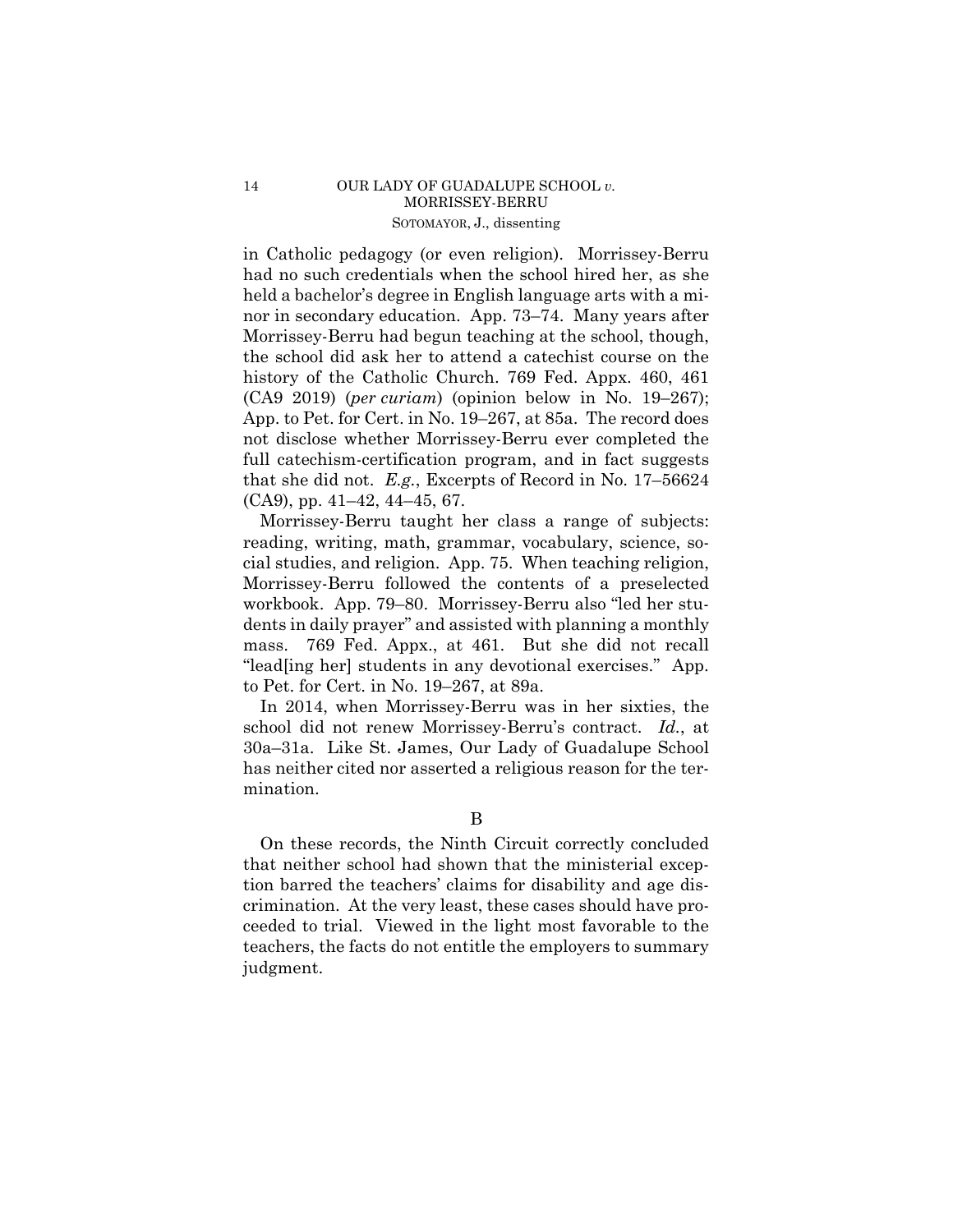#### SOTOMAYOR, J., dissenting

First, and as the Ninth Circuit explained, neither school publicly represented that either teacher was a Catholic spiritual leader or "minister." Neither conferred a title reflecting such a position. Rather, the schools referred to both Biel and Morrissey-Berru as "lay" teachers, which the circuit courts have long recognized as a mark of nonministerial, as opposed to "ministerial," status. See *supra*, at 3–4; App. to Pet. for Cert. in No. 19–267, at 32a–42a; App. 91– 100, 127–164, 244–46, 320–329.

In response, the Court worries that "attaching too much significance to titles would risk privileging religious traditions with formal organizational structures over those that are less formal." *Ante*, at 17. That may or may not be true, but it is irrelevant here. These cases are not about "less formal" religions; they are about the Catholic Church and its publicized and undisputedly "formal organizational structur[e]." *Ibid.* After all, the right to free exercise has historically "allow[ed] churches and other religious institutions to define" their own "membership" and internal "organization." McConnell, The Origins and Historical Understanding of Free Exercise of Religion, 103 Harv. L. Rev. 1409, 1464–1465 (1990). But that freedom of choice should carry consequences in litigation. And here, like the faith at issue in *Hosanna-Tabor*, the Catholic Church uses formal titles.

 Morrissey-Berru were "regarded as 'catechists'" "'responsi-The Court then turns to irrelevant or disputed facts. The Court notes, for example, that a religiously significant term "rabbi" translates to "teacher," *ante*, at 23, suggesting that Biel's and Morrissey-Berru's positions as lay teachers conferred religious titles after all. But that wordplay unravels when one imagines the Court's logic as applied to a math or gym or computer "teacher" at either school. The title "teacher" does not convey ministerial status. Nor does the Court gain purchase from the disputed fact that Biel and ble for the faith formation of the[ir] students.'" *Ante*, at 4,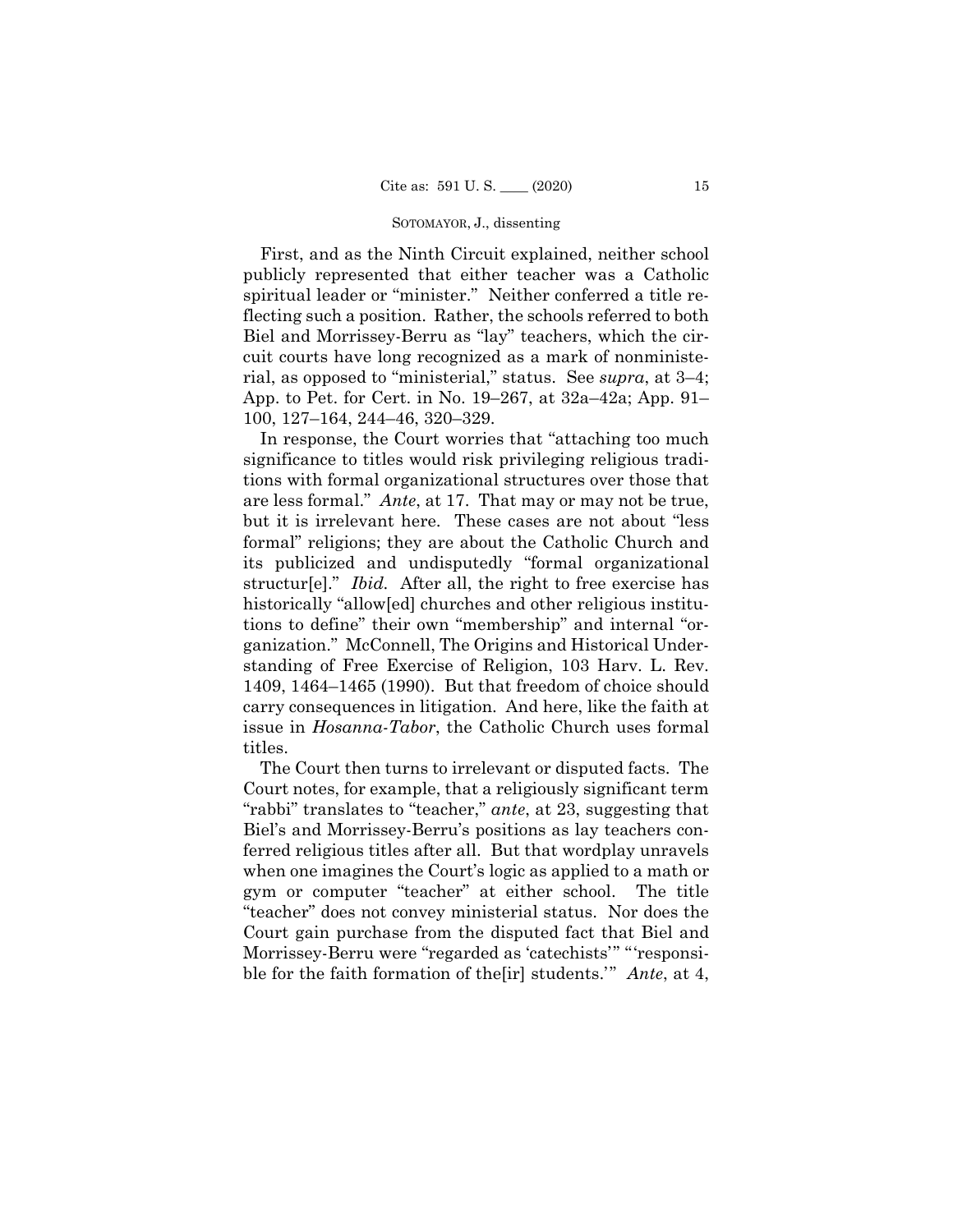# 16 OUR LADY OF GUADALUPE SCHOOL *v*. MORRISSEY-BERRU SOTOMAYOR, J., dissenting

24. For one thing, the Court discusses evidence from only Morrissey-Berru's case (not Biel's).<sup>7</sup> For another, the Court invokes the disputed deposition testimony of a school administrator while ignoring record evidence refuting that characterization and suggesting that Morrissey-Berru never completed the full catechist training program. See, *e.g.*, Excerpts of Record in No. 17–56624 (CA9), at 41–42, 44–45, 67. Although the Archdiocese does confer titles and holds a formal "Catechist Commissioning" every September, *id.*, at 42, 45, the record does not suggest that either teacher here was so commissioned. In relying on disputed factual assertions, the Court's blinkered approach completely disregards the summary-judgment standard.

Second (and further undermining the schools' claims), neither teacher had a "significant degree of religious training" or underwent a "formal process of commissioning." *Hosanna-Tabor*, 565 U. S., at 191; cf. Excerpts of Record in No. 17–56624 (CA9), at 42 (identifying similarly formal training and commissioning process within the Catholic Church). Nor did either school require such training or commissioning as a prerequisite to gaining (or keeping) employment. In Biel's case, the record reflects that she attended a single conference that lasted "four or five hours," briefly discussed "how to incorporate God into . . . lesson plans," and otherwise "showed [teachers] how to do art and make little pictures or things like that." App. 262. Notably, all elementary school faculty attended the conference, including the computer teacher. *Id.*, at 261–263. In turn, Our Lady of Guadalupe did not ask Morrissey-Berru to undergo

<sup>&</sup>lt;sup>7</sup>In Biel's case, the Court cites a page from St. James School's "Staff Guidelines and Responsibilities" setting out " 'expect[ations]' " and a declaration by the school principal about required attendance at a teacher conference. See *ante*, at 24, n. 28. Neither shows as a matter of law that Biel was a "catechist" or that formal religious training was a prerequisite to her position. See *infra*, this page and 17.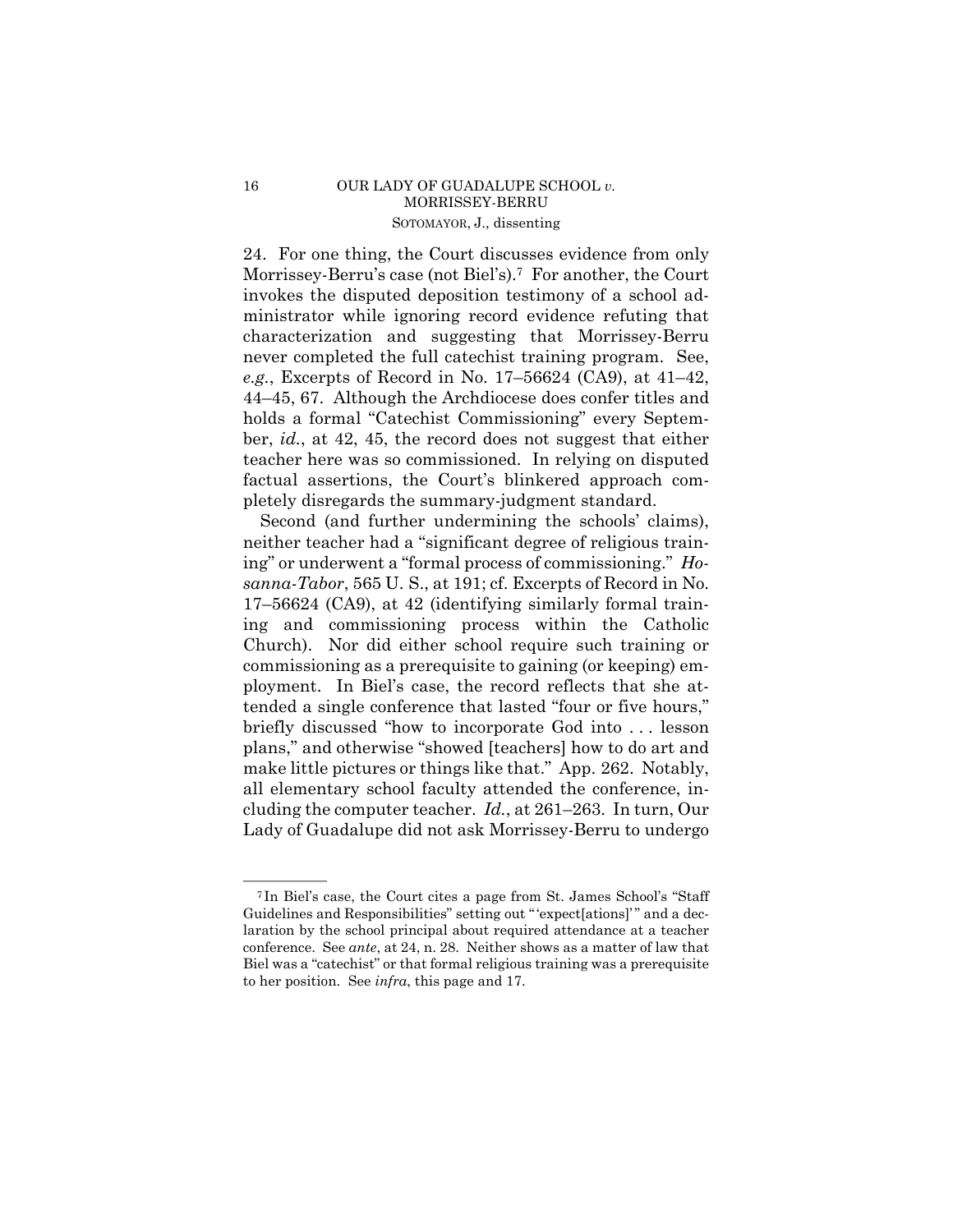#### SOTOMAYOR, J., dissenting

any religious training for her first 13 years of teaching, until it asked her to attend the uncompleted program described above. See *id.*, at 76–77. This consideration instructs that the teachers here did not fall within the ministerial exception.

Third, neither Biel nor Morrissey-Berru held herself out as having a leadership role in the faith community. Neither claimed any benefits (tax, governmental, ceremonial, or administrative) available only to spiritual leaders. Cf. *Hosanna-Tabor*, 565 U. S., at 191–192. Nor does it matter that all teachers signed contracts agreeing to model and impart Catholic values. This component of the *Hosanna-Tabor* inquiry focuses on outward-facing behavior, and neither Biel nor Morrissey-Berru publicly represented herself as anything more than a fifth-grade teacher. App. to Brief in Opposition in No. 19–267, at 1a–2a; App. 249–250. The Court does not grapple with this third component of *Hosanna-Tabor*'s inquiry, which seriously undermines the schools' cases.

That leaves only the fourth consideration in *Hosanna-Tabor*: the teachers' function. To be sure, Biel and Morrissey-Berru taught religion for a part of some days in the week. But that should not transform them automatically into ministers who "guide" the faith "on its way." *Hosanna-Tabor*, 565 U. S., at 196; see also *supra,* at 3–4. Although the Court does not resolve this functional question with "a stopwatch," it still considers the "amount of time an employee spends on particular activities" in "assessing that employee's status." *Hosanna-Tabor*, 565 U. S., at 193–194. Here, the time Biel and Morrissey-Berru spent on secular instruction far surpassed their time teaching religion. For the vast majority of class, they taught subjects like reading, writing, spelling, grammar, vocabulary, math, science, social studies, and geography. In so doing, both were like any public school teacher in California, subject to the same statewide curriculum guidelines. 911 F. 3d, at 606. In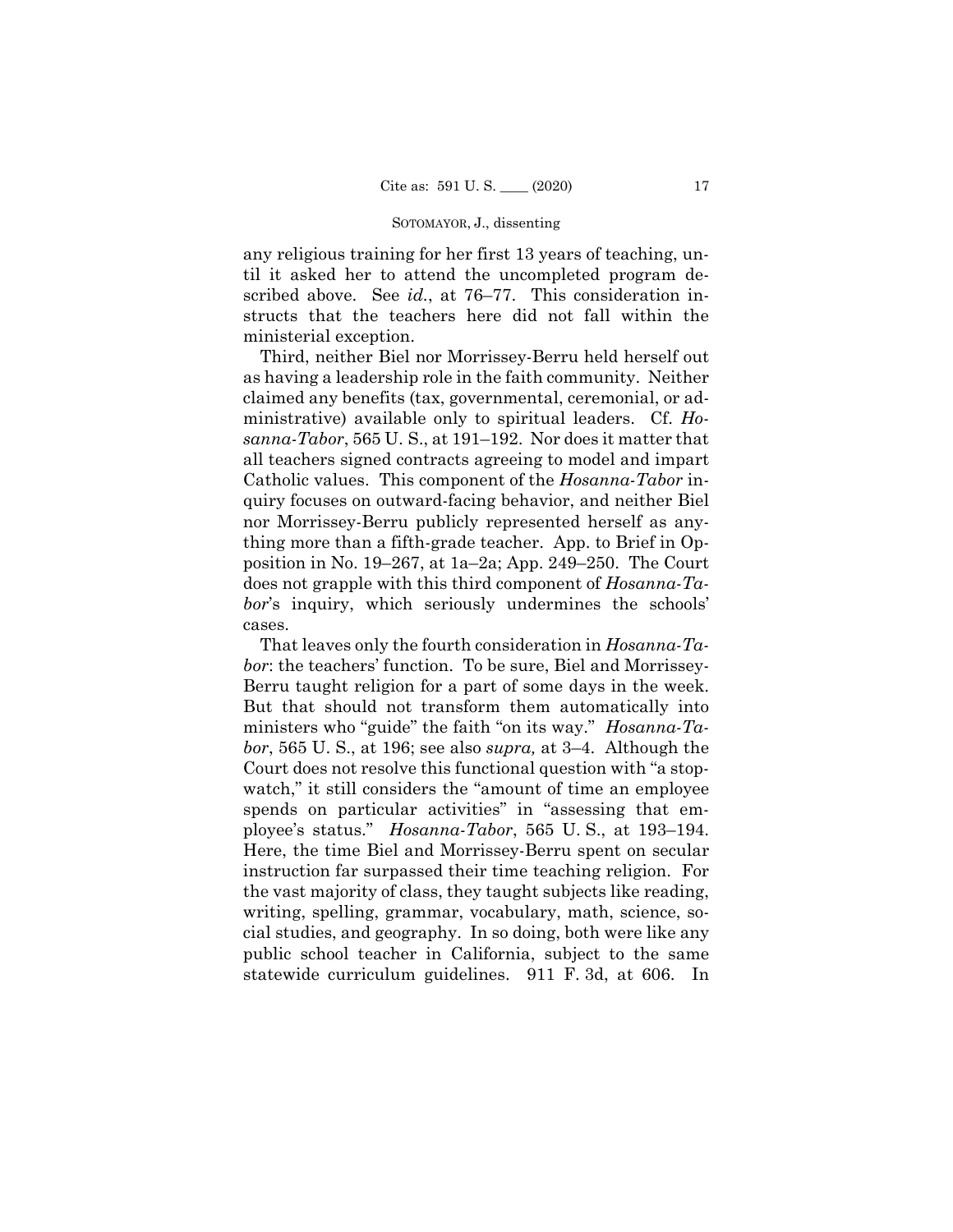other words, both Biel and Morrissey-Berru had almost exclusively secular duties, making it especially improper to deprive them of all legal protection when their employers have not offered any religious reason for the alleged discrimination.

Nor is it dispositive that both teachers prayed with their students. Biel did not lead devotionals in her classroom, did not teach prayers, and had a minor role in monitoring student behavior during a once-a-month mass. App. 79, 252–253, 256–259. Morrissey-Berru did lead classroom prayers, bring her students to a cathedral once a year, direct the school Easter play, and sign a contract directing her to "assist with Liturgy Planning." App. to Pet. for Cert. in No. 19–267, at 42a, 68a–69a, 95a–96a. But these occasional tasks should not trigger as a matter of law the ministerial exception. Morrissey-Berru did not lead mass, deliver sermons, or select hymns. *Id.*, at 89a. And unlike the teacher in *Hosanna-Tabor*, there is no evidence that Morrissey-Berru led devotional exercises. App. to Pet. for Cert. in No. 19–267, at 89a. Her limited religious role does not fit *Hosanna-Tabor*'s description of a "minister to the faithful." 565 U. S., at 189.

Nevertheless, the Court insists that the teachers are ministers because "implicit in our decision in *Hosanna-Tabor*  was a recognition that educating young people in their faith, inculcating its teachings, and training them to live their faith are responsibilities that lie at the very core of the mission of a private religious school." *Ante*, at 18. But teaching religion in school alone cannot dictate ministerial status. If it did, then *Hosanna-Tabor* wasted precious pages discussing titles, training, and other objective indicia to examine whether Cheryl Perich was a minister. Not surprisingly, the Government made this same point earlier in Biel's case: "If teaching religion to elementary school students for a half-hour each day, praying with them daily, and accompanying them to weekly or monthly religious services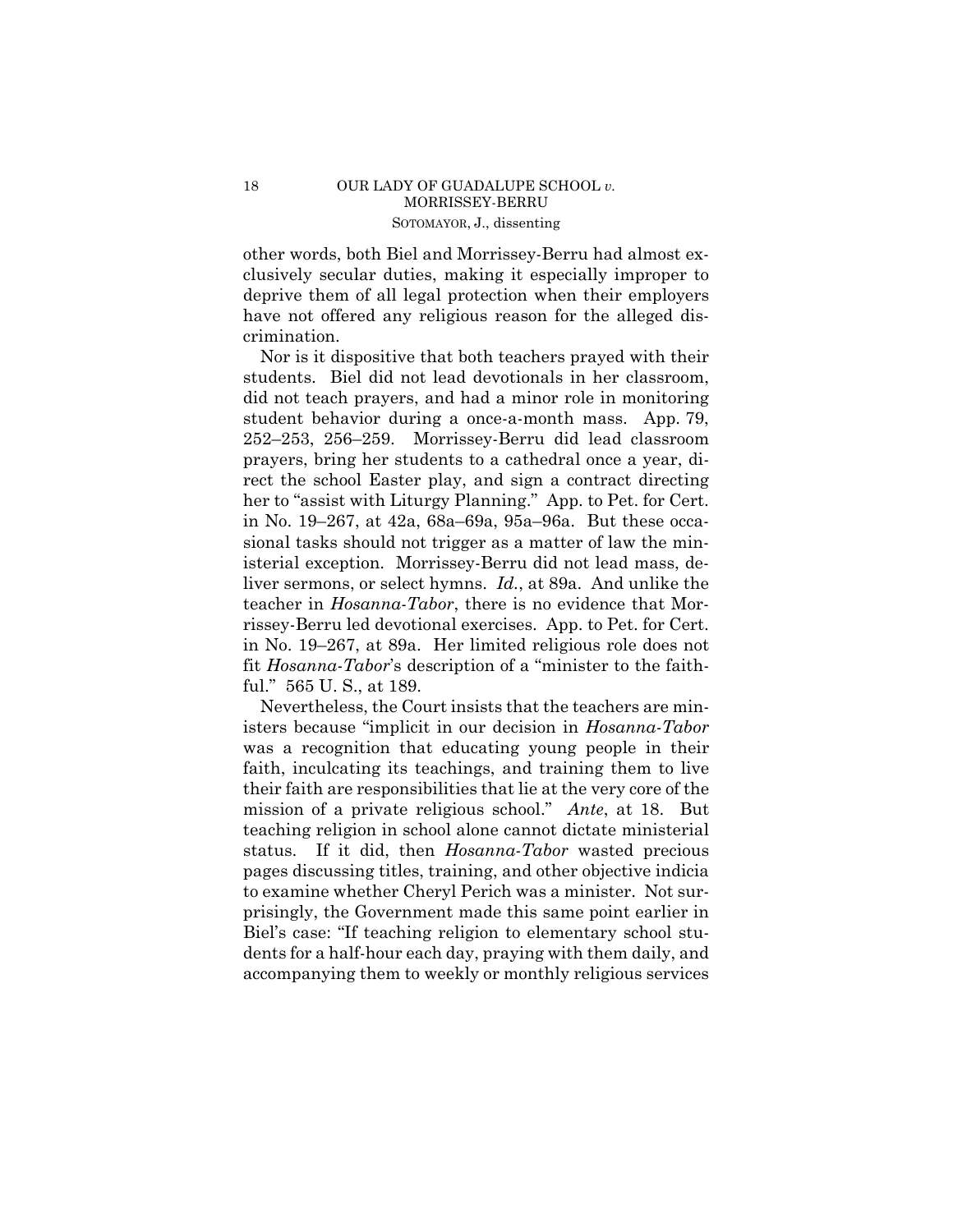### SOTOMAYOR, J., dissenting

 clear in *Hosanna-Tabor* that context matters." *Ibid.* Inwere sufficient to establish a teacher as a minister of the church within the meaning of the ministerial exception, the Supreme Court would have had no need for most of its discussion in *Hosanna-Tabor*." Brief for EEOC as *Amicus Curiae* in No. 17–55180 (CA9), p. 21. Rather, "the Court made deed.8

Were there any doubt left about the proper result here, recall that neither school has shown that it required its religion teachers to be Catholic. The Court does not explain how the schools here can show, or have shown, that a non-Catholic "personif[ies]" Catholicism or leads the faith. *Hosanna-Tabor*, 565 U. S., at 188. Instead, the Court remarks that a "rigid" coreligionist requirement might "not always be easy" to apply to faiths like Judaism or variations of Protestantism. *Ante*, at 25–26. Perhaps. But that has nothing to do with Catholicism.

Pause, for a moment, on the Court's conclusion: Even if the teachers were not Catholic, and even if they were forbidden to participate in the church's sacramental worship, they would nonetheless be "ministers" of the Catholic faith simply because of their supervisory role over students in a religious school. That stretches the law and logic past their breaking points. (Indeed, it is ironic that Our Lady of Guadalupe School seeks complete immunity for age discrimination when its teacher handbook promised not to discriminate on that basis.) As the Government once put it, even when a school has a "pervasively religious atmosphere," its faculty are unlikely ministers when "there is no requirement that its teachers even be members of [its] religious denomination." Brief for Appellee in No. 84–2779 (CA9

<sup>&</sup>lt;sup>8</sup> Although the Government supported Biel below, it has since switched sides without explanation. Odder still, the Government's brief to this Court faults the Ninth Circuit for having embraced the Government's prior views. Compare Brief for EEOC as *Amicus Curiae* in No. 17–55180 (CA9), p. 21, with Brief for United States as *Amicus Curiae* 16–17.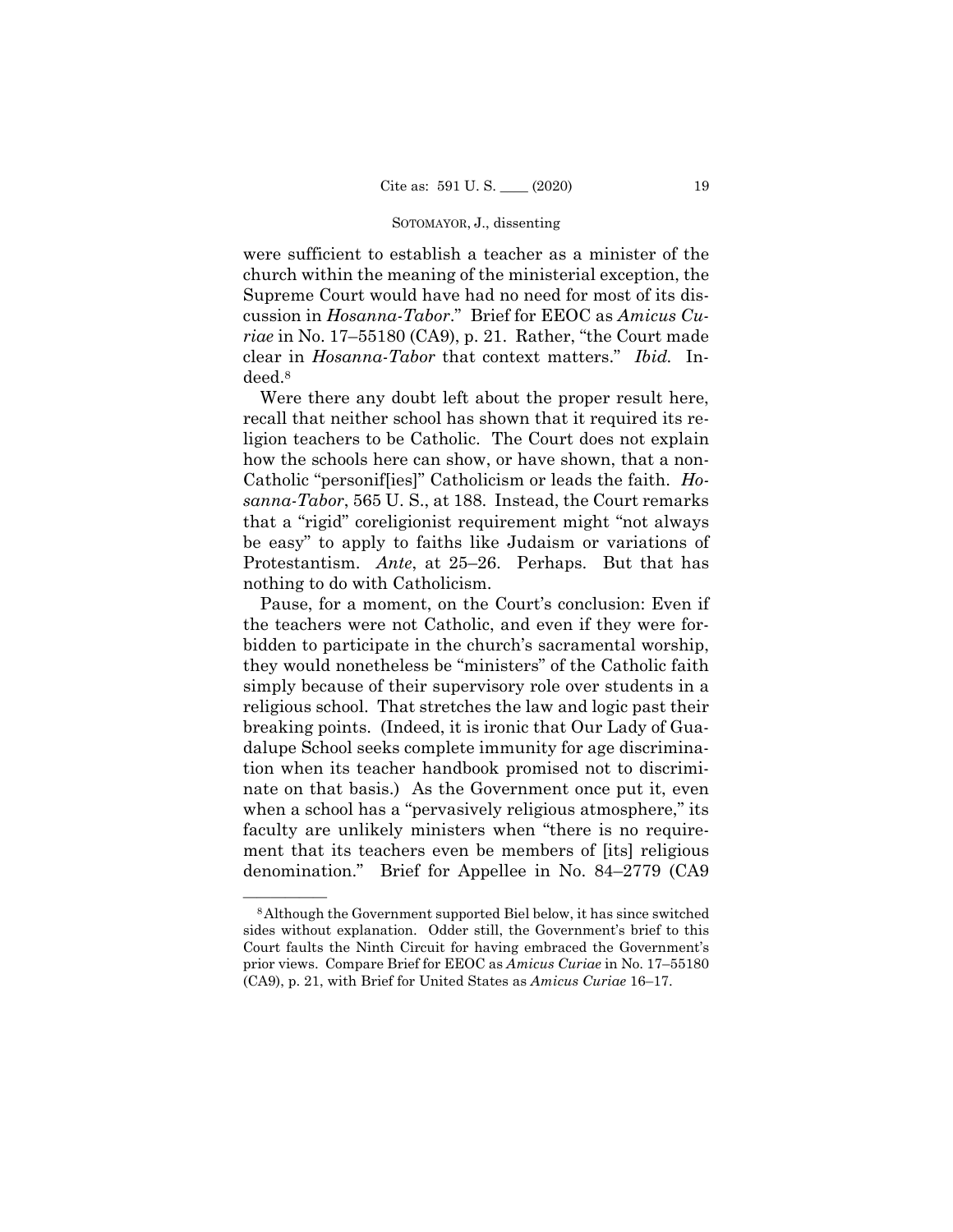## 20 OUR LADY OF GUADALUPE SCHOOL *v.*  MORRISSEY-BERRU SOTOMAYOR, J., dissenting

1986), pp. 11, 29, n. 17. It is hard to imagine a more concrete example than these cases.

\* \* \*

 33, n. 25. And that says nothing of the rights of countless The Court's conclusion portends grave consequences. As the Government (arguing for Biel at the time) explained to the Ninth Circuit, "thousands of Catholic teachers" may lose employment-law protections because of today's outcome. Recording of Oral Arg. 25:15–25:30 in No. 17–55180 (July 11, 2018), https://www.ca9.uscourts.gov/media/ view\_video.php?pk\_vid=0000014022. Other sources tally over a hundred thousand secular teachers whose rights are at risk. See, *e.g.*, Brief for Virginia et al. as *Amici Curiae*  coaches, camp counselors, nurses, social-service workers, in-house lawyers, media-relations personnel, and many others who work for religious institutions. All these employees could be subject to discrimination for reasons completely irrelevant to their employers' religious tenets.

In expanding the ministerial exception far beyond its historic narrowness, the Court overrides Congress' carefully tailored exceptions for religious employers. Little if nothing appears left of the statutory exemptions after today's constitutional broadside. So long as the employer determines that an employee's "duties" are "vital" to "carrying out the mission of the church," *ante*, at 21–22, then today's laissezfaire analysis appears to allow that employer to make employment decisions because of a person's skin color, age, disability, sex, or any other protected trait for reasons having nothing to do with religion.

This sweeping result is profoundly unfair. The Court is not only wrong on the facts, but its error also risks upending antidiscrimination protections for many employees of religious entities. Recently, this Court has lamented a perceived "discrimination against religion." *E.g.*, *Espinoza* v. *Montana Dept. of Revenue*, *ante*, at 12. Yet here it swings